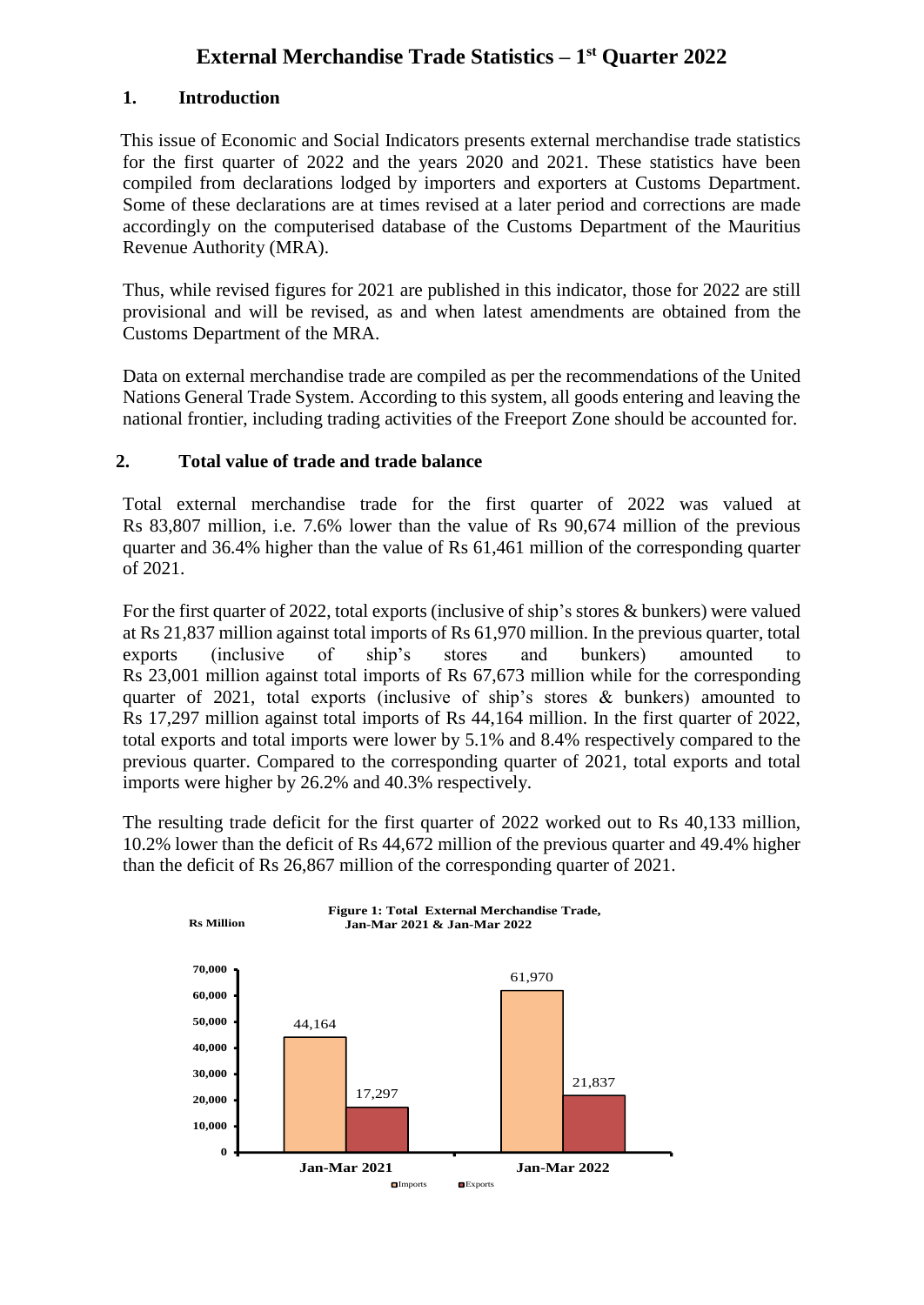## **3. Exports**

# **3.1 Total exports (Tables 1 & 3) – 1 st Quarter 2022**

For the first quarter of 2022, total exports proceeds, including domestic exports<sup>1</sup>, re-exports<sup>2</sup> and ship's stores and bunkers amounted to Rs 21,837 million, showing a decrease of 5.1% compared to the previous quarter. This is mainly explained by decreases in exports of "Machinery and transport equipment" (-19.2%), "Food and live animals" (-11.6%), "Manufactured goods classified chiefly by material" (-9.5%), and "Miscellaneous manufactured articles" (-6.2%), partly offset by increases in the exports of "Ship's Stores and Bunkers"  $(+17.2\%)$  and "Chemicals and related products, n.e.s."  $(+2.7\%)$ .

Compared to the corresponding quarter of 2021, total exports for the first quarter of 2022 increased by 26.2%. This is mainly explained by increases in exports of "Chemicals and related products, n.e.s." (+75.5%), "Ship's Stores and Bunkers" (+72.6%), "Manufactured goods classified chiefly by material" (+48.8%), "Miscellaneous manufactured articles"  $(+15.9\%)$ , and "Food and live animals"  $(+3.5\%)$ .

For the first quarter of 2022, domestic exports amounted to Rs 13,055 million, accounting for 59.8% of total exports proceeds. Compared to the previous quarter, domestic exports which amounted to Rs 14,229 million, showed a decrease of 8.3%. This is mainly explained by decreases in exports of "Chemicals & related products, n.e.s." (-13.6%), "Food and live animals" (-9.6%), "Miscellaneous manufactured articles" (-7.6%), "Manufactured goods classified by material" (-7.2%) and "Crude materials, inedible, except fuels" (-5.3%).

Compared to the corresponding quarter of 2021, domestic exports were higher by 11.5%, mainly explained by increases in exports of "Crude materials, inedible, except fuels" (+75.7%), "Chemicals & related products, n.e.s." (+25.9%), "Manufactured goods classified chiefly by material" (+25.4%), "Miscellaneous manufactured articles" (+13.5%) and "Food and live animals" (+1.6%) *(Table 4).*

For the first quarter of 2022, re-exports stood at Rs 4,623 million, i.e. lower by 11.5% compared to the previous quarter, mainly due to decreases in re-exports of "Food and live animals" (-24.0%), "Machinery and transport equipment" (-23.5%) and "Manufactured goods classified chiefly by material" (-13.1%), partly offset by increases in re-exports of "Chemicals & related products, n.e.s" (+9.4%) and "Miscellaneous manufactured articles"  $(+0.6\%)$ .

Compared to the corresponding quarter of 2021, re-exports were higher by 45.5%, mainly due to increases in re-exports of "Manufactured goods classified chiefly by material" (+114.5%), "Chemicals & related products, n.e.s" (+101.6%), "Miscellaneous manufactured articles" (+27.8%), "Food and live animals" (+21.4%) and "Machinery and transport equipment" (+6.9%) *(Table 5).*

# **3.2 Exports by SITC section (Tables 1 & 3) – 1 st Quarter 2022**

Around 29.4% of total exports for the first quarter of 2022 consisted of "Miscellaneous manufactured articles" (Rs 6,422 million), 26.6% of "Food and live animals" (Rs 5,799 million), 19.0% of "Ship's Stores & Bunkers" (Rs 4,159 million) and 13.5% of "Manufactured goods classified chiefly by material" (Rs 2,953 million).

<sup>&</sup>lt;sup>1</sup> Domestic exports are defined as goods of national origin

<sup>&</sup>lt;sup>2</sup> Re-exports are goods which are exported in the same condition as imported or after undergoing minor operations which leave them essentially unchanged.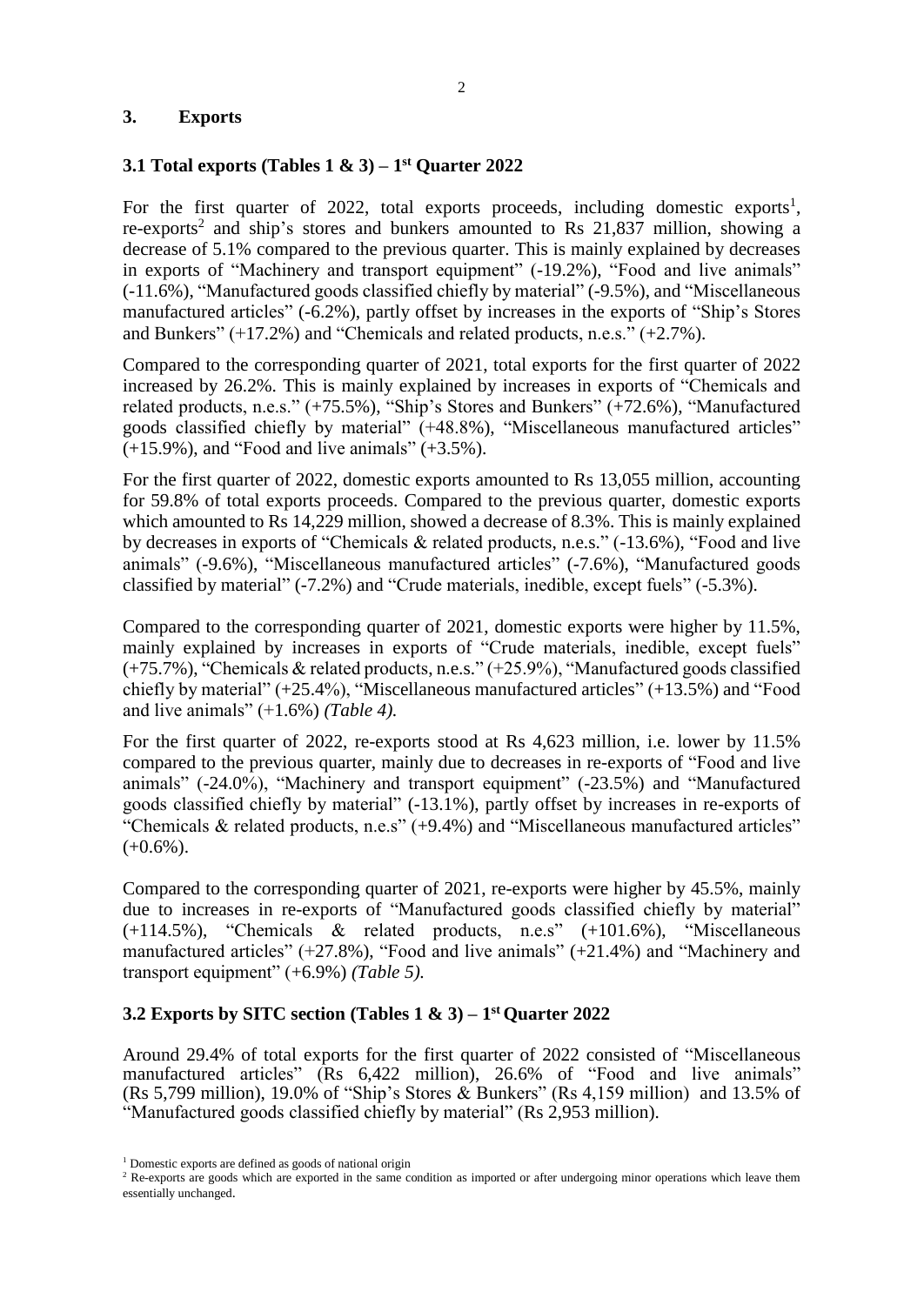Compared to the first quarter of 2021, the main changes by section were as follows:

- "Manufactured goods classified chiefly by material" increased by 48.8%, mainly explained by increases in exports of "Pearls, precious & semi-precious stones" (+151.0%) and "Textile yarns, fabrics, made up articles" (+24.7%).
- "Miscellaneous manufactured articles" registered an increase of 15.9%, mainly due to increases in exports of "Watches & clocks" (+72.5%), "Instruments and appliances, n.e.s for medical, surgical, dental or veterinary purposes" (+22.3%) and "Articles of apparel and clothing accessories" (+5.2%).
- "Food and live animals" increased by 3.5%, mainly due to increases in the exports of "Live Primates" (+23.7%), partly offset by decreases in exports of "Cane Sugar" (-5.1%) and "Fish and fish preparations" (-1.0%).

# **3.3 Exports of Export Oriented Enterprises (EOE) – 1 st Quarter 2022**

For the first quarter of 2022, exports of EOE amounted to Rs 10,932 million, compared to Rs 9,382 million for the corresponding quarter of 2021 (*Table 1*). Further details on these transactions will be presented in the issue of the Economic and Social Indicator on Export Oriented Enterprises, to be released on 29 June 2022.

## **3.4 Exports by country of destination (Table 7) – 1 st Quarter 2022**

Analysis of exports figures by country of destination for the first quarter of 2022 showed that the European countries were our main buyers, purchasing some 39.5% of our exports excluding ship's stores and bunkers, for a value of Rs 6,989 million. Among countries, the major destinations for our exports were South Africa (13.9%), France (9.3%), U.K (9.1%), Madagascar (8.8%), U.S.A (8.5%), Spain (5.0%), Italy (4.2%) and Reunion (3.8%).

Compared to the corresponding quarter of 2021, exports to Madagascar, U.S.A., France, South Africa, Reunion, Spain and U.K went up by 50.1%, 39.6%, 36.8%, 27.1%, 23.5%, 21.1% and 2.0% respectively. On the other hand, exports to Italy dropped by 32.2%.

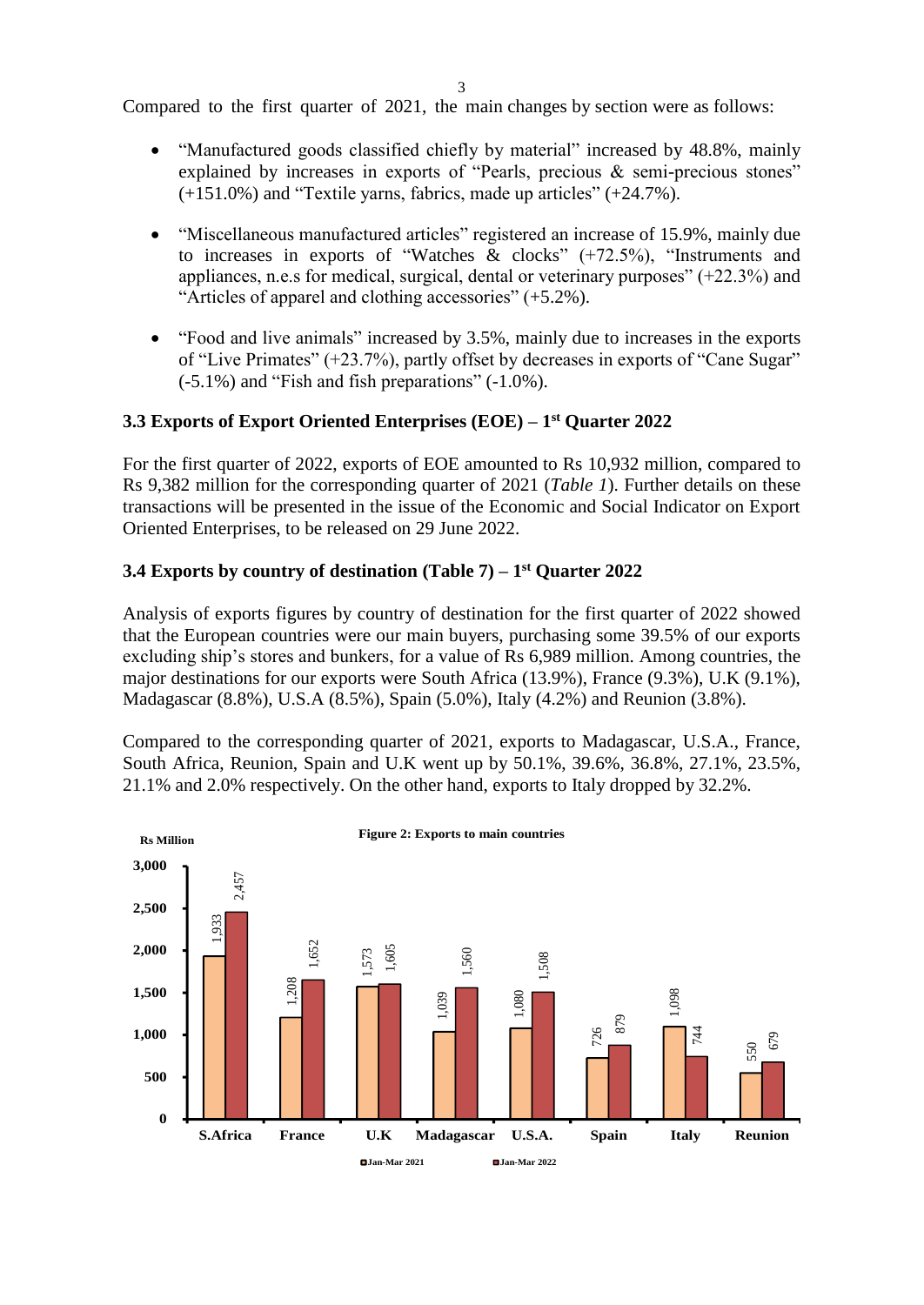## **4. Imports**

# **4.1 Total imports (Table 10) – 1 st Quarter 2022**

Total imports for the first quarter of 2022 amounted to Rs 61,970 million, showing a decrease of 8.4% compared to the previous quarter. This is mainly due to decreases in imports of "Chemicals & related products, n.e.s." (-31.7%), "Miscellaneous manufactured articles" (-23.7%), "Manufactured goods classified chiefly by material" (-16.9%) and "Machinery and transport equipment" (-4.8%), partly offset by increases in imports of "Mineral fuels, lubricants & related products" (+11.9%) and "Food and live animals"  $(+0.5\%)$ .

Compared to the corresponding quarter of 2021, total imports for the first quarter of 2022 increased by 40.3%. This is mainly due to increases in imports of "Mineral fuels, lubricants & related products" (+78.9%), "Manufactured goods classified chiefly by material" (+44.1%), "Chemicals and related products n.e.s" (+30.6%), "Machinery & transport equipment" (+30.1%), "Food and live animals" (+27.3%) and "Miscellaneous manufactured articles" (+16.5%).

# **4.2 Imports by SITC section (Table 10) – 1 st Quarter 2022**

Around 22.3% of imports in the first quarter of 2022 consisted of "Mineral fuels, lubricants & related products" (Rs 13,814 million), 20.3% of "Machinery & transport equipment" (Rs 12,598 million), 18.2% of "Food and live animals" (Rs 11,295 million), 16.0% of "Manufactured goods classified chiefly by material" (Rs 9,938 million), 8.6% of "Miscellaneous manufactured articles" (Rs 5,339 million) and 8.5% of "Chemicals & related products, n.e.s." (Rs 5,281 million).

Compared to the corresponding quarter of 2021, total imports increased by 40.3%. Main changes by section were as follows:

- "Mineral fuels, lubricants & related products" increased by 78.9%, mainly due to an increase of 63.5% in the imports of "Refined petroleum products".
- "Manufactured goods classified chiefly by material" increased by 44.1%, mainly due to increases in imports of "Pearls, precious & semi-precious stones" (+188.6%), "Iron and Steel" (+74.2%), "Other textile fabrics" (+39.2%) and "Manufactures of metals, n.e.s" (+36.5%), partly offset by a decrease in imports of "Textile yarn"  $(-15.6\%)$ .
- "Chemicals and related products, n.e.s." increased by 30.6%, mainly due to increases in imports of "Medicinal & pharmaceutical products" (+44.1%), "Plastics in primary forms" (+28.8%), "Dyeing & tanning materials" (+23.9%) and "Plastics in nonprimary forms"  $(+9.6\%)$ .
- "Machinery and transport equipment" increased by 30.1%, mainly due to increases in imports of "Office machines  $\&$  automatic data processing machines" (+64.5%), "Telecommunications  $\&$  sound recording  $\&$  reproducing apparatus  $\&$  equipment" (+50.3%), "General industrial machinery & equipment, n.e.s., & machine parts, n.e.s" (+32.0%), "Electrical machinery, apparatus & appliances, n.e.s., & electrical parts of household type" (+25.6%) and "Road vehicles" (+9.8%).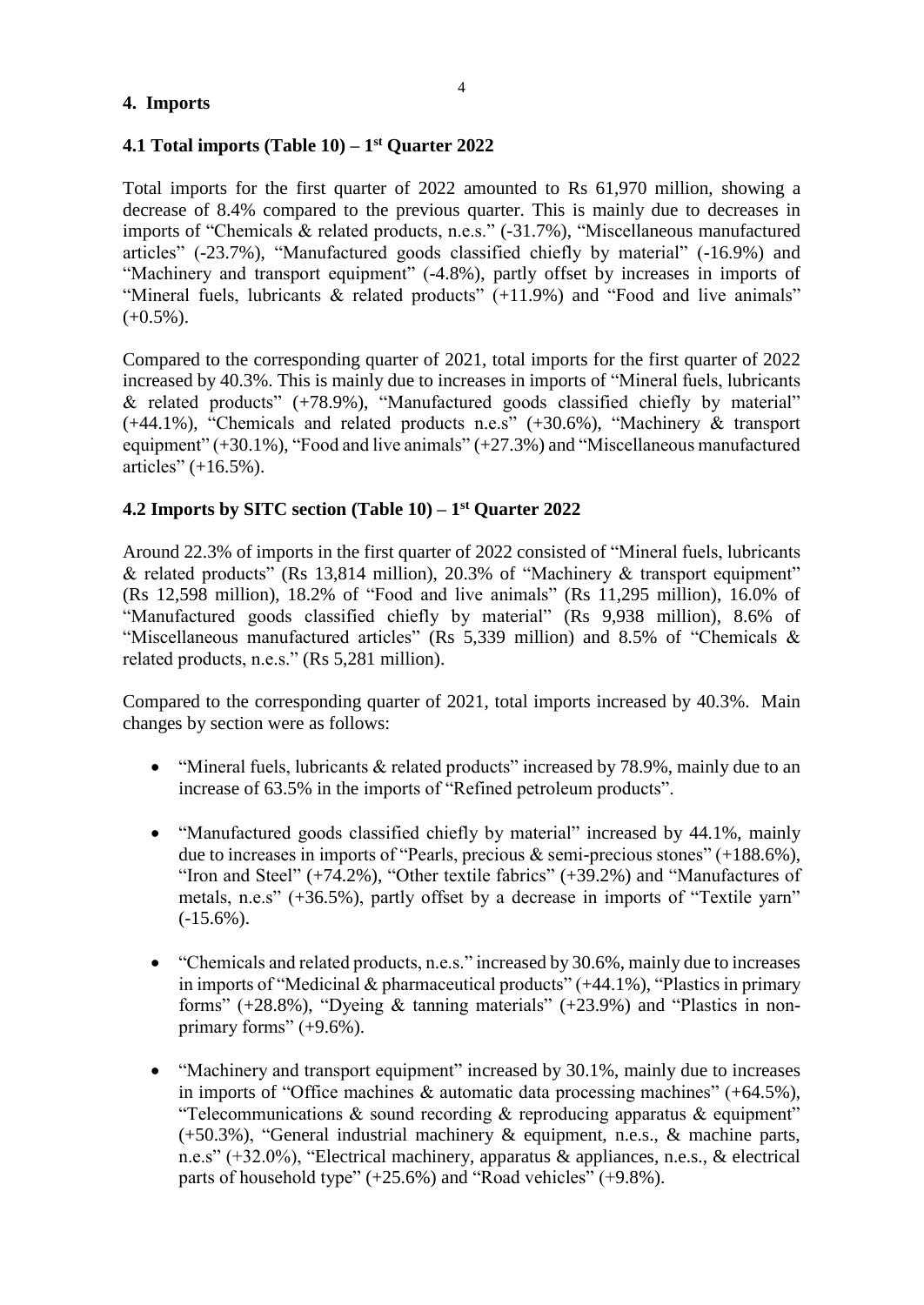- "Food and live animals" increased by 27.3%, mainly due to higher imports of "Meat and meat preparations"  $(+71.8\%)$ , "Dairy products and bird's eggs"  $(+37.3\%)$ , "Vegetables and fruits" (+29.7%) and "Fish and fish preparations" (+9.0%).
- "Miscellaneous manufactured articles" increased by 16.5%, mainly due to increases in imports of "Articles n.e.s, of plastic"  $(+36.0\%)$  and "Professional, scientific & controlling instruments & apparatus, n.e.s" ( $+6.6\%$ ), partly offset by a decrease in the imports of "Articles of apparel and clothing" (-0.6%).

## **4.3 Imports by country of origin (Table 13) – 1 st Quarter 2022**

During the first quarter of 2022, our imports originated from five main countries, namely: China (17.3%), South Africa (12.2%), United Arab Emirates (U.A.E.) (11.1%), India (6.8%) and France (5.1%). Among continents, Asia was our main supplier with a share of Rs 31,945 million, representing 51.5% of total imports followed by Europe, with a share of Rs 13,490 million, representing 21.8% of total imports and Africa, with a share of Rs 10,460 million, representing 16.9% of total imports.

Compared to the corresponding period of 2021, total imports from South Africa, China and United Arab Emirates rose by 119.5%, 43.9% and 38.1% respectively, while imports from India and France decreased by 20.9% and 6.7% respectively.





## **5. Trade with Member States of Regional Organisations – 1 st Quarter 2022**

For the first quarter of 2022, exports<sup>1</sup> to African, Caribbean and Pacific (ACP) States stood at Rs 5,449 million against total imports of Rs 9,706 million. The trade deficit with ACP countries worked out to Rs 4,257 million. South Africa was the main supplier with a value of Rs 7,540 million, representing 77.7% of the total imports from ACP states as well as the main buyer with a value of Rs 2,457 million, representing  $45.1\%$  of the exports<sup>1</sup> to ACP states (*Table 14*).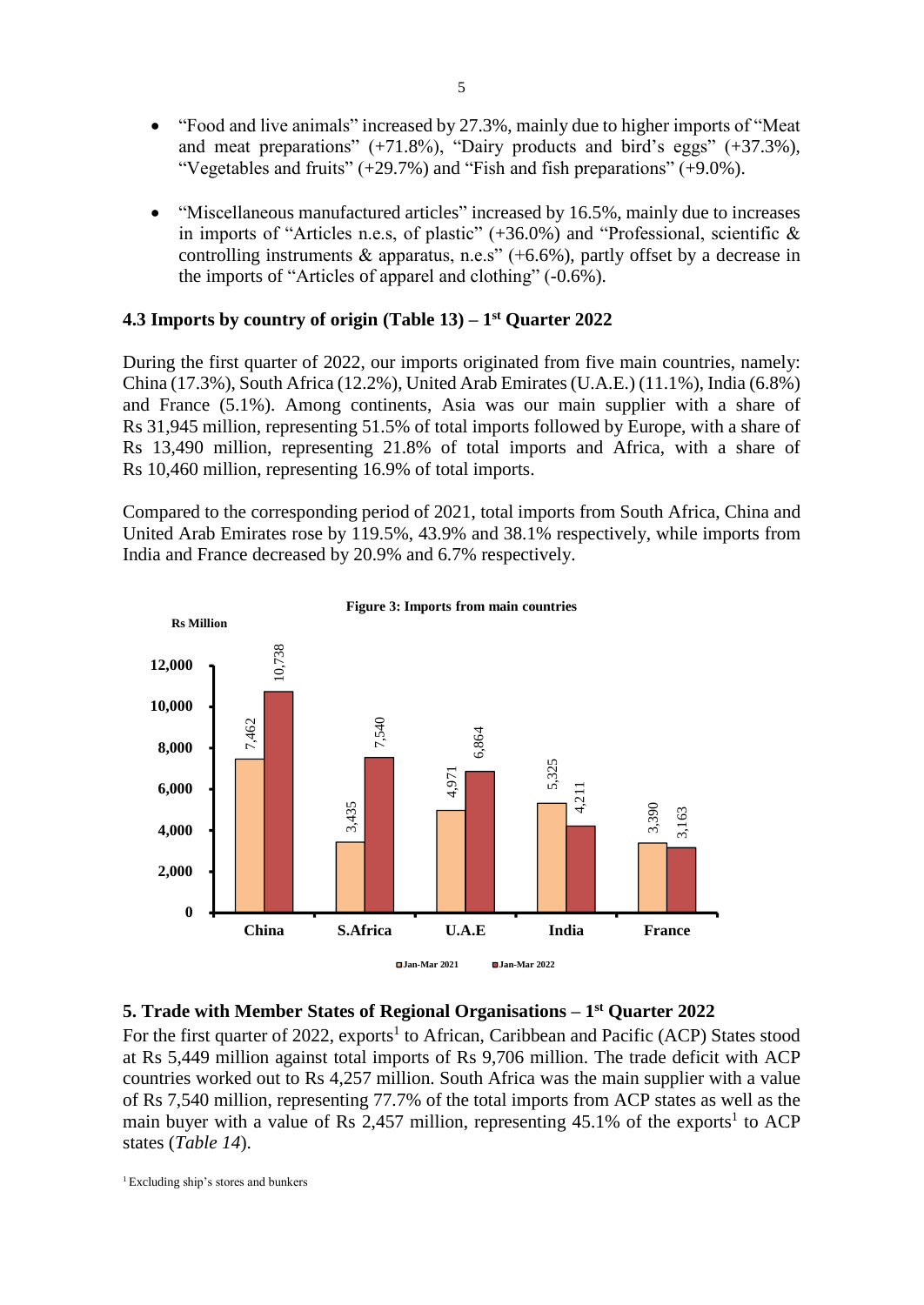Exports to COMESA member states attained Rs 2,610 million, while total imports from these countries amounted to Rs 2,489 million, resulting in a trade surplus of Rs 121 million. Madagascar was the main buyer with a share of 59.8% followed by Kenya (21.0%). The main suppliers were Seychelles (29.2%), Egypt (23.4%) and Kenya (16.8%) (*Table 15*).

Trade with SADC countries showed a deficit of Rs 4,493 million, as a result of total imports of Rs 9,118 million against exports worth Rs 4,625 million. The main supplier was South Africa (82.7%) and main buyers were South Africa (53.1%) and Madagascar (33.7%) (*Table 16*).

# **6. Trade in Freeport Zone – 1 st Quarter 2022**

During the first quarter of 2022, total imports of the Freeport Zone stood at Rs 3,267 million, higher by 34.5% compared to the corresponding quarter of 2021 (*Table 12*). The main items imported were "Miscellaneous manufactured articles" (36.4%) and "Chemicals & related products, n.e.s." (18.6%).

Re-exports were valued at Rs 2,841 million, representing an increase of 37.6% compared to the corresponding period of 2021 (*Table 6*). The main items re-exported were "Miscellaneous manufactured articles" (34.7%) and "Food and live animals" (21.3%).

# **7. Forecast 2022**

Based on trends and information from various sources, the forecast of total exports for 2022 will be around Rs 100 billion, 22.0% higher than the total exports of around Rs 82 billion in 2021. Total imports for 2022 including one-off items such as machinery for metro terminals and helicopter, will be around Rs 270 billion, 25.6% higher than the total imports of around Rs 215 billion in 2021.

The trade deficit for 2022 is forecasted at around Rs 170 billion, 27.8% higher as compared to around Rs 133 billion in 2021.

| <b>Statistics Mauritius</b> |                                                               |
|-----------------------------|---------------------------------------------------------------|
|                             | <b>Ministry of Finance, Economic Planning and Development</b> |
| <b>Port Louis</b>           |                                                               |
| 27 May 2022                 |                                                               |

| <b>Contact Persons</b> |  |
|------------------------|--|
|                        |  |

 **Ms. V. Rama-Lahootan Statistician**

 **Ms. B. Ramjus Senior Statistical Officer**

 **Email: cso\_trade@govmu.org Statistics Mauritius L.I.C Centre, J. Kennedy Street, Port Louis Telephone: (230) 208 1800 Fax: (230) 211 4150**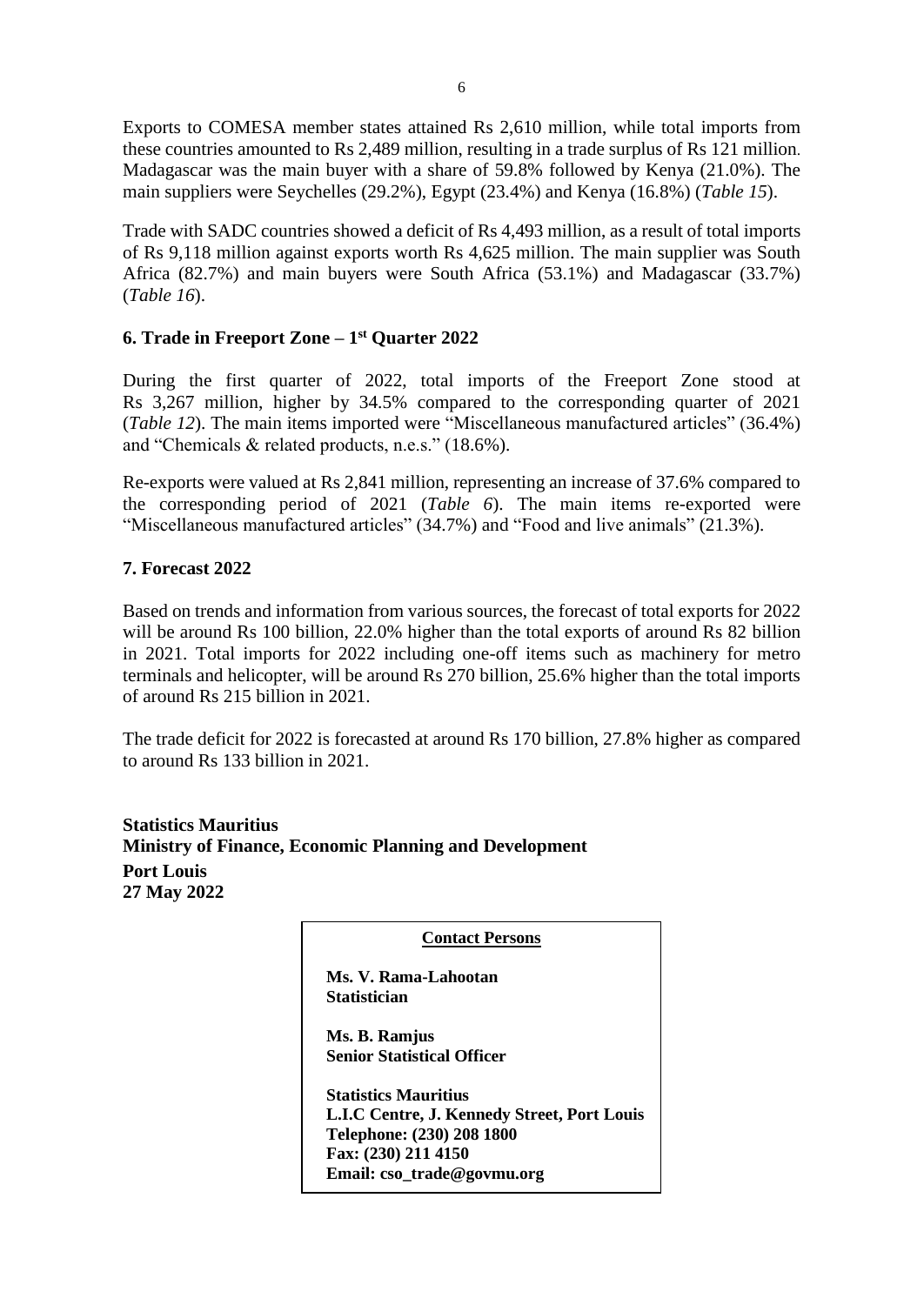## 7 **Notes**

# **(1) Scope and coverage**

**External merchandise trade statistics** are compiled according to the General Trade System as recommended by the United Nations. Using the national boundary as the statistical frontier, the General Trade System is a record of all goods entering (imports) and leaving the country (exports).

**Imports** include goods brought in directly for domestic consumption plus goods imported into customs bonded warehouses.

# **Exports** cover:

- Domestic exports defined as goods of national origin, that is goods produced in the exporting country.
- Re-exports which are exported in the same condition as imported or after undergoing minor operations which leave them essentially unchanged and include re-exports from customs bonded warehouses.
- Ship's Stores and Bunkers (SSB) are included in total exports and are shown separately.

Trade by parcel post is also included in imports and exports.

# **(2) Valuation**

**Imports** are valued on a C.I.F. (Cost, Insurance and Freight) basis, whilst exports on a F.O.B. (Free on Board) basis.

**Cost, Insurance and Freight** (C.I.F) value is the value of a country's imports of goods, including all charges for transporting and insuring the goods from the country of exports to the given country but excluding the cost of unloading from the ship, aircraft unless it is borne by the carrier.

**Free on Board** (F.O.B) value is the value of a country's exports of goods, including all costs of transporting the goods to the customs frontier, export duties.

## **(3) Classification of commodities**

Commodities are coded according to the **Harmonised Commodity Description and Coding System Nomenclature (HS 2022)**. However, for the purposes of economic analysis and to facilitate international comparison of trade by commodity data, the commodities are also classified according to **the Standard International Trade Classification (Revision 4) (SITC Rev. 4)**. The HS and the SITC Rev. 4 are six- and five-digit codes respectively but have been extended to eight and seven digits to accommodate national requirements.

## **(4) Symbols used**

- Nil or negligible
- -. Not applicable
- ... Not available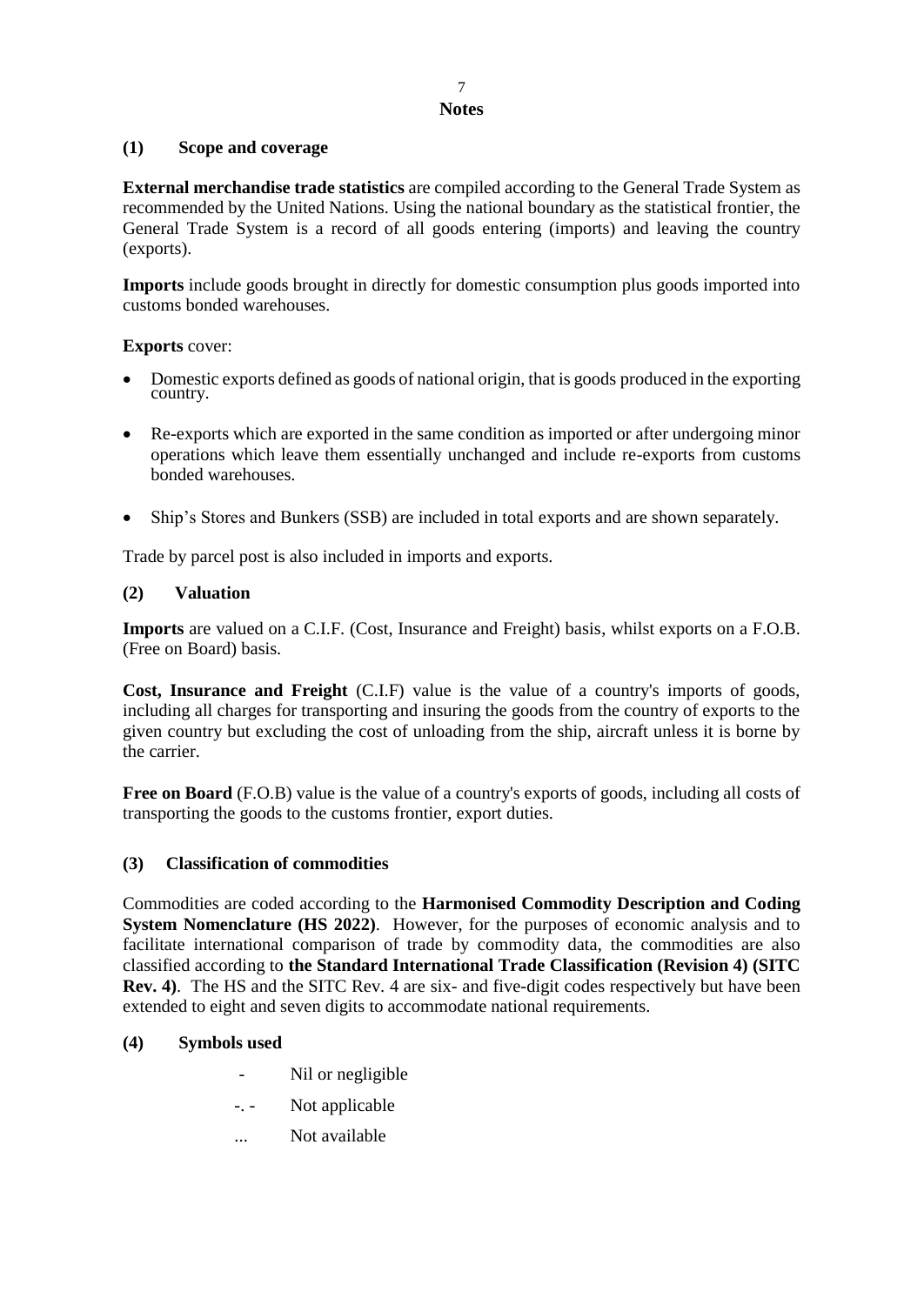## **Table 1 - Summary of External Merchandise Trade, 2020 - 1st Quarter 2022**

Value: Rs Million

 $\infty$ 

|                                       | 2020      | $2021^2$   |                  | $2021^2$  |                     |                     | $2022^1$  |
|---------------------------------------|-----------|------------|------------------|-----------|---------------------|---------------------|-----------|
|                                       |           |            | $1^{\rm st}$ Qtr | $2nd$ Qtr | $3^{\text{rd}}$ Qtr | $4^{\text{th}}$ Qtr | $1st$ Qtr |
| <b>Exports of goods</b>               | 60,427    | 69,880     | 14,887           | 16,666    | 18,874              | 19,453              | 17,678    |
| Domestic exports                      | 47,824    | 52,152     | 11,709           | 12,587    | 13,627              | 14,229              | 13,055    |
| Re-exports                            | 12,603    | 17,728     | 3,178            | 4,079     | 5,247               | 5,224               | 4,623     |
| <b>Ship's Stores and Bunkers</b>      | 9,796     | 12,112     | 2,410            | 2,752     | 3,402               | 3,548               | 4,159     |
| A. Total Exports (f.o.b.)             | 70,223    | 81,992     | 17,297           | 19,418    | 22,276              | 23,001              | 21,837    |
| of which:                             |           |            |                  |           |                     |                     |           |
| <b>Export Oriented Enterprises</b>    | 37,289    | 42,657     | 9,382            | 10,401    | 11,423              | 11,451              | 10,932    |
| B. Total Imports (c.i.f.)             | 165,722   | 214,836    | 44,164           | 48,231    | 54,768              | 67,673              | 61,970    |
| of which:                             |           |            |                  |           |                     |                     |           |
| <b>Export Oriented Enterprises</b>    | 19,629    | 25,673     | 5,368            | 5,849     | 6,689               | 7,767               | 7,483     |
| Total Value of Trade (A+B)            | 235,945   | 296,828    | 61,461           | 67,649    | 77,044              | 90,674              | 83,807    |
| <b>Balance of Visible Trade (A-B)</b> | $-95,499$ | $-132,844$ | $-26,867$        | $-28,813$ | $-32,492$           | $-44,672$           | $-40,133$ |

 $1$  Provisional  $2$  Revised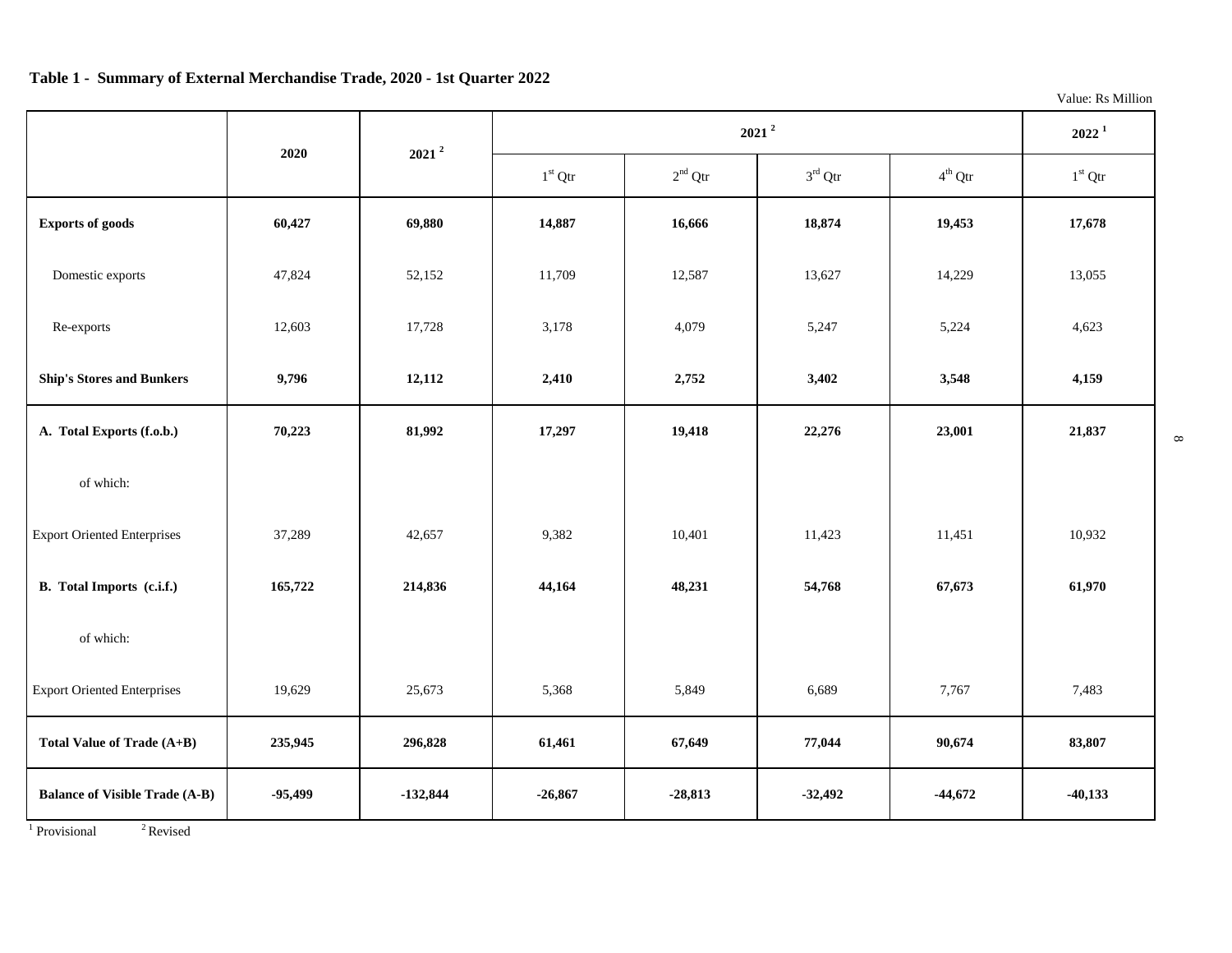# **FREEPORT STATISTICS**

# **Table 2 - Imports and Re-Exports of the Freeport Zone, 2020 - 1st Quarter 2022**

|                   |        |          |           |           |                     |                     | Value: Rs Million |
|-------------------|--------|----------|-----------|-----------|---------------------|---------------------|-------------------|
|                   | 2020   | $2021^2$ |           | $2022^1$  |                     |                     |                   |
|                   |        |          | $1st$ Qtr | $2nd$ Qtr | $3^{\text{rd}}$ Qtr | $4^{\text{th}}$ Qtr | $1st$ Qtr         |
| <b>IMPORTS</b>    |        |          |           |           |                     |                     |                   |
|                   |        |          |           |           |                     |                     |                   |
| Value $(c.i.f)$   | 6,889  | 13,471   | 2,429     | 5,321     | 3,042               | 2,679               | 3,267             |
| Volume (tonne)    | 64,124 | 68,705   | 15,914    | 18,107    | 16,662              | 18,022              | 16,022            |
|                   |        |          |           |           |                     |                     |                   |
| <b>RE-EXPORTS</b> |        |          |           |           |                     |                     |                   |
|                   |        |          |           |           |                     |                     |                   |
| Value (f.o.b)     | 8,777  | 10,865   | 2,065     | 2,349     | 3,381               | 3,070               | 2,841             |
| Volume (tonne)    | 88,284 | 74,715   | 13,468    | 16,678    | 22,575              | 21,994              | 15,698            |
|                   |        |          |           |           |                     |                     |                   |

 $\circ$ 

<sup>1</sup> Provisional <sup>2</sup>

<sup>2</sup> Revised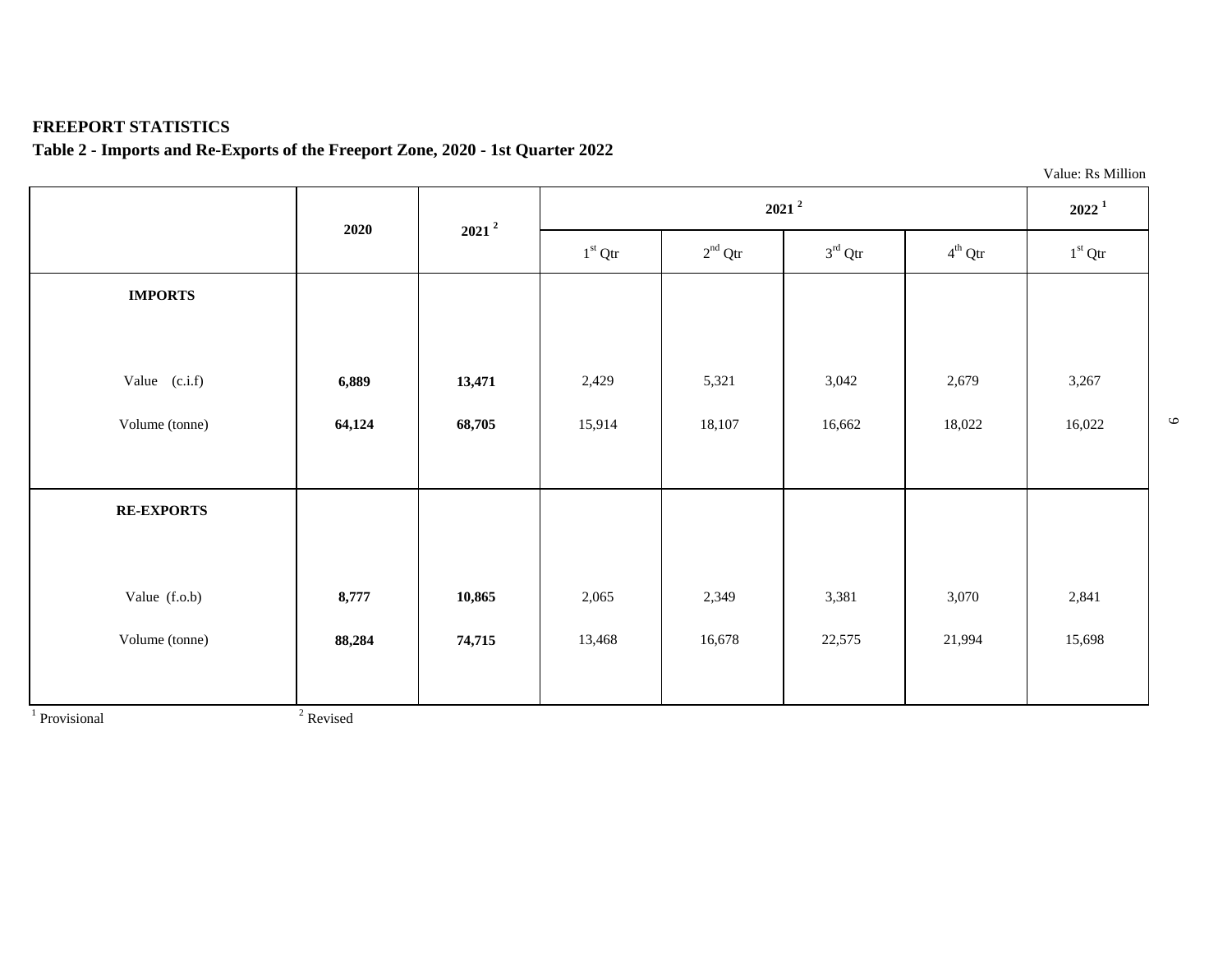Value (f.o.b) : Rs Million

| S.I.T.C. section/description                           | 2020   | 2021 <sup>3</sup> |                | 2021 <sup>3</sup> |                     |                  |                |  |  |
|--------------------------------------------------------|--------|-------------------|----------------|-------------------|---------------------|------------------|----------------|--|--|
|                                                        |        |                   | $1st$ Qtr      | $2nd$ Qtr         | $3^{\text{rd}}$ Qtr | $4^{\rm th}$ Qtr | $1st$ Qtr      |  |  |
| <b>All sections</b>                                    | 60,427 | 69,880            | 14,887         | 16,666            | 18,874              | 19,453           | 17,678         |  |  |
| 0 - Food and live animals                              | 23,175 | 23,584            | 5,601          | 5,789             | 5,637               | 6,557            | 5,799          |  |  |
| of which:                                              |        |                   |                |                   |                     |                  |                |  |  |
| Cane sugar                                             |        |                   |                |                   |                     |                  |                |  |  |
| Quantity: (Thousand tonne)                             | 368    | 318               | 86             | 79                | 67                  | 86               | 70             |  |  |
| Value                                                  | 7,273  | 7,029             | 1,772          | 1,724             | 1,470               | 2,063            | 1,682          |  |  |
| Fish and fish preparations                             |        |                   |                |                   |                     |                  |                |  |  |
| Quantity: (Tonne)                                      | 95,456 | 77,205            | 18,677         | 18,919            | 19,891              | 19,718           | 17,256         |  |  |
| Value                                                  | 12,603 | 12,210            | 3,007          | 2,899             | 3,107               | 3,197            | 2,977          |  |  |
| Live Primates                                          |        |                   |                |                   |                     |                  |                |  |  |
| Quantity: (Unit)                                       | 10,827 | 14,639            | 3,381          | 4,173             | 3,255               | 3,830            | 3,191          |  |  |
| Value                                                  | 1,290  | 2,024             | 434            | 558               | 498                 | 534              | 537            |  |  |
| 1 - Beverages & Tobacco                                | 522    | 708               | 130            | 199               | 178                 | 201              | 178            |  |  |
| 2 - Crude materials, inedible, except fuels            | 1,402  | 2,344             | 419            | 569               | 601                 | 755              | 602            |  |  |
| of which:                                              |        |                   |                |                   |                     |                  |                |  |  |
| Cut flowers and foliage                                |        |                   |                |                   |                     |                  |                |  |  |
| Quantity: (Tonne)                                      | 25     | 25                | $\mathfrak{S}$ | $\,8\,$           | $\mathfrak{S}$      | $\tau$           | 6              |  |  |
| Value                                                  | 11     | 10                | 2              | 3                 | 2                   | $\mathfrak{Z}$   | $\mathfrak{Z}$ |  |  |
| 3 - Mineral fuels, lubricants and related<br>materials | 178    | 18                | $\mathbf{1}$   | $\bf{0}$          | $\overline{4}$      | 13               | 17             |  |  |
| 4 - Animals and vegetable oils, fats & waxes           | 257    | 263               | 43             | 99                | 69                  | 52               | 68             |  |  |
| 5 - Chemicals and related products, n.e.s.             | 3,118  | 3,494             | 572            | 895               | 1,049               | 978              | 1,004          |  |  |

 $1$  Excluding Ship's stores and Bunkers

Note: Breakdowns may not add up to totals due to rounding

 $\overline{\text{o}}$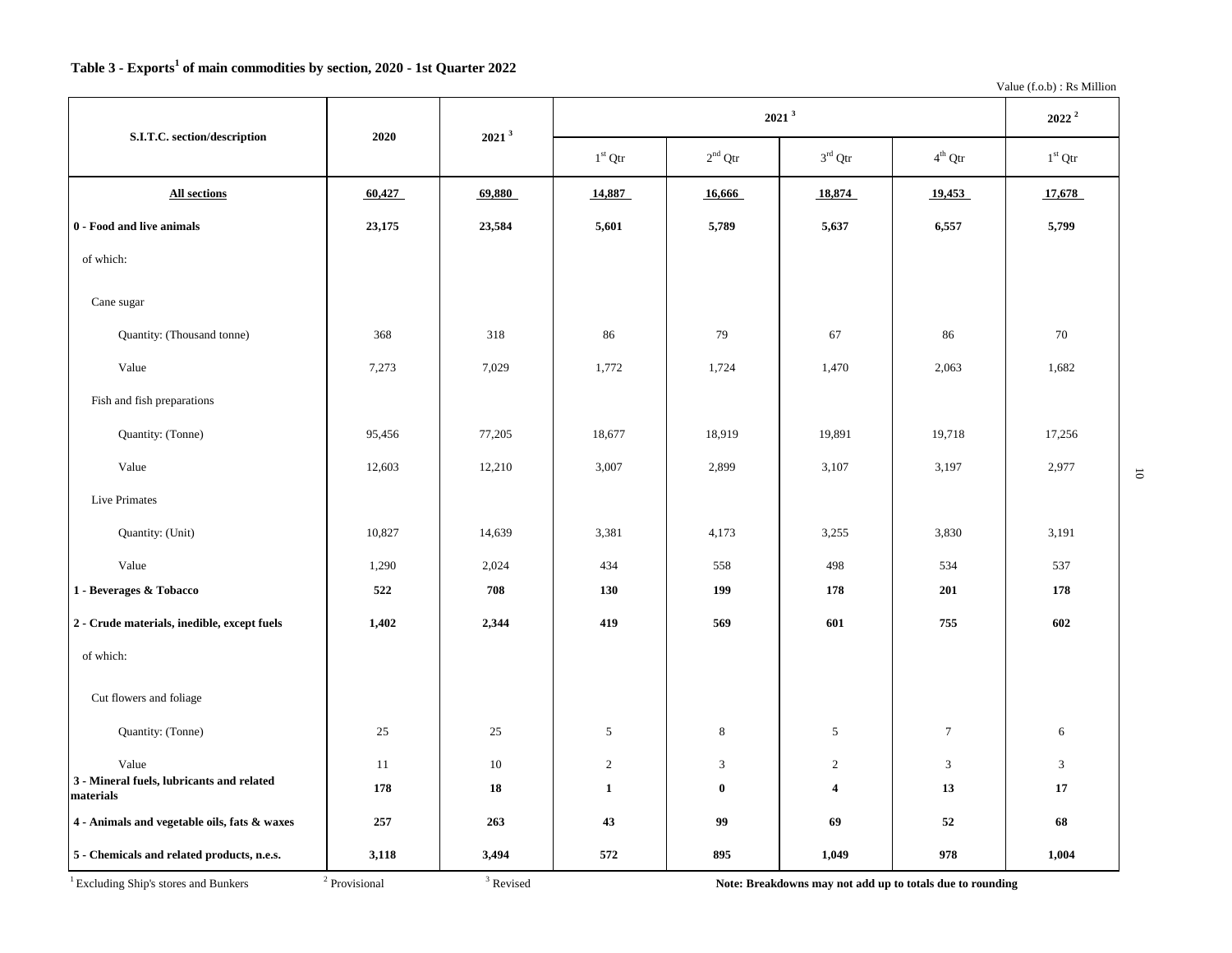### **Table 3 (cont'd) - Exports<sup>1</sup> of main commodities by section, 2020 - 1st Quarter 2022**

Value (f.o.b) : Rs Million

| S.I.T.C section/description                                                                           | 2020   | 2021 <sup>3</sup> |           |              | $2022$ $^2$         |            |                  |
|-------------------------------------------------------------------------------------------------------|--------|-------------------|-----------|--------------|---------------------|------------|------------------|
|                                                                                                       |        |                   | $1st$ Qtr | $2nd$ Qtr    | $3^{\text{rd}}$ Qtr | $4th$ Otr  | $1st$ Qtr        |
| 6 - Manufactured goods classified chiefly by material                                                 | 8,603  | 10,970            | 1,985     | 2,736        | 2,987               | 3,262      | 2,953            |
| of which:                                                                                             |        |                   |           |              |                     |            |                  |
| Textile yarns, fabrics, made up articles                                                              | 4,598  | 5,623             | 1,142     | 1,511        | 1,373               | 1,597      | 1,424            |
| Pearls, precious & semi-precious stones                                                               | 2,253  | 3,170             | 388       | 723          | 1,008               | 1,051      | 974              |
| Corks & wood manufactures                                                                             | 95     | 107               | 14        | 47           | $18\,$              | 28         | 16               |
| 7 - Machinery and transport equipment                                                                 | 2,446  | 3,017             | 565       | 676          | 1,001               | 775        | 626              |
| of which:                                                                                             |        |                   |           |              |                     |            |                  |
| Electrodiagnostic apparatus for medical, surgical,<br>dental or veterinary purposes, and radiological | $\tau$ | 33                | 21        | 5            | $\mathfrak{S}$      | $\sqrt{2}$ | 5                |
| apparatus                                                                                             |        |                   |           |              |                     |            |                  |
| 8 - Miscellaneous manufactured articles                                                               | 20,589 | 25,433            | 5,543     | 5,702        | 7,339               | 6,849      | 6,422            |
| of which:                                                                                             |        |                   |           |              |                     |            |                  |
| Articles of apparel & clothing accessories                                                            | 15,417 | 17,236            | 4,050     | 3,818        | 4,955               | 4,413      | 4,262            |
| Optical goods n.e.s.                                                                                  | 196    | 407               | 90        | 129          | 79                  | 109        | 97               |
| Travel goods, handbags & similar containers                                                           | 372    | 512               | 92        | 119          | 150                 | 151        | 155              |
| Watches & clocks                                                                                      | 767    | 1,330             | 222       | 332          | 380                 | 396        | 383              |
| Toys, games & sporting goods                                                                          | 258    | 1,067             | 158       | 234          | 397                 | 278        | 271              |
| Jewellery, goldsmiths' & silversmiths' wares                                                          | 446    | 737               | 134       | 153          | 222                 | 228        | 197              |
| Instruments and appliances, n.e.s for medical,<br>surgical, dental or veterinary purposes             | 1,293  | 1,855             | 318       | 419          | 550                 | 568        | 389              |
| Miscellaneous manufactured articles n.e.s.                                                            | 250    | 309               | 58        | 85           | 81                  | 85         | 88               |
| 9 - Commodities, n.e.s                                                                                | 137    | 49                | 28        | $\mathbf{1}$ | 9                   | 11         | $\boldsymbol{9}$ |

 $1$  Excluding Ship's stores and Bunkers  $2$  Provisional  $3$  Revised

Note: Breakdowns may not add up to totals due to rounding

 $\Xi$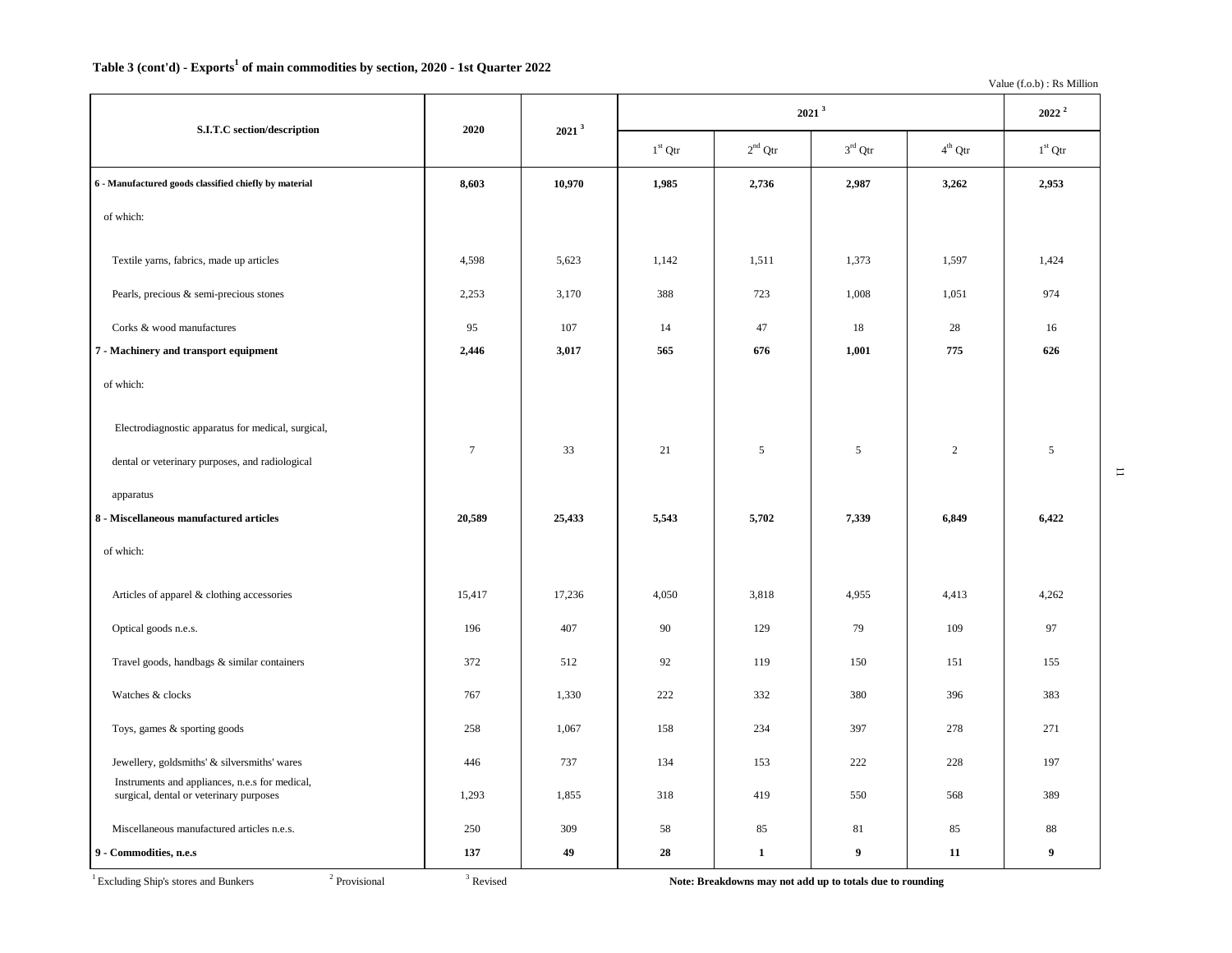Value (f.o.b) : Rs Million

|                                                                 |         | $2021^2$ |            |           | $2021^2$                                                  |                     | $2022^1$       |                |
|-----------------------------------------------------------------|---------|----------|------------|-----------|-----------------------------------------------------------|---------------------|----------------|----------------|
| S.I.T.C section/description                                     | 2020    |          | $1st$ Qtr  | $2nd$ Qtr | $3^{\text{rd}}$ Qtr                                       | $4^{\text{th}}$ Qtr | $1st$ Qtr      |                |
| <b>All sections</b>                                             | 47,824  | 52,152   | 11,709     | 12,587    | 13,627                                                    | 14,229              | 13,055         |                |
| 0 - Food and live animals                                       | 19,104  | 20,618   | 5,050      | 5,179     | 4,714                                                     | 5,675               | 5,129          |                |
| of which:                                                       |         |          |            |           |                                                           |                     |                |                |
| Cane Sugar                                                      |         |          |            |           |                                                           |                     |                |                |
| Quantity: (Thousand tonne)                                      | 368     | 318      | 86         | 79        | 67                                                        | 86                  | 70             |                |
| Value                                                           | 7,268   | 7,023    | 1,772      | 1,718     | 1,470                                                     | 2,063               | 1,682          |                |
| Fish and fish preparations                                      |         |          |            |           |                                                           |                     |                |                |
| Quantity: (Tonne)                                               | 51,585  | 50,370   | 13,255     | 13,270    |                                                           | 12,224              | 11             |                |
| Value                                                           | 9,303   | 9,907    | 2,549      | 2,450     | 2,369                                                     | 2,539               | 2,433          | $\overline{5}$ |
| Live primates                                                   |         |          |            |           |                                                           |                     |                |                |
| Quantity: (Unit)                                                | 10,827  | 14,639   | 3,381      |           | 3,285                                                     | 3,830               | 3,191          |                |
| Value                                                           | 1,290   | 2,024    | 434        | 558       | 498                                                       | 534                 | 537            |                |
| 1 - Beverages and tobacco                                       | 187     | 264      | 55         | 63        | 73                                                        | 73                  | 67             |                |
| 2 - Crude materials, inedible, except fuels                     | 744     | 1,437    | 235        | 326       | 440                                                       | 436                 | 413            |                |
| of which:                                                       |         |          |            |           |                                                           |                     |                |                |
| Cut flowers and foliage                                         |         |          |            |           |                                                           |                     |                |                |
| Quantity: (Tonne)                                               | 25      |          | $\sqrt{5}$ | $\,8\,$   | 5                                                         | $\overline{7}$      | 6              |                |
| Value<br>3 - Mineral fuels, lubricants and related<br>materials | 11      |          |            | 3         | $\overline{c}$                                            | 3                   | $\mathfrak{Z}$ |                |
| $4$ - Animals and vegetable oils, fats<br>$\&$<br>waxes         | $222\,$ | 211      | 43         | 75        | 41                                                        | 52                  | 50             |                |
| 5 - Chemicals and related products, n.e.s.                      | 1,094   | 1,077    | 197        | 289       | 304                                                       | 287                 | 248            |                |
| $^{\rm 2}$ Revised<br><sup>1</sup> Provisional                  |         |          |            |           | Note: Breakdowns may not add up to totals due to rounding |                     |                |                |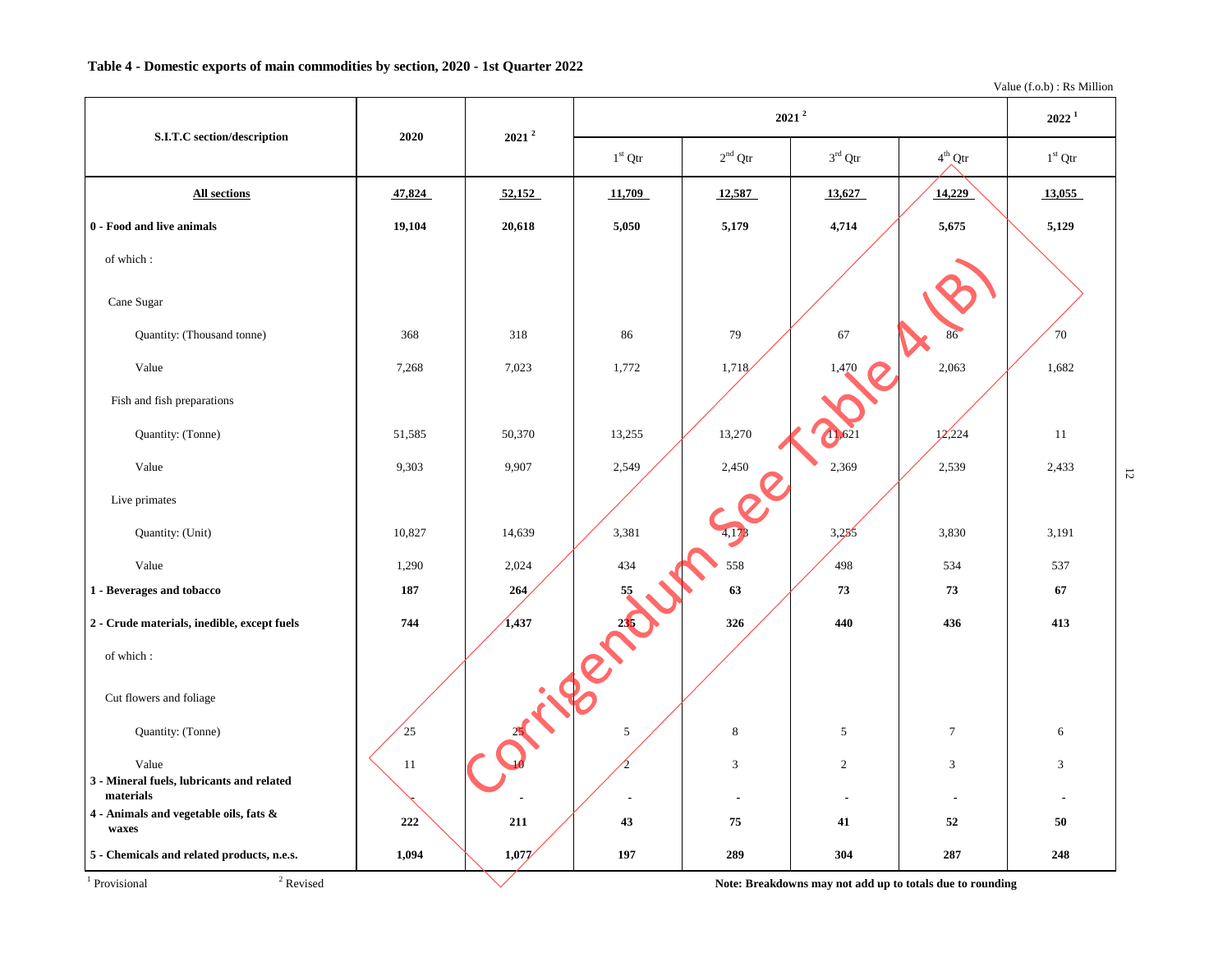Value (f.o.b) : Rs Million

| S.I.T.C section/description                            | 2020           | $2021^2$       |                          | $2022^1$              |                  |                  |                |
|--------------------------------------------------------|----------------|----------------|--------------------------|-----------------------|------------------|------------------|----------------|
|                                                        |                |                | $1^{\rm st}$ Qtr         | $2nd$ Qtr             | $3^{\rm rd}$ Qtr | $4^{\rm th}$ Qtr | $1st$ Qtr      |
| <b>All sections</b>                                    | 47,824         | 52,152         | 11,709                   | 12,587                | 13,627           | 14,229           | 13,055         |
| 0 - Food and live animals                              | 19,104         | 20,618         | 5,050                    | 5,179                 | 4,714            | 5,675            | 5,129          |
| of which:                                              |                |                |                          |                       |                  |                  |                |
| Cane Sugar                                             |                |                |                          |                       |                  |                  |                |
| Quantity: (Thousand tonne)                             | 368            | 318            | 86                       | 79                    | 67               | 86               | 70             |
| Value                                                  | 7,268          | 7,023          | 1,772                    | 1,718                 | 1,470            | 2,063            | 1,682          |
| Fish and fish preparations                             |                |                |                          |                       |                  |                  |                |
| Quantity: (Tonne)                                      | 51,585         | 50,370         | 13,255                   | 13,270                | 11,621           | 12,224           | 11,166         |
| Value                                                  | 9,303          | 9,907          | 2,549                    | 2,450                 | 2,369            | 2,539            | 2,433          |
| Live primates                                          |                |                |                          |                       |                  |                  |                |
| Quantity: (Unit)                                       | 10,827         | 14,639         | 3,381                    | 4,173                 | 3,255            | 3,830            | 3,191          |
| Value                                                  | 1,290          | 2,024          | 434                      | 558                   | 498              | 534              | 537            |
| 1 - Beverages and tobacco                              | 187            | 264            | 55                       | 63                    | 73               | 73               | 67             |
| 2 - Crude materials, inedible, except fuels            | 744            | 1,437          | 235                      | 326                   | 440              | 436              | 413            |
| of which:                                              |                |                |                          |                       |                  |                  |                |
| Cut flowers and foliage                                |                |                |                          |                       |                  |                  |                |
| Quantity: (Tonne)                                      | 25             | 25             | $\mathfrak{S}$           | 8                     | 5                | $\boldsymbol{7}$ | 6              |
| Value                                                  | 11             | 10             | $\overline{2}$           | 3                     | $\overline{2}$   | $\mathfrak{Z}$   | 3              |
| 3 - Mineral fuels, lubricants and related<br>materials | $\blacksquare$ | $\blacksquare$ | $\overline{\phantom{a}}$ | $\tilde{\phantom{a}}$ | $\blacksquare$   | $\blacksquare$   | $\blacksquare$ |
| 4 - Animals and vegetable oils, fats &<br>waxes        | 222            | 211            | 43                       | 75                    | 41               | 52               | 50             |
| 5 - Chemicals and related products, n.e.s.             | 1,094          | 1,077          | 197                      | 289                   | 304              | 287              | 248            |

<sup>1</sup> Provisional <sup>2</sup>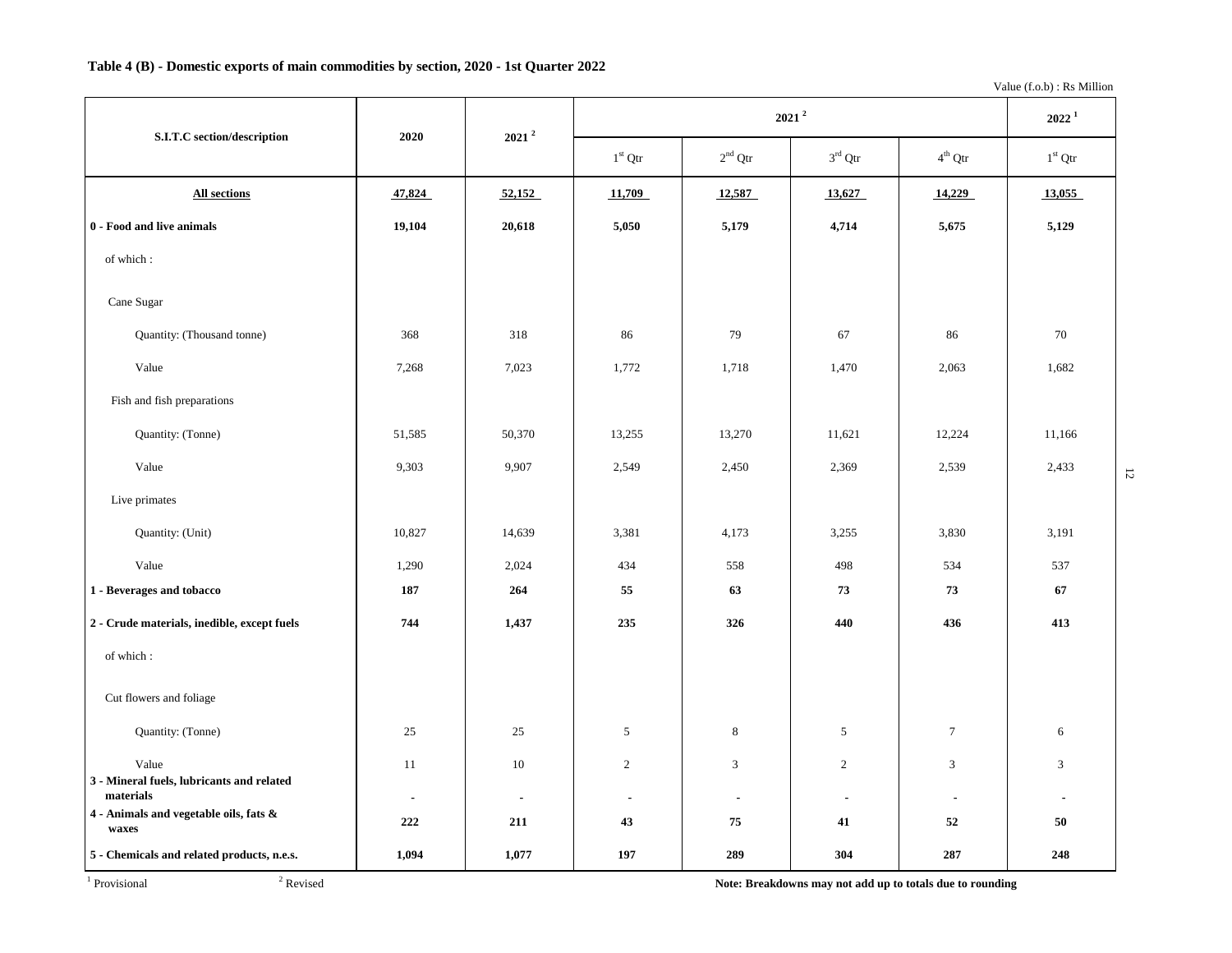## **Table 4 (B) (cont'd) - Domestic exports of main commodities by section, 2020 - 1st Quarter 2022**

Value (f.o.b) : Rs Million

| S.I.T.C section/description                                                                                                         | 2020   | $2021^2$     |                | $2021$ <sup>2</sup> |                          |                |                  |                |
|-------------------------------------------------------------------------------------------------------------------------------------|--------|--------------|----------------|---------------------|--------------------------|----------------|------------------|----------------|
|                                                                                                                                     |        |              | $1st$ Qtr      | $2^{\rm nd}$ Qtr    | $3^{\rm rd}$ Qtr         | $4^{th}$ Qtr   | $1^{\rm st}$ Qtr |                |
| 6 - Manufactured goods classified chiefly by material                                                                               | 7,328  | 6,989        | 1,466          | 1,794               | 1,747                    | 1,982          | 1,839            |                |
| of which:                                                                                                                           |        |              |                |                     |                          |                |                  |                |
| Textile yarns, fabrics, made up articles                                                                                            | 4,158  | 4,871        | 993            | 1,280               | 1,160                    | 1,438          | 1,299            |                |
| Pearls, precious & semi-precious stones                                                                                             | 1,958  | 653          | 143            | 149                 | 195                      | 166            | 186              |                |
| Corks & wood manufactures                                                                                                           | 84     | 92           | 11             | 43                  | 14                       | 24             | 13               |                |
| 7 - Machinery and transport equipment                                                                                               | 368    | 182          | 46             | 33                  | 54                       | 49             | 69               |                |
| 8 - Miscellaneous manufactured articles                                                                                             | 18,777 | 21,371       | 4,617          | 4,828               | 6,254                    | 5,672          | 5,240            |                |
| of which:                                                                                                                           |        |              |                |                     |                          |                |                  | $\overline{3}$ |
| Articles of apparel & clothing<br>accessories                                                                                       | 15,024 | 16,103       | 3,672          | 3,565               | 4,717                    | 4,149          | 3,934            |                |
| Optical goods, n.e.s.                                                                                                               | 185    | 330          | 79             | 94                  | 62                       | 95             | 67               |                |
| Travel goods, handbags & similar<br>containers                                                                                      | 317    | 399          | 73             | 96                  | 116                      | 114            | 116              |                |
| Watches & clocks                                                                                                                    | 747    | 1,252        | 213            | 313                 | 364                      | 362            | 372              |                |
| Toys, games & sporting goods                                                                                                        | 117    | 176          | 23             | 36                  | 74                       | 43             | 21               |                |
| Jewellery, goldsmiths' & silversmiths'<br>wares<br>Instruments and appliances, n.e.s for<br>medical, surgical, dental or veterinary | 414    | 642          | 97             | 130                 | 191                      | 224            | 193              |                |
| purposes                                                                                                                            | 1,149  | 1,627        | 296            | 376                 | 520                      | 435            | 339              |                |
| Miscellaneous manufactured articles<br>n.e.s.                                                                                       | 224    | 264          | 49             | 78                  | 65                       | 72             | 74               |                |
| 9 - Commodities & transactions not elsewhere classified                                                                             |        | $\mathbf{3}$ | $\overline{a}$ |                     | $\overline{\phantom{a}}$ | $\mathfrak{Z}$ |                  |                |

Revised **Note: Breakdowns may not add up to totals due to rounding**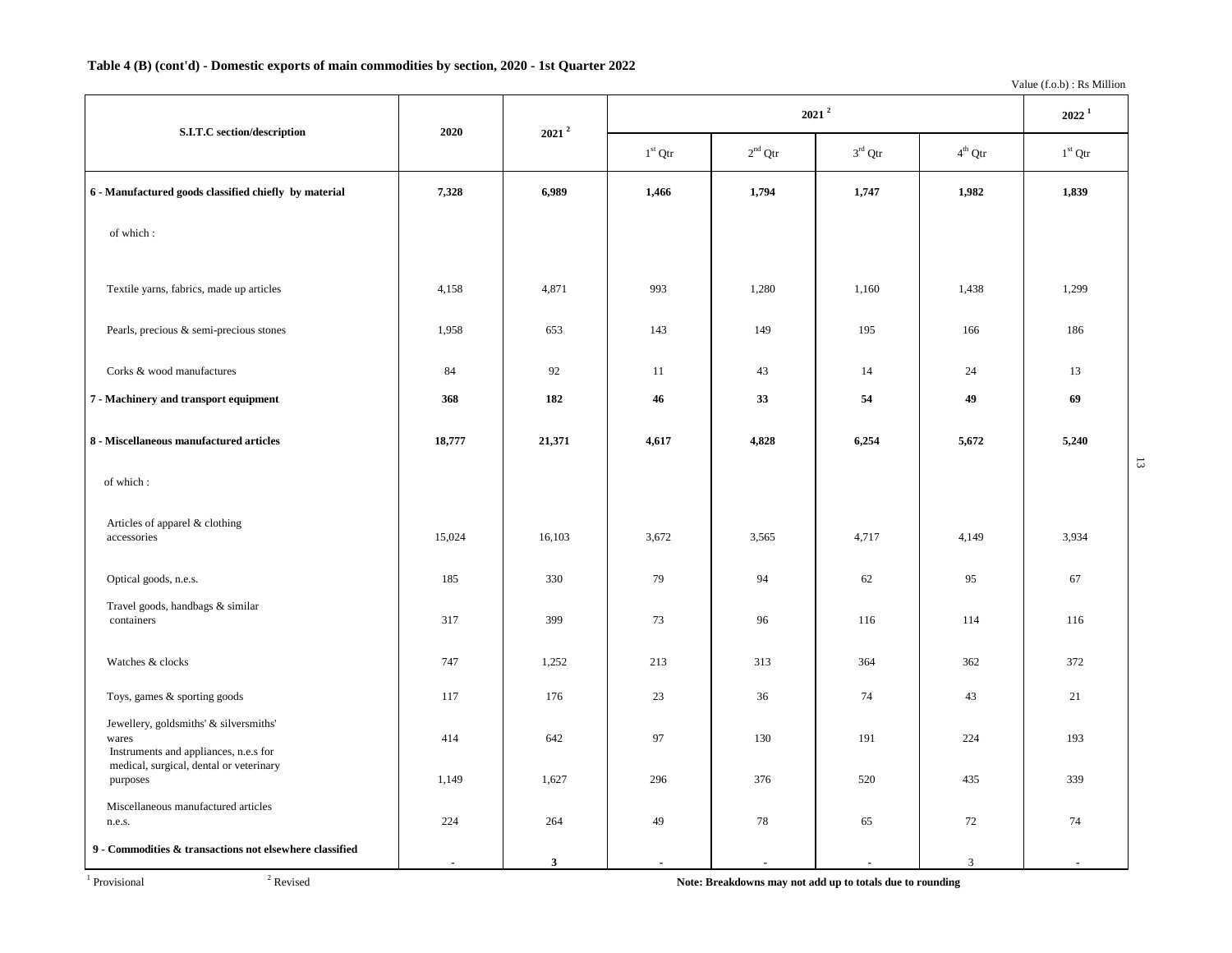Value (f.o.b) : Rs Million

| S.I.T.C section/description                           | 2020   | $2021$ <sup>2</sup> |                |                  | $2021$ <sup>2</sup> |                  | $2022^1$  |
|-------------------------------------------------------|--------|---------------------|----------------|------------------|---------------------|------------------|-----------|
|                                                       |        |                     | $1st$ Qtr      | $2^{\rm nd}$ Qtr | $3rd$ Qtr           | $4^{\rm th}$ Qtr | $1st$ Qtr |
| <b>All sections</b>                                   | 12,603 | 17,728              | 3,178          | 4,079            | 5,247               | 5,224            | 4,623     |
| ${\bf 0}$ - Food and live animals                     | 4,071  | 2,965               | 551            | 611              | 923                 | 880              | 669       |
| of which:                                             |        |                     |                |                  |                     |                  |           |
| Fish and fish preparations                            | 3,300  | 2,304               | 458            | 449              | 738                 | 659              | 544       |
| 1 - Beverages and tobacco                             | 334    | 445                 | 75             | 136              | 106                 | 128              | 111       |
| 2 - Crude materials, inedible, except fuels           | 658    | 907                 | 184            | 243              | 161                 | 319              | 190       |
| 3 - Mineral fuels, lubricants and related materials   | 178    | 18                  | $\mathbf{1}$   | $\blacksquare$   | $\overline{4}$      | 13               | 17        |
| 4 - Animals and vegetable oils, fats & waxes          | 34     | 53                  | $\blacksquare$ | 24               | 28                  | $\blacksquare$   | 19        |
| 5 - Chemicals and related products, n.e.s.            | 2,025  | 2,418               | 375            | 606              | 746                 | 691              | 756       |
| 6 - Manufactured goods classified chiefly by material | 1,276  | 3,981               | 519            | 942              | 1,239               | 1,281            | 1,113     |
| of which:                                             |        |                     |                |                  |                     |                  |           |
| Textile yarns, fabrics, made up articles              | 440    | 752                 | 149            | 230              | 213                 | 160              | 125       |
| Pearls, precious & semi-precious stones               | 295    | 2,516               | 246            | 574              | 813                 | 883              | 788       |
| Corks & wood manufactures                             | 11     | 16                  | 3              | $\overline{4}$   | $\overline{4}$      | $\sqrt{5}$       | 3         |

Revised **Note: Breakdowns may not add up to totals due to rounding**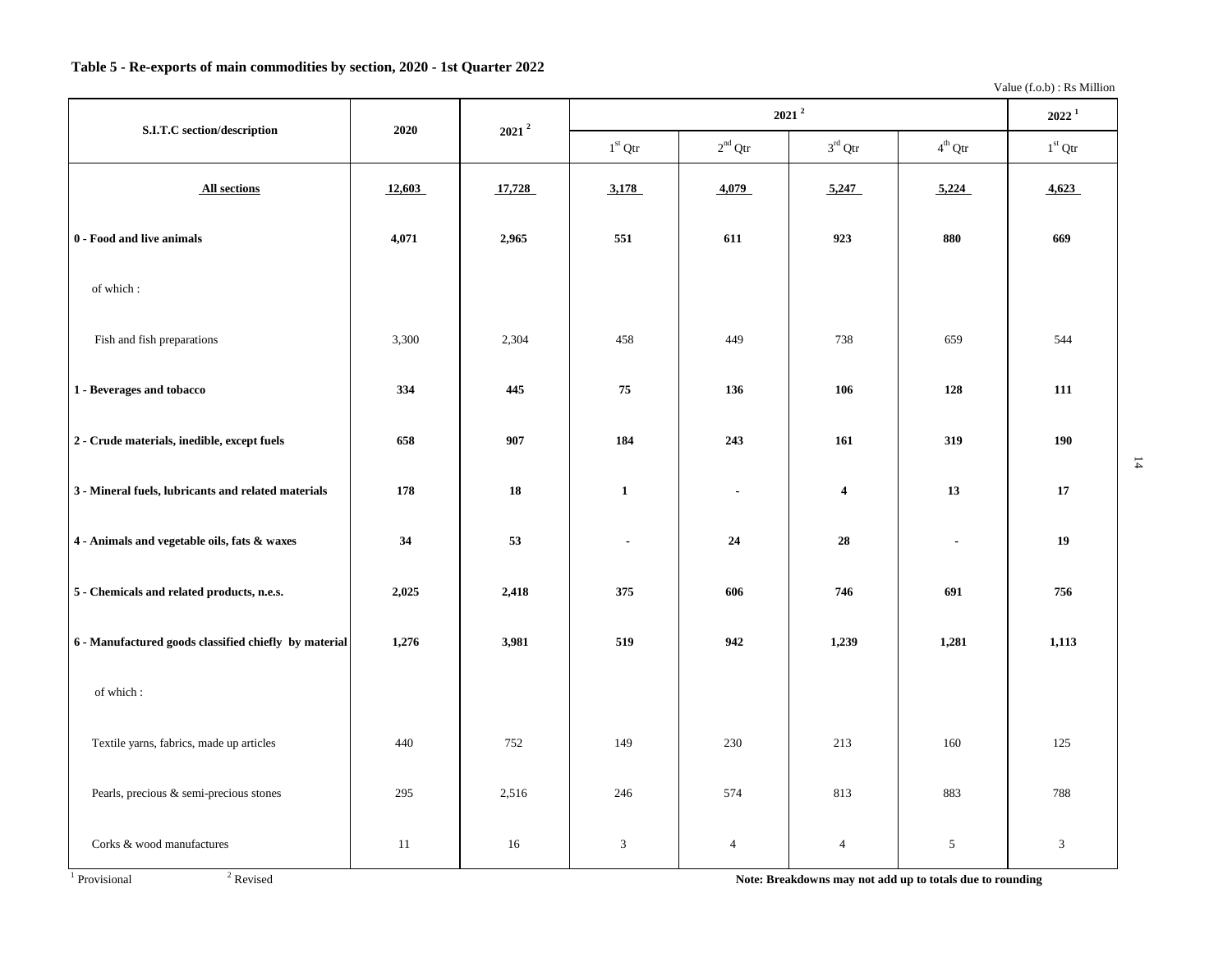### **Table 5 (cont'd) - Re-exports of main commodities by section, 2020 - 1st Quarter 2022**

Value (f.o.b) : Rs Million

15

|                                                                                                                 | 2020           | $\,$ 2021 $^{2}$ |              |           | 2022 <sup>1</sup> |                  |                  |
|-----------------------------------------------------------------------------------------------------------------|----------------|------------------|--------------|-----------|-------------------|------------------|------------------|
| S.I.T.C section/description                                                                                     |                |                  | $1st$ Qtr    | $2nd$ Qtr | $3^{\rm rd}$ Qtr  | $4^{\rm th}$ Qtr | $1st$ Qtr        |
| 7 - Machinery and transport equipment                                                                           | 2,078          | 2,836            | 520          | 642       | 947               | 727              | 556              |
| of which:                                                                                                       |                |                  |              |           |                   |                  |                  |
| Telecommunications equipment, n.e.s; & parts, n.e.s, &<br>accessories etc.                                      | 343            | 437              | 63           | 87        | 163               | 124              | 53               |
| Electrodiagnostic apparatus for medical, surgical, dental or<br>veterinary purposes, and radiological apparatus | $\overline{7}$ | 14               | $\mathbf{1}$ | 5         | $\sqrt{5}$        | 3                | $\mathfrak{I}$   |
| 8 - Miscellaneous manufactured articles                                                                         | 1,812          | 4,062            | 926          | 875       | 1,085             | 1,176            | 1,183            |
| of which:                                                                                                       |                |                  |              |           |                   |                  |                  |
| Articles of apparel & clothing accessories                                                                      | 392            | 1,133            | 378          | 252       | 238               | 265              | 328              |
| Optical goods, n.e.s.                                                                                           | 11             | 78               | 12           | 35        | 17                | 14               | 30               |
| Travel goods, handbags & similar containers                                                                     | 54             | 112              | 19           | 22        | 34                | 37               | 39               |
| Watches & clocks                                                                                                | 20             | 78               | 10           | 19        | 16                | 33               | 11               |
| Toys, games & sporting goods                                                                                    | 141            | 891              | 135          | 198       | 323               | 235              | 250              |
| Jewellery, goldsmiths' & silversmiths' wares                                                                    | 32             | 94               | 37           | 23        | 31                | 3                | $\overline{4}$   |
| Instruments and appliances, n.e.s for<br>medical, surgical, dental or veterinary<br>purposes                    | 144            | 228              | 22           | 43        | 30                | 133              | 51               |
| Miscellaneous manufactured articles n.e.s.                                                                      | 26             | 45               | 9            | $\tau$    | 15                | 14               | 14               |
| 9 - Commodities & transactions not elsewhere classified                                                         | 137            | 43               | 27           | Ĭ.        | 8                 | $\bf 8$          | $\boldsymbol{9}$ |

Ē

**Revised 2** Revised **Note: Breakdowns may not add up to totals due to rounding**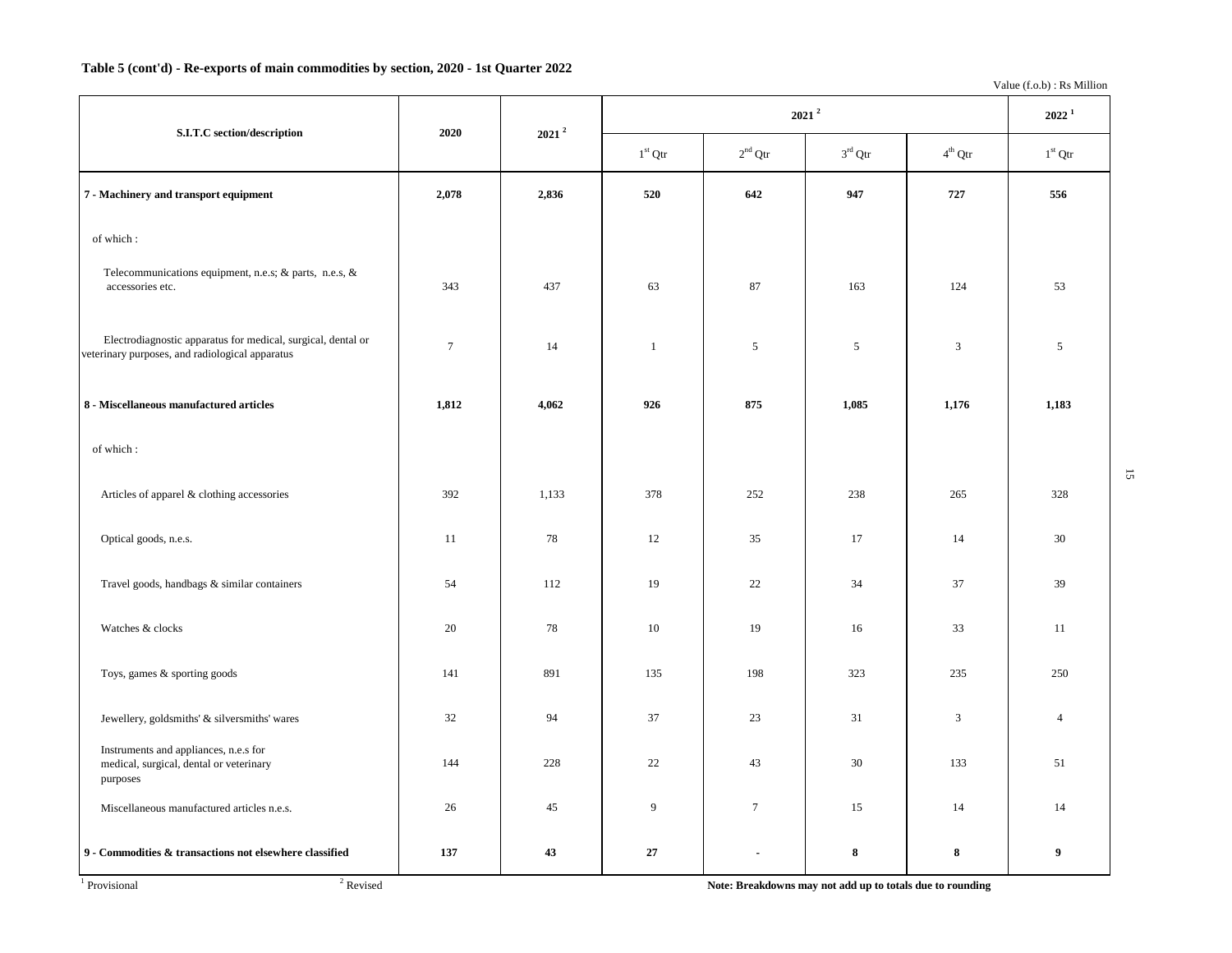Value (f.o.b) : Rs Million

|                                                                                           | 2020           | $2021^2$ |                | $2021^2$       |                |                  |                |  |  |
|-------------------------------------------------------------------------------------------|----------------|----------|----------------|----------------|----------------|------------------|----------------|--|--|
| S.I.T.C section/description                                                               |                |          | $1st$ Qtr      | $2nd$ Qtr      | $3rd$ Qtr      | $4^{\rm th}$ Qtr | $1st$ Qtr      |  |  |
| <b>Total freeport re-exports</b>                                                          | 8,777          | 10,865   | 2,065          | 2,349          | 3,381          | 3,070            | 2,841          |  |  |
| 0 - Food and live animals                                                                 | 3,790          | 2,581    | 448            | 538            | 805            | 790              | 606            |  |  |
| of which:                                                                                 |                |          |                |                |                |                  |                |  |  |
| Fish and fish preparations                                                                |                |          |                |                |                |                  |                |  |  |
| Quantity: (Tonne)                                                                         | 43,465         | 26,136   | 5,089          | 5,555          | 8,129          | 7,363            | 5,901          |  |  |
| Value                                                                                     | 3,261          | 2,233    | 424            | 440            | 725            | 644              | 529            |  |  |
| 1 - Beverages and tobacco                                                                 | 306            | 410      | 72             | 130            | 96             | 112              | 109            |  |  |
| 2 - Crude materials, inedible, except fuels                                               | 601            | 690      | 176            | 144            | 121            | 249              | 151            |  |  |
| 3 - Mineral fuels, lubricants and related materials                                       | 152            | 13       | 1              | $\blacksquare$ | $\blacksquare$ | 12               | 15             |  |  |
| 4 - Animals and vegetable oils, fats & waxes                                              | 34             | 53       | $\blacksquare$ | 24             | 29             | $\blacksquare$   | 18             |  |  |
| 5 - Chemicals and related products, n.e.s.                                                | 1,617          | 1,925    | 302            | 500            | 616            | 507              | 441            |  |  |
| 6 - Manufactured goods classified chiefly by material                                     | 381            | 696      | 122            | 137            | 213            | 224              | 227            |  |  |
| 7 - Machinery and transport equipment                                                     | 717            | 1,207    | 164            | 198            | 576            | 269              | 288            |  |  |
| of which:                                                                                 |                |          |                |                |                |                  |                |  |  |
| Telecommunications equipment, n.e.s; & parts,<br>n.e.s. accessories etc.                  | 180            | 350      | 54             | 53             | 139            | 104              | 38             |  |  |
| 8 - Miscellaneous manufactured articles                                                   | 1,179          | 3,290    | 780            | 678            | 925            | 907              | 986            |  |  |
| of which:                                                                                 |                |          |                |                |                |                  |                |  |  |
| Articles of apparel & clothing accessories                                                | 337            | 1,075    | 365            | 223            | 230            | 257              | 316            |  |  |
| Instruments and appliances, n.e.s for medical,<br>surgical, dental or veterinary purposes | $\mathfrak{2}$ | 12       | 1              | 5              | 3              | 3                | $\overline{4}$ |  |  |
| 9 - Commodities not elsewhere classified                                                  |                | ÷,       | $\blacksquare$ | $\blacksquare$ | ÷,             |                  |                |  |  |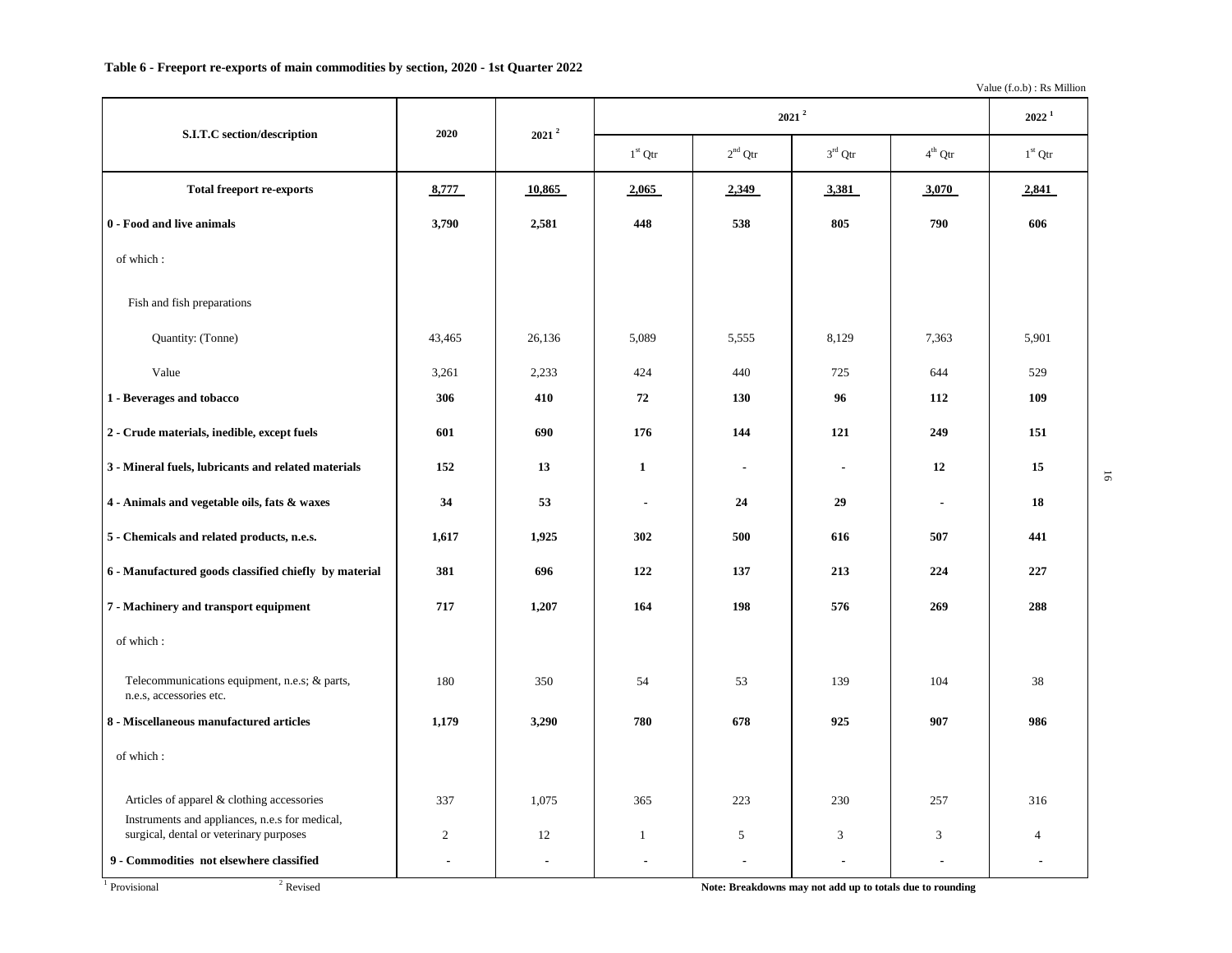|  |  | Value $(f.o.b)$ : Rs Million |
|--|--|------------------------------|
|--|--|------------------------------|

|               | <b>Country of destination</b> | 2020           | 2021 <sup>4</sup> |           | $2022^2$     |                     |                  |                  |
|---------------|-------------------------------|----------------|-------------------|-----------|--------------|---------------------|------------------|------------------|
|               |                               |                |                   | $1st$ Qtr | $2nd$ Qtr    | $3^{\text{rd}}$ Qtr | $4^{\rm th}$ Qtr | $1^{\rm st}$ Qtr |
|               | <b>All countries</b>          | 60,427         | 69,880            | 14,887    | 16,666       | 18,874              | 19,453           | 17,678           |
| <b>Europe</b> |                               | 27,457         | 28,348            | 6,833     | 7,024        | 7,200               | 7,291            | 6,989            |
|               | Austria                       | 132            | 97                | 16        | 22           | 27                  | 32               | 30               |
|               | Belgium                       | 1,207          | 1,349             | 364       | 304          | 302                 | 379              | 325              |
|               | Czech Republic                | 223            | 133               | 45        | 32           | 38                  | 18               | $7\phantom{.0}$  |
|               | France                        | 4,848          | 5,921             | 1,208     | 1,349        | 1,868               | 1,496            | 1,652            |
|               | Germany                       | 1,148          | 1,208             | 308       | 251          | 328                 | 321              | 305              |
|               | Italy                         | 3,960          | 3,311             | 1,098     | 675          | 762                 | 776              | 744              |
|               | Netherlands                   | 2,685          | 2,882             | 758       | 641          | 644                 | 839              | 576              |
|               | Portugal                      | 306            | 427               | 119       | 150          | 110                 | 48               | 68               |
|               | Spain                         | 3,415          | 3,599             | 726       | 1,015        | 929                 | 929              | 879              |
|               | Switzerland                   | 832            | 1,052             | 199       | 276          | 295                 | 282              | 277              |
|               | <b>United Kingdom</b>         | 6,085          | 6,376             | 1,573     | 1,806        | 1,398               | 1,599            | 1,605            |
|               | Other countries               | 2,616          | 1,993             | 419       | 503          | 499                 | 572              | 521              |
| Asia          |                               | 9,073          | 11,634            | 2,202     | 2,709        | 3,262               | 3,461            | 2,796            |
|               | China                         | 934            | 1,072             | 182       | 213          | 264                 | 413              | 216              |
|               | Hong Kong $(S.A.R)^3$         | 128            | 279               | 58        | 69           | 53                  | 99               | 21               |
|               | India                         | 1,269          | 1,858             | 312       | 467          | 511                 | 568              | 585              |
|               | Japan                         | 795            | 593               | 119       | 119          | 204                 | 151              | 164              |
|               | Malaysia                      | 92             | 66                | 19        | 19           | 11                  | 17               | 13               |
|               | Phillipines                   | $\overline{4}$ | $\overline{4}$    | $\sim$    | $\mathbf{1}$ | $\overline{2}$      | $\mathbf{1}$     | 1                |
|               | Singapore                     | 866            | 556               | 128       | 114          | 133                 | 181              | 90               |
|               | Thailand                      | 697            | 552               | 85        | 161          | 234                 | 72               | 64               |
|               | <b>United Arab Emirates</b>   | 230            | 1,016             | 281       | 209          | 245                 | 281              | 290              |
|               | Other countries               | 4,058          | 5,638             | 1,017     | 1,336        | 1,605               | 1,678            | 1,352            |

<sup>1</sup> Excluding Ship's stores and Bunkers <sup>2</sup> Provisional <sup>3</sup> Special Administrative Region of China

<sup>4</sup> Revised

**Note: Breakdowns may not add up to totals due to rounding**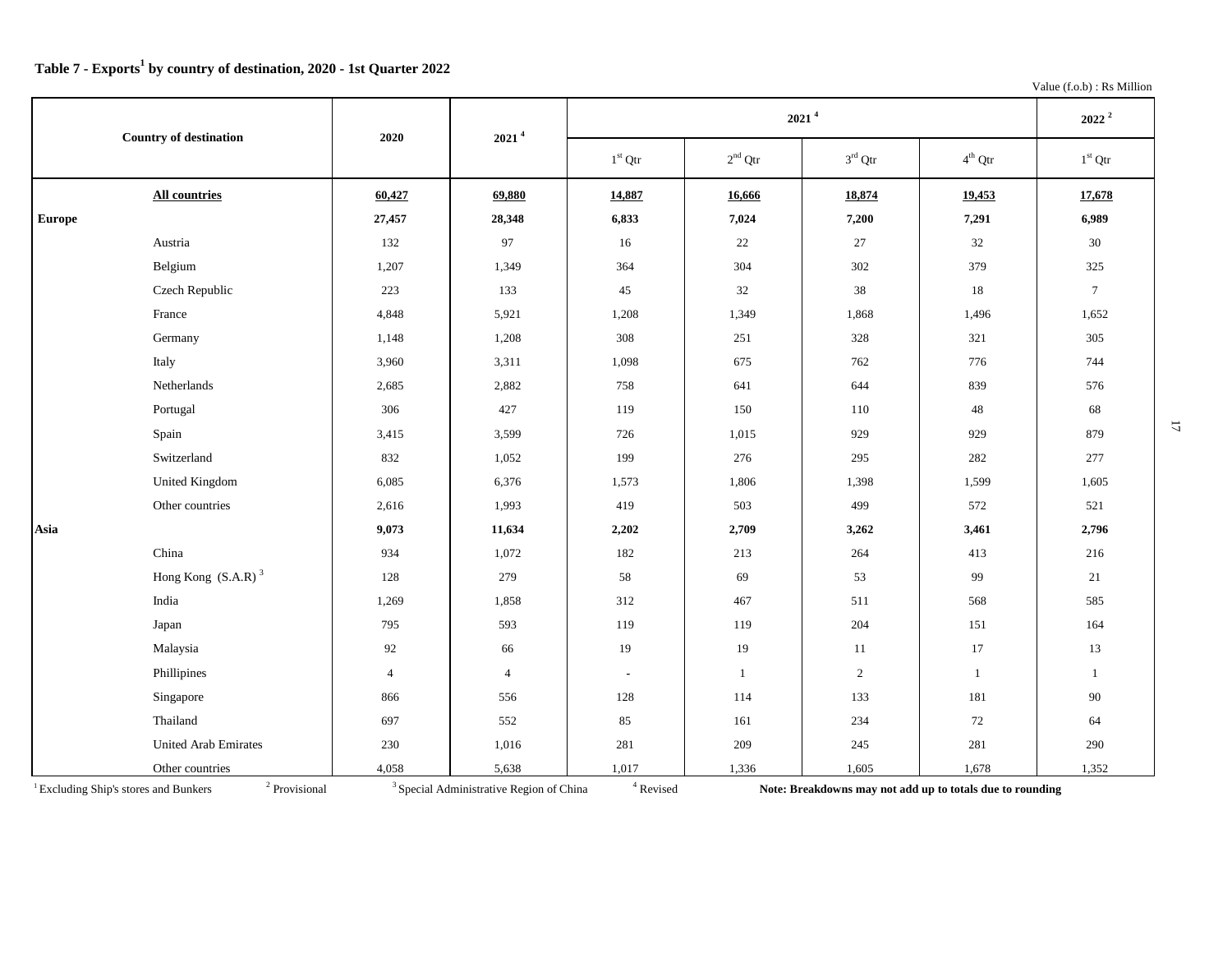|         | <b>Country of destination</b> | 2020           | $2021$ <sup>4</sup> |                | $2022^2$        |                     |                |                 |
|---------|-------------------------------|----------------|---------------------|----------------|-----------------|---------------------|----------------|-----------------|
|         |                               |                |                     | $1st$ Qtr      | $2nd$ Qtr       | $3^{\text{rd}}$ Qtr | $4^{th}$ Qtr   | $1st$ Qtr       |
| Africa  |                               | 17,204         | 22,881              | 4,622          | 5,267           | 6,329               | 6,663          | 6,131           |
|         | Comoros Islands               | 193            | 278                 | 66             | 68              | $73\,$              | $71\,$         | 49              |
|         | Ghana                         | 16             | 29                  | $\mathbf{3}$   | 17              | $\overline{4}$      | $\mathfrak{S}$ | 6               |
|         | Kenya                         | 1,914          | 2,114               | 485            | 405             | 560                 | 664            | 549             |
|         | Madagascar                    | 4,148          | 5,393               | 1,039          | 1,249           | 1,422               | 1,683          | 1,560           |
|         | Mayotte                       | 302            | 413                 | 79             | 116             | 83                  | 135            | 121             |
|         | Mozambique                    | 119            | 164                 | 37             | 15              | 37                  | 75             | 44              |
|         | Reunion                       | 1,679          | 3,028               | 550            | 680             | 867                 | 931            | 679             |
|         | Seychelles                    | 927            | 984                 | 224            | 246             | 231                 | 283            | 302             |
|         | South Africa                  | 7,188          | 9,677               | 1,933          | 2,306           | 2,856               | 2,582          | 2,457           |
|         | Zambia                        | 13             | $\mathbf{1}$        | $\blacksquare$ | $\blacksquare$  | $\blacksquare$      | $\mathbf{1}$   | $\mathbf{1}$    |
|         | Other countries               | 705            | 800                 | 206            | 165             | 196                 | 233            | 363             |
| America |                               | 6,272          | 6,482               | 1,156          | 1,514           | 1,957               | 1,855          | 1,664           |
|         | Canada                        | 210            | 189                 | $48\,$         | 53              | $47\,$              | 41             | 99              |
|         | U.S.A.                        | 5,827          | 5,868               | 1,080          | 1,355           | 1,648               | 1,785          | 1,508           |
|         | Panama                        | 62             | 20                  | $\sqrt{2}$     | $7\phantom{.0}$ | $\mathbf{2}$        | 9              | $8\phantom{.0}$ |
|         | Other countries               | 173            | 405                 | 26             | 99              | 260                 | 20             | 49              |
| Oceania |                               | 420            | 535                 | ${\bf 74}$     | 152             | 126                 | 183            | 98              |
|         | Australia                     | 328            | 449                 | 60             | 139             | 119                 | 131            | 92              |
|         | New Zealand                   | $88\,$         | $46\,$              | 13             | 12              | 6                   | 15             | 6               |
|         | Other countries               | $\overline{4}$ | $40\,$              | $\mathbf{1}$   | $\mathbf{1}$    | $\mathbf{1}$        | 37             | $\blacksquare$  |

<sup>1</sup> Excluding Ship's stores and Bunkers <sup>2</sup> Provisional <sup>3</sup> Special Administrative Region of China

 $^4$ Revised

**Note: Breakdowns may not add up to totals due to rounding**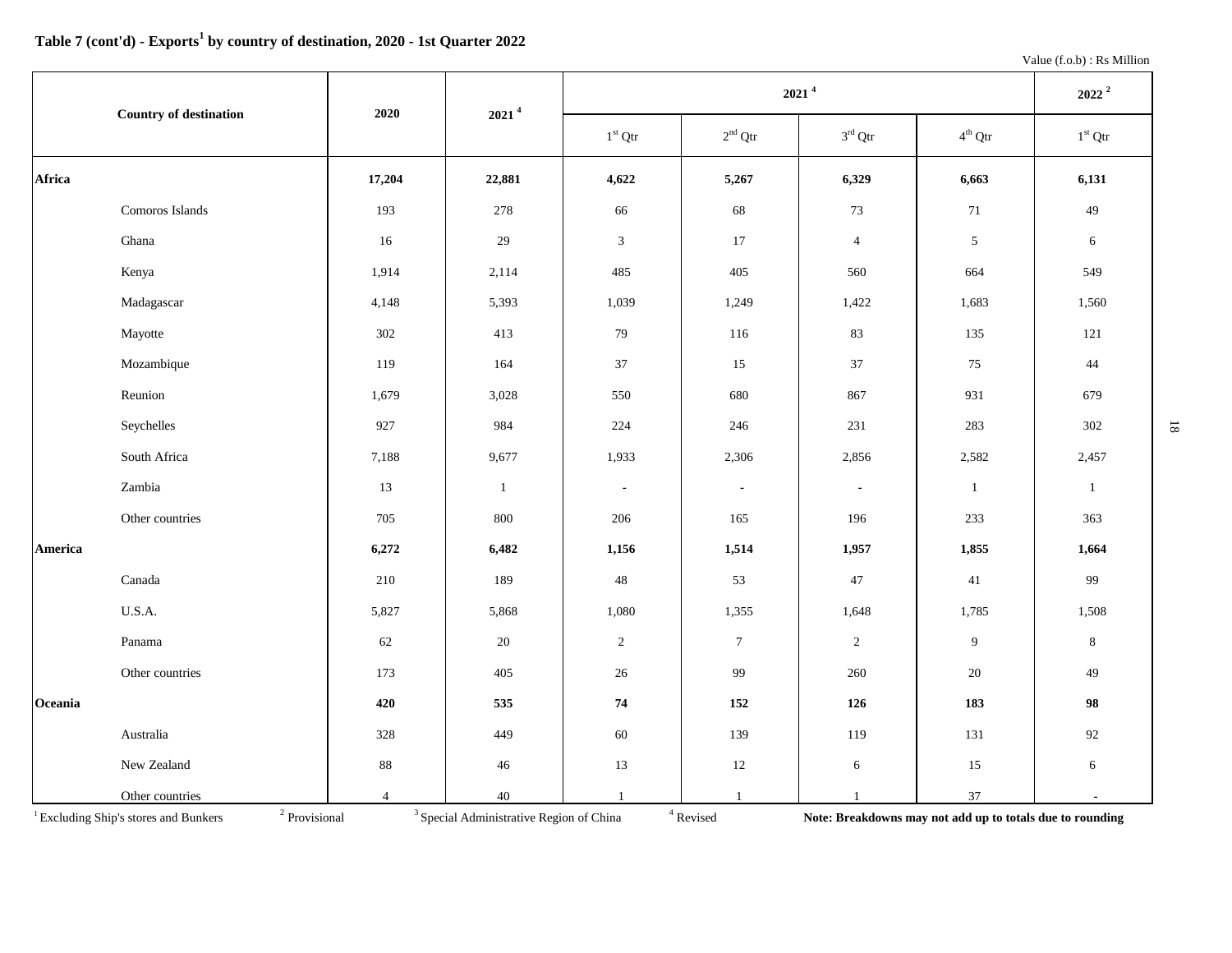### **Table 8 - Domestic exports by country of destination, 2020 - 1st Quarter 2022**

Value (f.o.b) : Rs Million

|               |                                |            |                   |                |              | 2021 <sup>3</sup>        |                  | $2022^1$       |                         |
|---------------|--------------------------------|------------|-------------------|----------------|--------------|--------------------------|------------------|----------------|-------------------------|
|               | <b>Country of destination</b>  | 2020       | 2021 <sup>3</sup> | $1st$ Qtr      | $2nd$ Qtr    | $3^{\text{rd}}$ Qtr      | $4^{\rm th}$ Qtr | $1st$ Qtr      |                         |
|               | <b>All countries</b>           | 47,824     | 52,152            | 11,709         | 12,587       | 13,627                   | 14,229           | 13,055         |                         |
| <b>Europe</b> |                                | 25,562     | 25,941            | 6,528          | 6,365        | 6,385                    | 6,663            | 6,392          |                         |
|               | Austria                        | 111        | 74                | 12             | 19           | 21                       | 22               | 23             |                         |
|               | Belgium                        | 1,110      | 980               | 265            | 225          | 213                      | 277              | 219            |                         |
|               | Czech Republic                 | 212        | 132               | $44\,$         | 32           | 38                       | 18               | $\overline{4}$ |                         |
|               | France                         | 4,194      | 5,344             | 1,131          | 1,243        | 1,554                    | 1,416            | 1,484          |                         |
|               | Germany                        | 1,070      | 1,104             | 291            | 237          | 287                      | 289              | 256            |                         |
|               | Italy                          | 3,937      | 3,263             | 1,076          | 673          | 758                      | 756              | 741            |                         |
|               | Netherlands                    | 2,633      | 2,850             | 756            | 637          | 632                      | 825              | 558            |                         |
|               | Portugal                       | 274        | 346               | 97             | 126          | 76                       | 47               | 46             |                         |
|               | Spain                          | 3,016      | 3,228             | 716            | 949          | 805                      | 758              | 773            | $\overline{\textbf{6}}$ |
|               | Switzerland                    | 805        | 981               | 194            | 254          | 278                      | 255              | 271            |                         |
|               | United Kingdom                 | 5,945      | 5,961             | 1,548          | 1,531        | 1,321                    | 1,561            | 1,568          |                         |
|               | Other countries                | 2,255      | 1,678             | 398            | 439          | 402                      | 439              | 449            |                         |
| Asia          |                                | 4,784      | 4,181             | 782            | 999          | 1,065                    | 1,335            | 962            |                         |
|               | China                          | 583        | 938               | 161            | 172          | 221                      | 384              | 157            |                         |
|               | Hong Kong (S.A.R) <sup>2</sup> | 76         | 97                | 12             | 30           | 27                       | 28               | 20             |                         |
|               | India                          | 1,045      | 1,674             | 279            | 450          | 482                      | 463              | 506            |                         |
|               | Japan                          | 154        | 119               | 18             | 45           | 31                       | 25               | 13             |                         |
|               | Malaysia                       | 11         | 6                 | $\mathbf{3}$   | $\mathbf{1}$ | $\overline{\phantom{a}}$ | $\overline{2}$   | $\mathbf{1}$   |                         |
|               | Phillipines                    | $\sqrt{3}$ | $\overline{4}$    | $\blacksquare$ | $\mathbf{1}$ | $\overline{c}$           | $\mathbf{1}$     | $\mathbf{1}$   |                         |
|               | Singapore                      | 159        | 250               | 73             | 56           | 37                       | 84               | 46             |                         |
|               | Thailand                       | 12         | 18                | 6              | 9            | $\overline{c}$           | $\mathbf{1}$     | $\overline{2}$ |                         |
|               | <b>United Arab Emirates</b>    | 115        | 195               | 18             | 44           | 46                       | 87               | 67             |                         |
|               | Other countries                | 2,626      | 880               | 212            | 191          | 217                      | 260              | 149            |                         |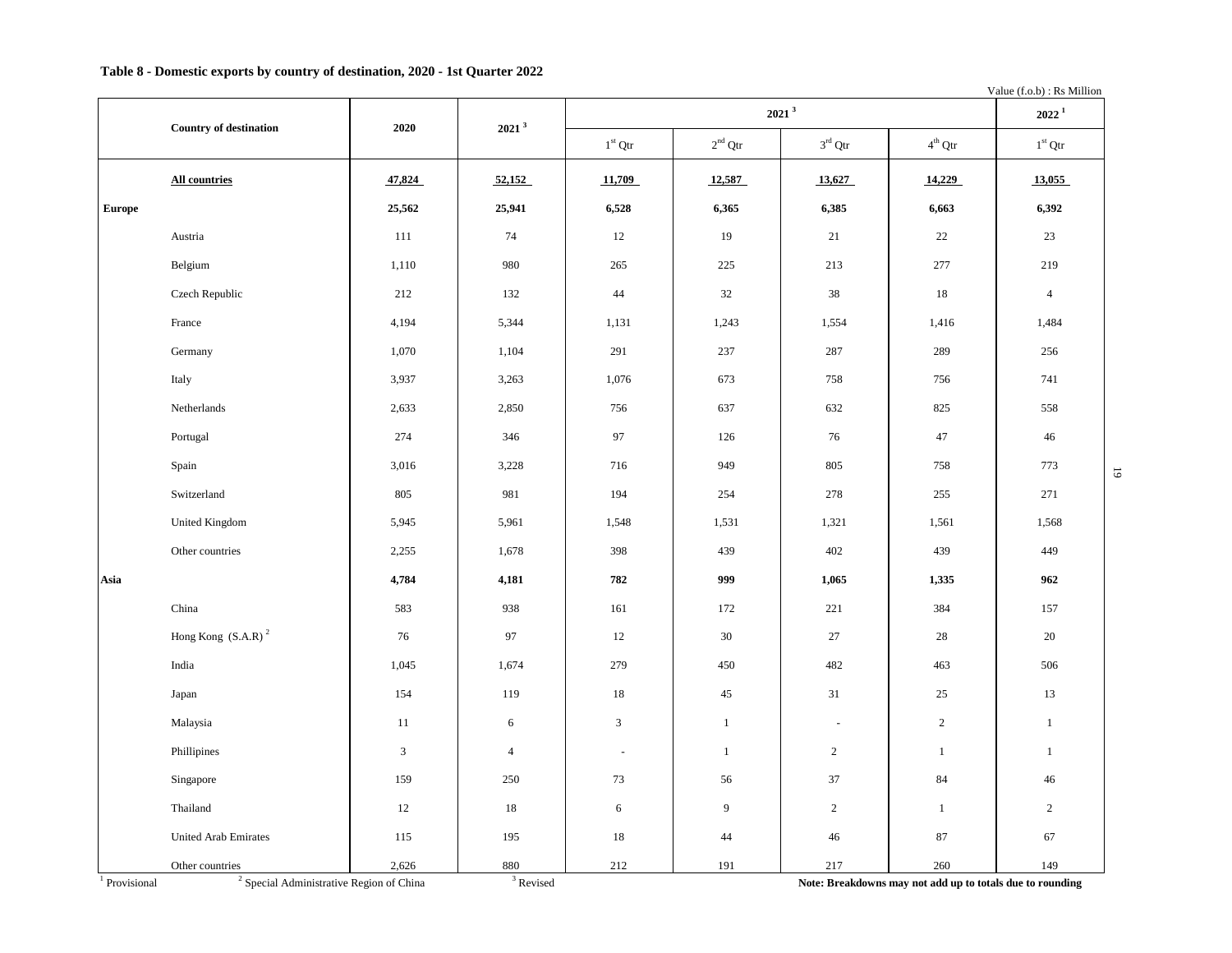### **Table 8 (Cont'd) - Domestic exports by country of destination, 2020 - 1st Quarter 2022**

Value (f.o.b) : Rs Million

|                            |                                                                        | 2020           | 2021 <sup>3</sup>        |                          | $2022^1$                 |                          |                                                           |                          |
|----------------------------|------------------------------------------------------------------------|----------------|--------------------------|--------------------------|--------------------------|--------------------------|-----------------------------------------------------------|--------------------------|
|                            | <b>Country of destination</b>                                          |                |                          | $1^{\rm st}$ Qtr         | $2^{\rm nd}$ Qtr         | $3^{\rm rd}$ Qtr         | $4^{\rm th}$ Qtr                                          | $1st$ Qtr                |
| Africa                     |                                                                        | 12,058         | 16,315                   | 3,328                    | 3,740                    | 4,550                    | 4,697                                                     | 4,318                    |
|                            | Comoros Islands                                                        | 87             | 188                      | 49                       | 46                       | 46                       | 47                                                        | 30                       |
|                            | Ghana                                                                  | 13             | 16                       | $\mathfrak{Z}$           | $\overline{4}$           | $\overline{4}$           | $\sqrt{5}$                                                | $\overline{2}$           |
|                            | Kenya                                                                  | 1,549          | 1,906                    | 451                      | 361                      | 499                      | 595                                                       | 500                      |
|                            | Madagascar                                                             | 2,593          | 3,588                    | 662                      | 800                      | 933                      | 1,193                                                     | 1,171                    |
|                            | Mayotte                                                                | 188            | 264                      | 54                       | 73                       | 52                       | 85                                                        | 65                       |
|                            | Mozambique                                                             | $\mathfrak{S}$ | 66                       | 12                       | $\mathfrak{Z}$           | 18                       | 33                                                        | 11                       |
|                            | Reunion                                                                | 733            | 935                      | 172                      | 245                      | 233                      | 285                                                       | 190                      |
|                            | Seychelles                                                             | 417            | 460                      | 91                       | 128                      | 111                      | 130                                                       | 131                      |
|                            | South Africa                                                           | 6,018          | 8,438                    | 1,731                    | 1,973                    | 2,522                    | 2,212                                                     | 2,081                    |
|                            | Zambia                                                                 | $\sim$         | $\overline{\phantom{a}}$ | $\overline{\phantom{a}}$ | $\overline{\phantom{a}}$ | $\overline{\phantom{a}}$ | $\overline{\phantom{a}}$                                  | $\overline{\phantom{a}}$ |
|                            | Other countries                                                        | 455            | 454                      | 103                      | 107                      | 132                      | 112                                                       | 137                      |
| America                    |                                                                        | 5,199          | 5,384                    | 1,015                    | 1,369                    | 1,544                    | 1,456                                                     | 1,305                    |
|                            | $\mathop{\mathrm{Canada}}$                                             | 203            | 177                      | 39                       | 52                       | 47                       | 39                                                        | 97                       |
|                            | U.S.A.                                                                 | 4,794          | 5,041                    | 953                      | 1,213                    | 1,482                    | 1,393                                                     | 1,165                    |
|                            | Panama                                                                 | 48             | 10                       | $\overline{c}$           | $\overline{4}$           | $\overline{2}$           | $\overline{2}$                                            | $\overline{4}$           |
|                            | Other countries                                                        | 154            | 156                      | 21                       | $100\,$                  | 13                       | 22                                                        | $39\,$                   |
| Oceania                    |                                                                        | 221            | 331                      | 56                       | 114                      | 83                       | 78                                                        | 78                       |
|                            | Australia                                                              | 190            | 311                      | 50                       | 108                      | 81                       | 72                                                        | $72\,$                   |
|                            | New Zealand                                                            | 30             | 19                       | 6                        | $\mathfrak{S}$           | $\sqrt{2}$               | 6                                                         | 6                        |
| $\overline{1}$ Provisional | Other countries<br><sup>2</sup> Special Administrative Region of China | $\mathbf{1}$   | 1<br>$3$ Revised         | $\sim$                   | $\mathbf{1}$             |                          | Note: Breakdowns may not add up to totals due to rounding | $\omega$                 |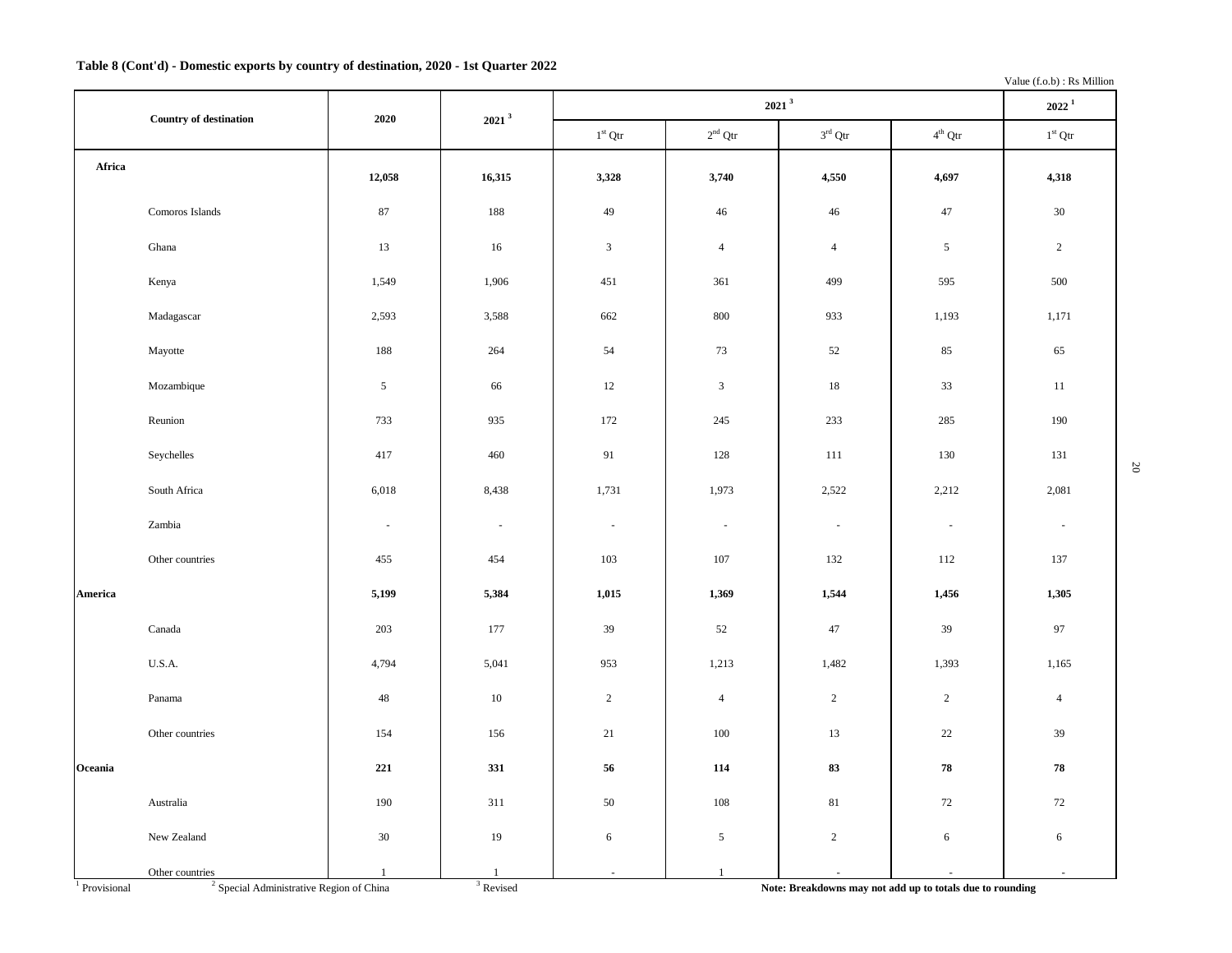Value (f.o.b) : Rs Million

|                          | Country of destination      | 2020                                                         | 2021 <sup>3</sup>        |                          | $2022^1$                 |                                                                    |                          |                          |
|--------------------------|-----------------------------|--------------------------------------------------------------|--------------------------|--------------------------|--------------------------|--------------------------------------------------------------------|--------------------------|--------------------------|
|                          |                             |                                                              |                          | $1^{\rm st}$ Qtr         | $2^{\rm nd}$ Qtr         | $3^{\rm rd}$ Qtr                                                   | $4^{\rm th}$ Qtr         | $1^{\rm st}$ Qtr         |
|                          | All countries               | 12,603                                                       | 17,728                   | 3,178                    | 4,079                    | 5,247                                                              | 5,224                    | 4,623                    |
| <b>Europe</b>            |                             | 1,895                                                        | 2,407                    | 306                      | 659                      | 816                                                                | 626                      | 597                      |
|                          | Austria                     | 21                                                           | 23                       | $\mathfrak{S}$           | $\mathfrak{Z}$           | $\boldsymbol{7}$                                                   | $\,8\,$                  | $\bf 8$                  |
|                          | Belgium                     | $\mathbf{97}$                                                | 369                      | 99                       | 79                       | 88                                                                 | 103                      | 106                      |
|                          | Czech Republic              | 11                                                           | $\mathbf{1}$             | $\sim$                   | $\blacksquare$           | $\mathbf{1}$                                                       | $\overline{\phantom{a}}$ | $\overline{3}$           |
|                          | France                      | 654                                                          | 577                      | 77                       | 105                      | 315                                                                | 80                       | 167                      |
|                          | Germany                     | 79                                                           | 104                      | 17                       | 14                       | 41                                                                 | 32                       | 49                       |
|                          | Italy                       | 23                                                           | 48                       | 22                       | $\sqrt{3}$               | $\sqrt{3}$                                                         | 20                       | $\sqrt{2}$               |
|                          | Netherlands                 | 52                                                           | 33                       | 3                        | $\sqrt{3}$               | 12                                                                 | 15                       | $18\,$                   |
|                          | Portugal                    | 32                                                           | 81                       | 22                       | 24                       | 33                                                                 | $\overline{c}$           | 22                       |
|                          | Spain                       | 399                                                          | 370                      | 10                       | 66                       | 124                                                                | 170                      | 106                      |
|                          | Switzerland                 | $26\,$                                                       | $70\,$                   | $\sqrt{5}$               | 22                       | 17                                                                 | $26\,$                   | $\sqrt{6}$               |
|                          | <b>United Kingdom</b>       | 141                                                          | 416                      | 25                       | 275                      | 78                                                                 | 38                       | 37                       |
|                          | Other countries             | 360                                                          | 315                      | 21                       | 65                       | 97                                                                 | 132                      | 73                       |
| Asia                     |                             | 4,289                                                        | 7,453                    | 1,420                    | 1,709                    | 2,197                                                              | 2,127                    | 1,834                    |
|                          | China                       | 351                                                          | 134                      | 21                       | 42                       | 43                                                                 | $28\,$                   | 59                       |
|                          | Hong Kong $(S.A.R)^2$       | 53                                                           | 183                      | 46                       | 39                       | 26                                                                 | 72                       | $\mathbf{1}$             |
|                          | India                       | 224                                                          | 184                      | 34                       | $18\,$                   | 30                                                                 | 102                      | 79                       |
|                          | Japan                       | 641                                                          | 475                      | 101                      | $74\,$                   | 174                                                                | 126                      | 151                      |
|                          | Malaysia                    | 82                                                           | 60                       | $16\,$                   | $18\,$                   | $11\,$                                                             | 15                       | $12\,$                   |
|                          | Phillipines                 | $\overline{\phantom{a}}$                                     | $\overline{\phantom{a}}$ | $\overline{\phantom{a}}$ | $\overline{\phantom{a}}$ | $\blacksquare$                                                     | $\overline{\phantom{a}}$ | $\overline{\phantom{a}}$ |
|                          | Singapore                   | 707                                                          | 306                      | 54                       | 59                       | 96                                                                 | 97                       | 44                       |
|                          | Thailand                    | 685                                                          | 534                      | 79                       | 151                      | 232                                                                | $72\,$                   | 62                       |
|                          | <b>United Arab Emirates</b> | 115                                                          | 821                      | 264                      | 165                      | 199                                                                | 193                      | 223                      |
|                          | Other countries             | 1,431<br><sup>2</sup> Special Administrative Region of China | 4,756<br>$3$ Revised     | 805                      | 1,143                    | 1,386<br>Note: Breakdowns may not add up to totals due to rounding | 1,422                    | 1,203                    |
| <sup>1</sup> Provisional |                             |                                                              |                          |                          |                          |                                                                    |                          |                          |

 $\mathbf{r}$ 

Note: Breakdowns may not add up to totals due to rounding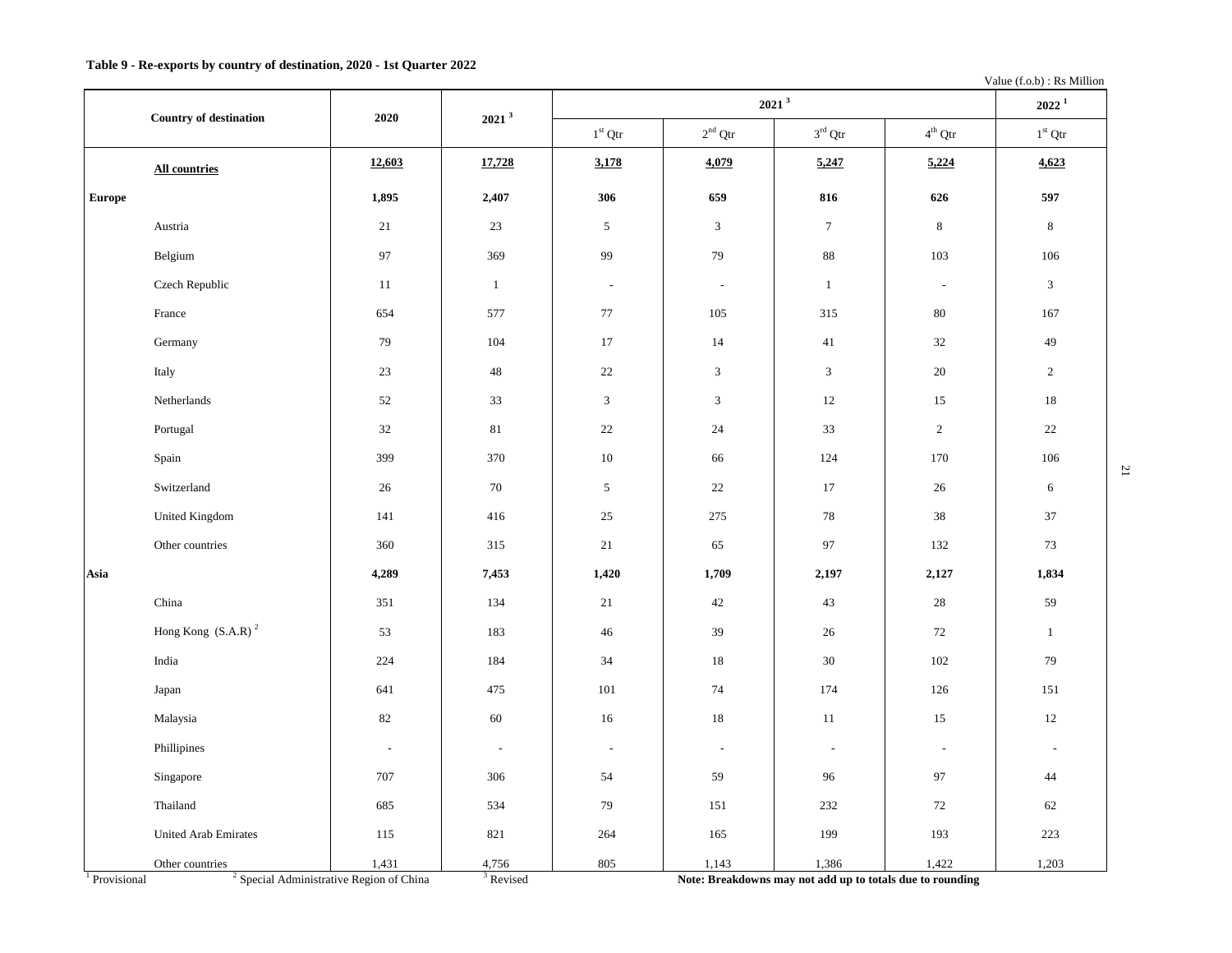Value (f.o.b) : Rs Million

|         | <b>Country of destination</b> | 2020             | 2021 <sup>3</sup>        |                          | $2022^1$                 |                          |                          |                |
|---------|-------------------------------|------------------|--------------------------|--------------------------|--------------------------|--------------------------|--------------------------|----------------|
|         |                               |                  |                          | $1st$ Qtr                | $2^{\rm nd}$ Qtr         | $3^{\text{rd}}$ Qtr      | $4^{\text{th}}$ Qtr      | $1st$ Qtr      |
| Africa  |                               | 5,146            | 6,566                    | 1,293                    | 1,527                    | 1,779                    | 1,967                    | 1,813          |
|         | Comoros Islands               | 105              | 91                       | $16\,$                   | $22\,$                   | $27\,$                   | $26\,$                   | 19             |
|         | Ghana                         | $\overline{4}$   | 13                       | $\mathbb{L}$             | 13                       | $\overline{\phantom{a}}$ | $\overline{\phantom{a}}$ | $\overline{4}$ |
|         | Kenya                         | 365              | 208                      | 34                       | $45\,$                   | 61                       | 68                       | 48             |
|         | Madagascar                    | 1,554            | 1,804                    | 377                      | 449                      | 490                      | 488                      | 389            |
|         | Mayotte                       | 113              | 149                      | 26                       | 43                       | 31                       | 49                       | 56             |
|         | Mozambique                    | 114              | $\mathbf{98}$            | $25\,$                   | $12\,$                   | 19                       | $42\,$                   | 33             |
|         | Reunion                       | 947              | 2,093                    | 378                      | 436                      | 634                      | 645                      | 489            |
|         | Seychelles                    | 510              | 524                      | 132                      | 118                      | 120                      | 154                      | 171            |
|         | South Africa                  | 1,170            | 1,239                    | 202                      | 333                      | 333                      | 371                      | 376            |
|         | Zambia                        | 13               | $\overline{\phantom{a}}$ | $\overline{\phantom{a}}$ | $\overline{\phantom{a}}$ | $\overline{\phantom{a}}$ | $\overline{\phantom{a}}$ | 1              |
|         | Other countries               | 251              | 347                      | 103                      | 56                       | 64                       | 124                      | 227            |
| America |                               | 1,074            | 1,098                    | 141                      | 145                      | 412                      | 400                      | 359            |
|         | Canada                        | $\boldsymbol{7}$ | $12\,$                   | $\overline{9}$           | $\sim$                   | $\overline{\phantom{a}}$ | $\mathfrak{Z}$           | $\overline{2}$ |
|         | U.S.A.                        | 1,033            | 827                      | 127                      | 142                      | 166                      | 392                      | 343            |
|         | Other countries               | 34               | 259                      | $\mathfrak{S}$           | $\mathfrak{Z}$           | 246                      | $\sqrt{5}$               | 14             |
| Oceania |                               | 199              | 204                      | 18                       | 39                       | 43                       | 104                      | 20             |
|         | Australia                     | 138              | 138                      | $10\,$                   | 31                       | 38                       | 59                       | 19             |
|         | New Zealand                   | 58               | 27                       | $\overline{7}$           | $\tau$                   | $\overline{4}$           | 9                        |                |
|         | Other countries               | $\mathfrak{Z}$   | $39\,$                   | $\mathbf{1}$             | $\mathbf{1}$             | $\mathbf{1}$             | $36\,$                   | $\mathbf{1}$   |

<sup>1</sup> Provisional <sup>2</sup>

 $3$  Special Administrative Region of China  $3$  Revised

Note: Breakdowns may not add up to totals due to rounding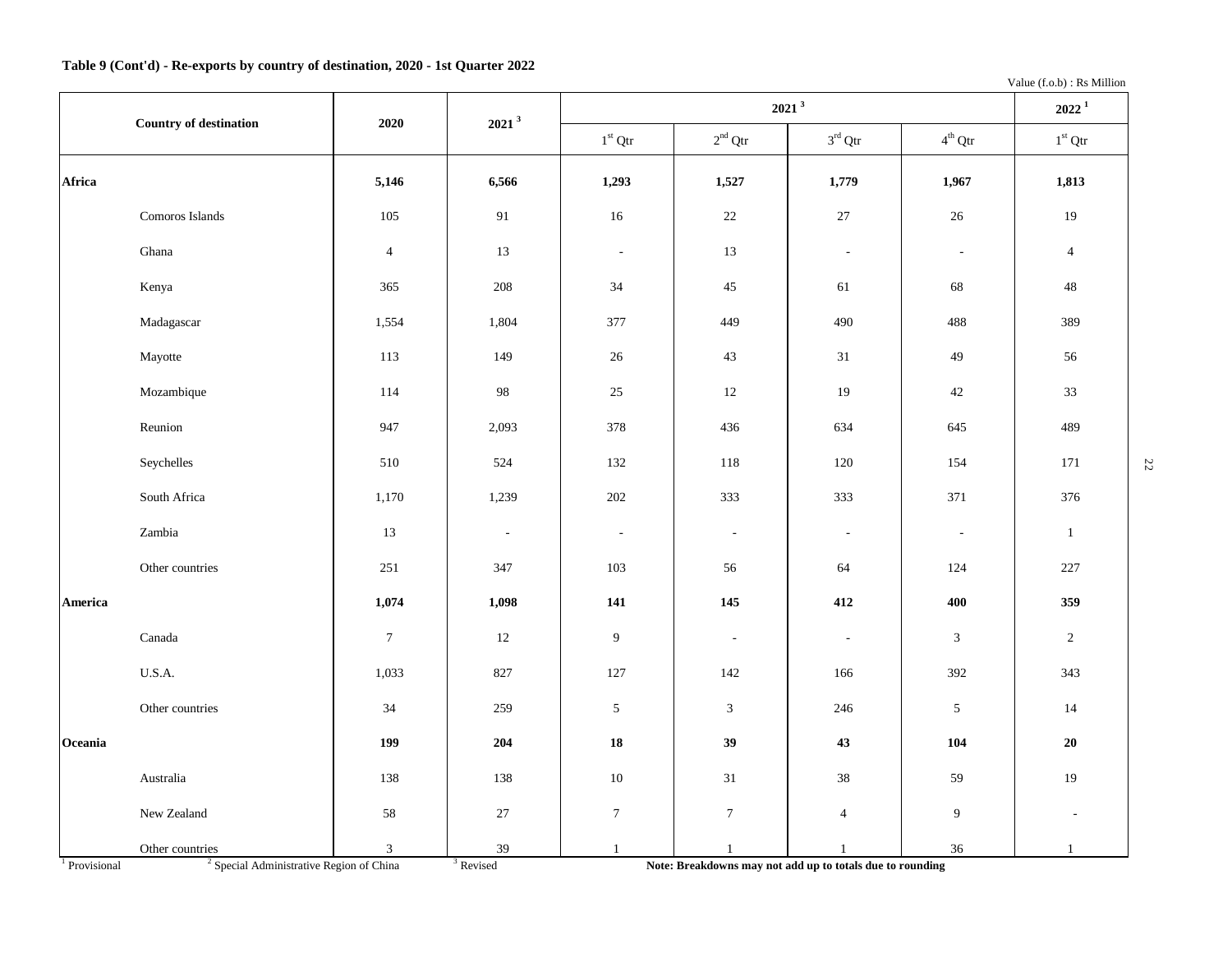|                                                   |         |          |           |                | 2022 <sup>1</sup> |                     |                |
|---------------------------------------------------|---------|----------|-----------|----------------|-------------------|---------------------|----------------|
| <b>SITC</b> section/description                   | 2020    | $2021^2$ | $1st$ Qtr | $2nd$ Qtr      | $3rd$ Qtr         | $4^{\text{th}}$ Qtr | $1st$ Qtr      |
| All sections                                      | 165,722 | 214,836  | 44,164    | 48,231         | 54,768            | 67,673              | 61,970         |
| 0 - Food and live animals                         | 35,805  | 39,733   | 8,874     | 9,136          | 10,485            | 11,238              | 11,295         |
| Meat and meat preparations                        | 2,936   | 3,232    | 535       | 613            | 941               | 1,143               | 919            |
| Dairy products and bird's eggs                    | 4,399   | 4,409    | 968       | 939            | 1,235             | 1,267               | 1,329          |
| Fish and fish preparations                        | 9,197   | 9,342    | 2,297     | 2,224          | 2,175             | 2,646               | 2,503          |
| Wheat                                             | 1,276   | 2,251    | 793       | $\blacksquare$ | 770               | 688                 | 452            |
| Rice                                              | 2,155   | 1,949    | 351       | 436            | 530               | 632                 | 494            |
| Wheaten flour                                     | 16      | 20       | 3         | $\overline{4}$ | $\overline{5}$    | 8                   | $\mathfrak{Z}$ |
| Cereal preparations                               | 2,229   | 2,382    | 494       | 509            | 608               | 771                 | 659            |
| Vegetables and fruits                             | 4,113   | 4,337    | 1,040     | 1,025          | 964               | 1,308               | 1,349          |
| Other                                             | 9,484   | 11,811   | 2,393     | 3,386          | 3,257             | 2,775               | 3,587          |
| 1 - Beverages and tobacco                         | 3,619   | 3,973    | 724       | 1,097          | 848               | 1,304               | 1,195          |
| Beverages                                         | 1,530   | 1,604    | 296       | 358            | 372               | 578                 | 542            |
| Tobacco & tobacco manufactures                    | 2,089   | 2,369    | 428       | 739            | 476               | 726                 | 653            |
| 2 - Crude materials, inedible, except fuels       | 3,869   | 5,032    | 1,054     | 1,104          | 1,128             | 1,746               | 1,589          |
| Cork and wood                                     | 864     | 993      | 218       | 174            | 246               | 355                 | 305            |
| Textile fibres                                    | 1,517   | 2,131    | 424       | 465            | 404               | 838                 | 878            |
| Other                                             | 1,488   | 1,908    | 412       | 465            | 478               | 553                 | 406            |
| 3 - Mineral fuels, lubricants, & related products | 24,571  | 37,053   | 7,722     | 7,894          | 9,090             | 12,347              | 13,814         |
| Refined petroleum products                        | 20,542  | 30,323   | 6,106     | 6,477          | 7,106             | 10,634              | 9,981          |
| Gas, natural and manufactured                     | 1,385   | 2,059    | 609       | 146            | 732               | 572                 | 931            |
| Other                                             | 2,644   | 4,671    | 1,007     | 1,271          | 1,252             | 1,141               | 2,902          |

<sup>1</sup> Provisional<sup>2</sup> <sup>2</sup> Revised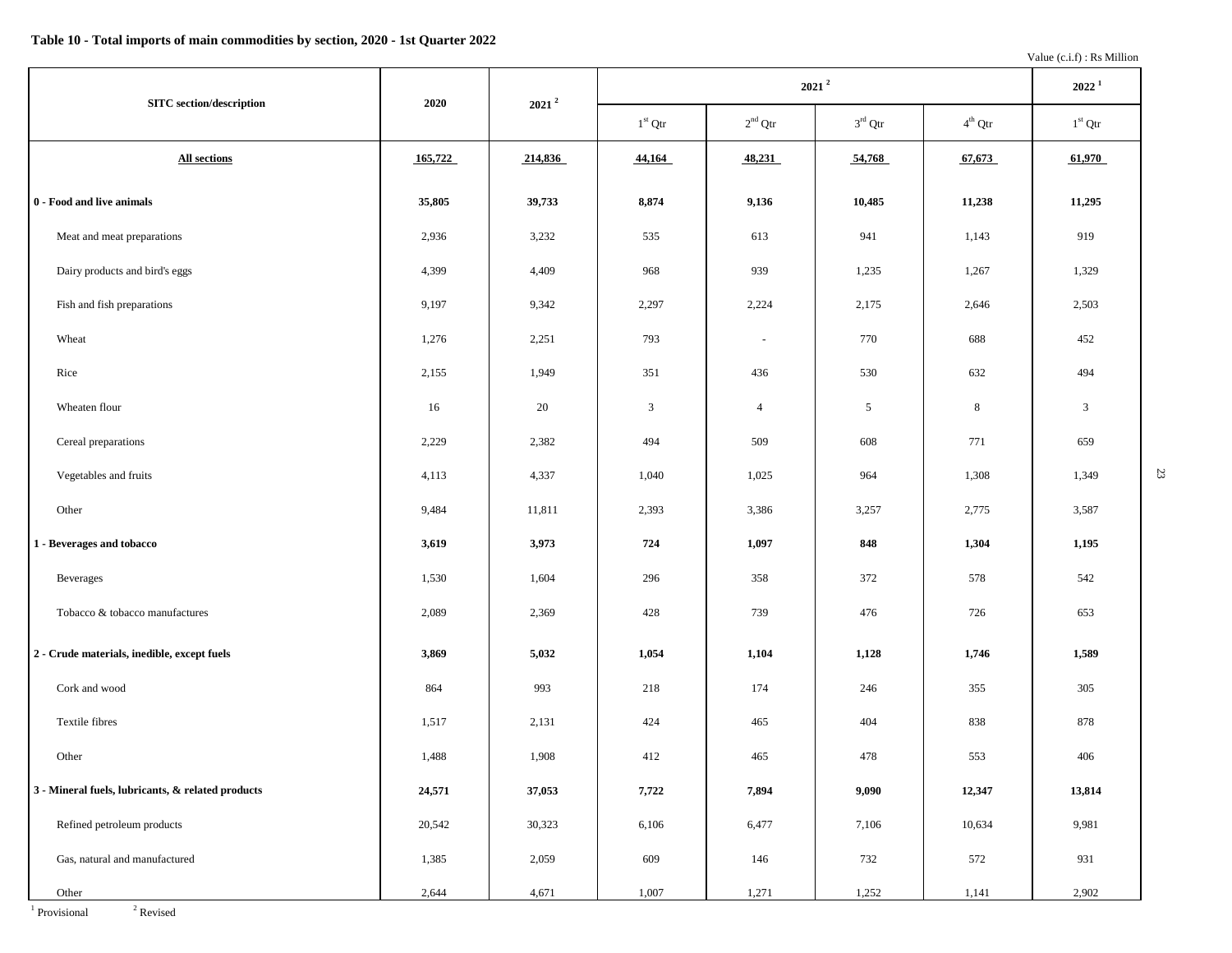### **Table 10 (cont'd) - Total imports of main commodities by section, 2020 - 1st Quarter 2022**

Value (c.i.f) : Rs Million

24

|                                                          |        |          |           | $2022^1$  |           |                  |           |
|----------------------------------------------------------|--------|----------|-----------|-----------|-----------|------------------|-----------|
| <b>SITC</b> section/description                          | 2020   | $2021^2$ | $1st$ Qtr | $2nd$ Qtr | $3rd$ Qtr | $4^{\rm th}$ Qtr | $1st$ Qtr |
| 4 - Animal & vegetable oils and fats                     | 1,412  | 2,331    | 373       | 521       | 663       | 774              | 738       |
| Fixed vegetables oils & fats                             | 1,309  | 2,125    | 355       | 476       | 562       | 732              | 680       |
| Other                                                    | 103    | 206      | $18\,$    | 45        | 101       | 42               | 58        |
| 5 - Chemicals and related products, n.e.s.               | 16,647 | 24,746   | 4,044     | 7,149     | 5,826     | 7,727            | 5,281     |
| Dyeing & tanning materials                               | 1,138  | 1,561    | 318       | 365       | 381       | 497              | 394       |
| Medicinal & pharmaceutical products                      | 6,090  | 10,159   | 1,225     | 4,083     | 2,229     | 2,622            | 1,765     |
| Fertilisers                                              | 379    | 950      | 128       | 65        | 113       | 644              | 147       |
| Plastics in primary forms                                | 1,492  | 2,638    | 504       | 498       | 673       | 963              | 649       |
| Plastics in non-primary forms                            | 1,321  | 1,656    | 363       | 330       | 468       | 495              | 398       |
| Other                                                    | 6,227  | 7,782    | 1,506     | 1,808     | 1,962     | 2,506            | 1,928     |
| 6 - Manufactured goods classified chiefly by<br>material | 26,850 | 37,699   | 6,896     | 7,801     | 11,042    | 11,960           | 9,938     |
| Paper, paperboard & articles thereof                     | 2,031  | 2,863    | 594       | 639       | 751       | 879              | 807       |
| Textile yarn                                             | 2,071  | 3,603    | 757       | 859       | 1,105     | 882              | 639       |
| Cotton fabrics                                           | 1,439  | 1,274    | 239       | 287       | 305       | 443              | 362       |
| Other textile fabrics                                    | 2,906  | 3,585    | 623       | 763       | 970       | 1,229            | 867       |
| Cement                                                   | 1,664  | 1,986    | 410       | 519       | 521       | 536              | 519       |
| Pearls, precious & semi-precious stones                  | 1,906  | 3,505    | 403       | 882       | 1,117     | 1,103            | 1,163     |
| Iron and steel                                           | 3,812  | 6,260    | 1,031     | 1,104     | 2,369     | 1,756            | 1,796     |
| Manufactures of metal, n.e.s.                            | 4,763  | 5,741    | 1,122     | 1,226     | 1,362     | 2,031            | 1,531     |
| Other                                                    | 6,258  | 8,882    | 1,717     | 1,522     | 2,542     | 3,101            | 2,254     |

<sup>1</sup> Provisional <sup>2</sup> <sup>2</sup> Revised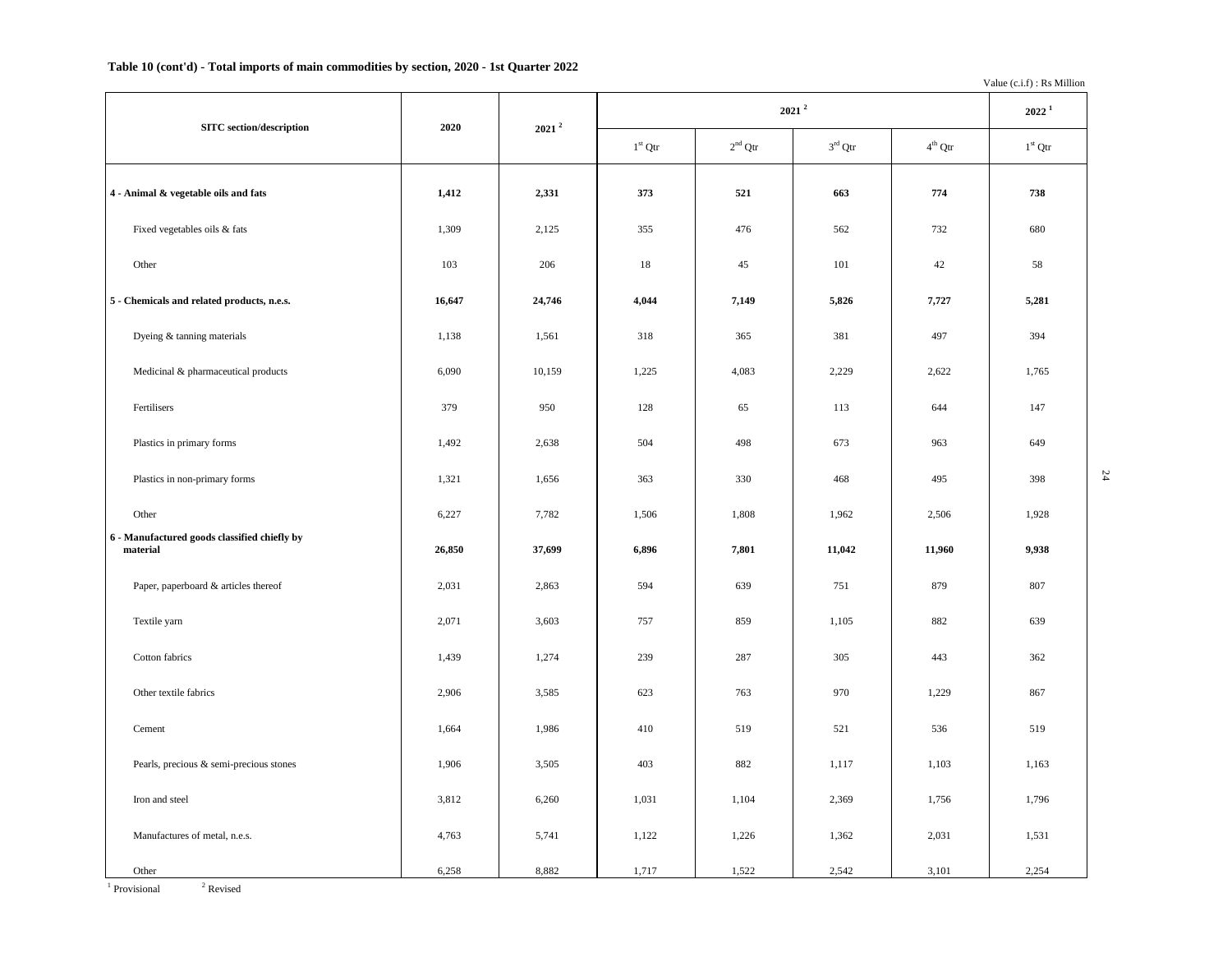#### **Table 10 (cont'd) - Total imports of main commodities by section, 2020 - 1st Quarter 2022**

Value (c.i.f) : Rs Million

25

|                                                                                               |        |          |           |           | $2021^2$  |           | $2022^1$  |
|-----------------------------------------------------------------------------------------------|--------|----------|-----------|-----------|-----------|-----------|-----------|
| <b>SITC</b> section/description                                                               | 2020   | $2021^2$ | $1st$ Qtr | $2nd$ Qtr | $3rd$ Qtr | $4th$ Qtr | $1st$ Qtr |
| 7 - Machinery & transport equipment                                                           | 36,611 | 42,094   | 9,685     | 8,935     | 10,244    | 13,230    | 12,598    |
| Power generating machinery & equipment                                                        | 913    | 1,134    | 213       | 230       | 304       | 387       | 344       |
| Machinery specialised for particular industries                                               | 2,589  | 2,683    | 505       | 657       | 623       | 898       | 916       |
| General industrial machinery & equipment, n.e.s., & machine parts, n.e.s                      | 5,830  | 6,387    | 1,274     | 1,465     | 1,532     | 2,116     | 1,682     |
| Office machines & automatic data processing machines                                          | 2,983  | 4,039    | 715       | 658       | 1,244     | 1,422     | 1,176     |
| Telecommunications $\&$ sound recording $\&$ reproducing apparatus $\&$<br>equipment          | 5,801  | 7,003    | 1,736     | 1,114     | 1,937     | 2,216     | 2,610     |
| Electrical machinery, apparatus & appliances, n.e.s., & electrical parts of<br>household type | 5,455  | 6,633    | 1,366     | 1,320     | 1,483     | 2,464     | 1,716     |
| Road vehicles                                                                                 | 10,882 | 13,141   | 3,321     | 3,340     | 2,966     | 3,514     | 3,645     |
| Aircraft, marine vessels and parts                                                            | 395    | 268      | 79        | 38        | 75        | 76        | 412       |
| Other                                                                                         | 1,763  | 806      | 476       | 113       | 80        | 137       | 97        |
| 8 - Miscellaneous manufactured articles                                                       | 15,747 | 21,192   | 4,584     | 4,409     | 5,204     | 6,995     | 5,339     |
| Prefabricated buildings; sanitary plumbing, heating & lighting fixtures &<br>fittings, n.e.s  | 852    | 1,241    | 229       | 199       | 345       | 468       | 266       |
| Articles of apparel and clothing                                                              | 3,407  | 4,680    | 1,120     | 1,073     | 963       | 1,524     | 1,113     |
| Footwear                                                                                      | 1,231  | 1,602    | 385       | 348       | 330       | 539       | 425       |
| Professional, scientific $\&$ controlling instruments $\&$ apparatus, n.e.s                   | 1,990  | 2,496    | 528       | 583       | 617       | 768       | 563       |
| Watches and clocks & optical goods                                                            | 1,073  | 1,406    | 268       | 310       | 354       | 474       | 417       |
| Printed matter                                                                                | 413    | 604      | 149       | 151       | 140       | 164       | 112       |
| Articles n.e.s., of plastic                                                                   | 1,790  | 2,114    | 394       | 444       | 593       | 683       | 536       |
| Jewellery, goldsmiths' & silversmiths' wares, n.e.s                                           | 537    | 837      | 167       | 155       | 263       | 252       | 316       |
| Other                                                                                         | 4,454  | 6,212    | 1,344     | 1,146     | 1,599     | 2,123     | 1,591     |
| 9 - Commodities & transactions, n.e.s.                                                        | 591    | 983      | 208       | 185       | 238       | 352       | 183       |

<sup>1</sup> Provisional <sup>2</sup>  $^{\rm 2}$  Revised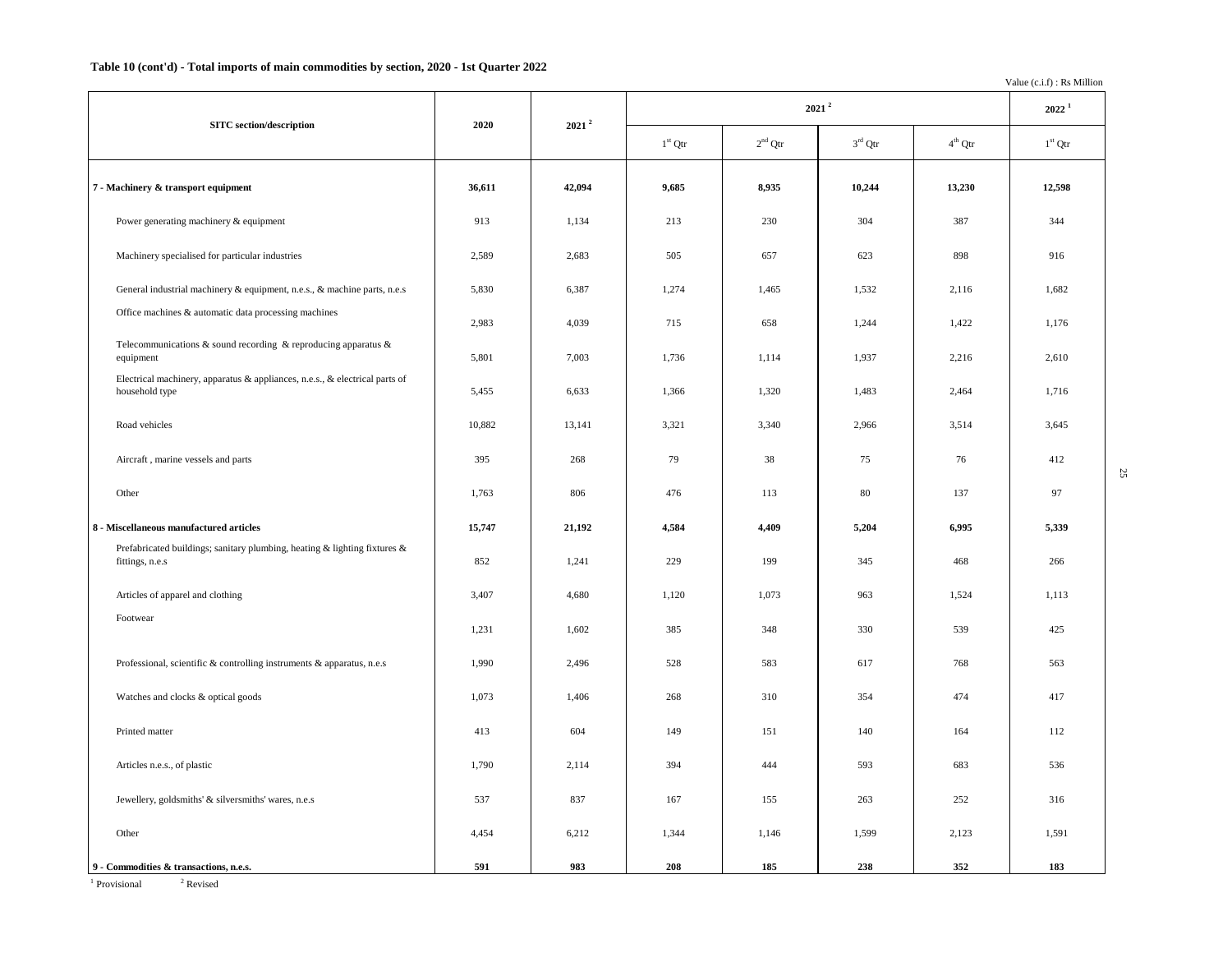### **Table 11 - Imports of selected commodities, 2020 - 1st Quarter 2022**

Value (c.i.f) : Rs Million

| Commodity                                          | 2020            | $2021$ <sup>2</sup>                                                                       |           |                  | $2021^2$         |                     | $2022^1$        |
|----------------------------------------------------|-----------------|-------------------------------------------------------------------------------------------|-----------|------------------|------------------|---------------------|-----------------|
|                                                    |                 |                                                                                           | $1st$ Qtr | $2^{\rm nd}$ Qtr | $3^{\rm rd}$ Qtr | $4^{\text{th}}$ Qtr | $1st$ Qtr       |
| Rice:                                              |                 |                                                                                           |           |                  |                  |                     |                 |
| Quantity: (Thousand tonnes)                        | 65              | 55                                                                                        | 12        | 13               | 14               | 16                  | 13              |
| Value                                              | 2,155           | 1,949                                                                                     | 351       | 436              | 530              | 632                 | 494             |
| Wheat:                                             |                 |                                                                                           |           |                  |                  |                     |                 |
| Quantity: (Thousand tonnes)                        | 125             | 163                                                                                       | 63        | $\sim$           | 60               | 40                  | 26              |
| Value                                              | 1,276           | 2,251                                                                                     | 793       |                  | 770              | 688                 | 452             |
| Fish and fish preparations :                       |                 |                                                                                           |           |                  |                  |                     |                 |
| Quantity: (Thousand tonnes)                        | 133             | 121                                                                                       | 32        | $30\,$           | $26\,$           | 33                  | 31              |
| Value                                              | 9,197           | 9,342                                                                                     | 2,297     | 2,224            | 2,175            | 2,646               | 2,503           |
| Dairy products and bird's eggs :                   |                 |                                                                                           |           |                  |                  |                     |                 |
| Quantity: (Thousand tonnes)                        | 27              | 25                                                                                        | 6         | 5                | $\tau$           | $\overline{7}$      | $7\phantom{.0}$ |
| Value                                              | 4,399           | 4,409                                                                                     | 968       | 939              | 1,235            | 1,267               | 1,329           |
| Meat and meat preparations :                       |                 |                                                                                           |           |                  |                  |                     |                 |
| Quantity: (Thousand tonnes)                        | 17              | 17                                                                                        | 3         | 3                | 5                | 6                   | $\overline{4}$  |
| Value                                              | 2,936           | 3,232                                                                                     | 535       | 613              | 941              | 1,143               | 919             |
| Fixed vegetable edible oils and fats:              |                 |                                                                                           |           |                  |                  |                     |                 |
| Quantity: (Thousand tonnes)                        | 37              | 42                                                                                        | 9         | 11               | 10               | 12                  | 9               |
| Value                                              | 1,309           | 2,125                                                                                     | 355       | 476              | 562              | 732                 | 680             |
| <b>Refined petroleum products:</b>                 |                 |                                                                                           |           |                  |                  |                     |                 |
| Quantity: -.-                                      | $\sim$ , $\sim$ | $\mathord{\hspace{1pt}\text{--}\hspace{1pt}},\mathord{\hspace{1pt}\text{--}\hspace{1pt}}$ | -.-       | $\sim$ , $\sim$  | $\sim$ , $\sim$  | $\sim$ , $\sim$     | $-1$            |
| Value                                              | 20,542          | 30,323                                                                                    | 6,106     | 6,477            | 7,106            | 10,634              | 9,981           |
| Medicinal and pharmaceutical products :            |                 |                                                                                           |           |                  |                  |                     |                 |
| Quantity: (Thousand tonnes)                        | 5               | $\overline{4}$                                                                            | -1        | -1               | $\mathbf{1}$     | $\overline{1}$      | $\mathbf{1}$    |
| Value                                              | 6,090           | 10,159                                                                                    | 1,225     | 4,083            | 2,229            | 2,622               | 1,765           |
| <b>Cotton fabrics:</b>                             |                 |                                                                                           |           |                  |                  |                     |                 |
| Quantity: (Thousand tonnes)                        | $\overline{4}$  | 3                                                                                         | -1        | $\mathbf{1}$     | -1               |                     | $\mathbf{1}$    |
| Value                                              | 1,439           | 1,274                                                                                     | 239       | 287              | 305              | 443                 | 362             |
| <b>Cement:</b>                                     |                 |                                                                                           |           |                  |                  |                     |                 |
| Quantity: (Thousand tonnes)                        | 831             | 989                                                                                       | 203       | 259              | 260              | 267                 | 258             |
| Value                                              | 1,664           | 1,986                                                                                     | 410       | 519              | 521              | 536                 | 519             |
| Iron and steel:                                    |                 |                                                                                           |           |                  |                  |                     |                 |
| Quantity: (Thousand tonnes)                        | 133             | 244                                                                                       | 36        | 37               | 41               | 130                 | 45              |
| Value                                              | 3,812           | 6,260                                                                                     | 1,031     | 1,104            | 2,369            | 1,756               | 1,796           |
| Motor cars and other motor vehicles                |                 |                                                                                           |           |                  |                  |                     |                 |
| principally designed for the transport of persons: |                 |                                                                                           |           |                  |                  |                     |                 |
| Quantity: (Thousand Number)                        | 13              | 14                                                                                        | 4         | $\mathfrak{Z}$   | 3                | $\overline{4}$      | 3               |
| Value                                              | 6,838           | 8,426                                                                                     | 2,319     | 2,043            | 1,935            | 2,129               | 2,124           |

<sup>1</sup> Provisional <sup>2</sup>

<sup>2</sup> Revised Note: Breakdowns may not add up to totals due to rounding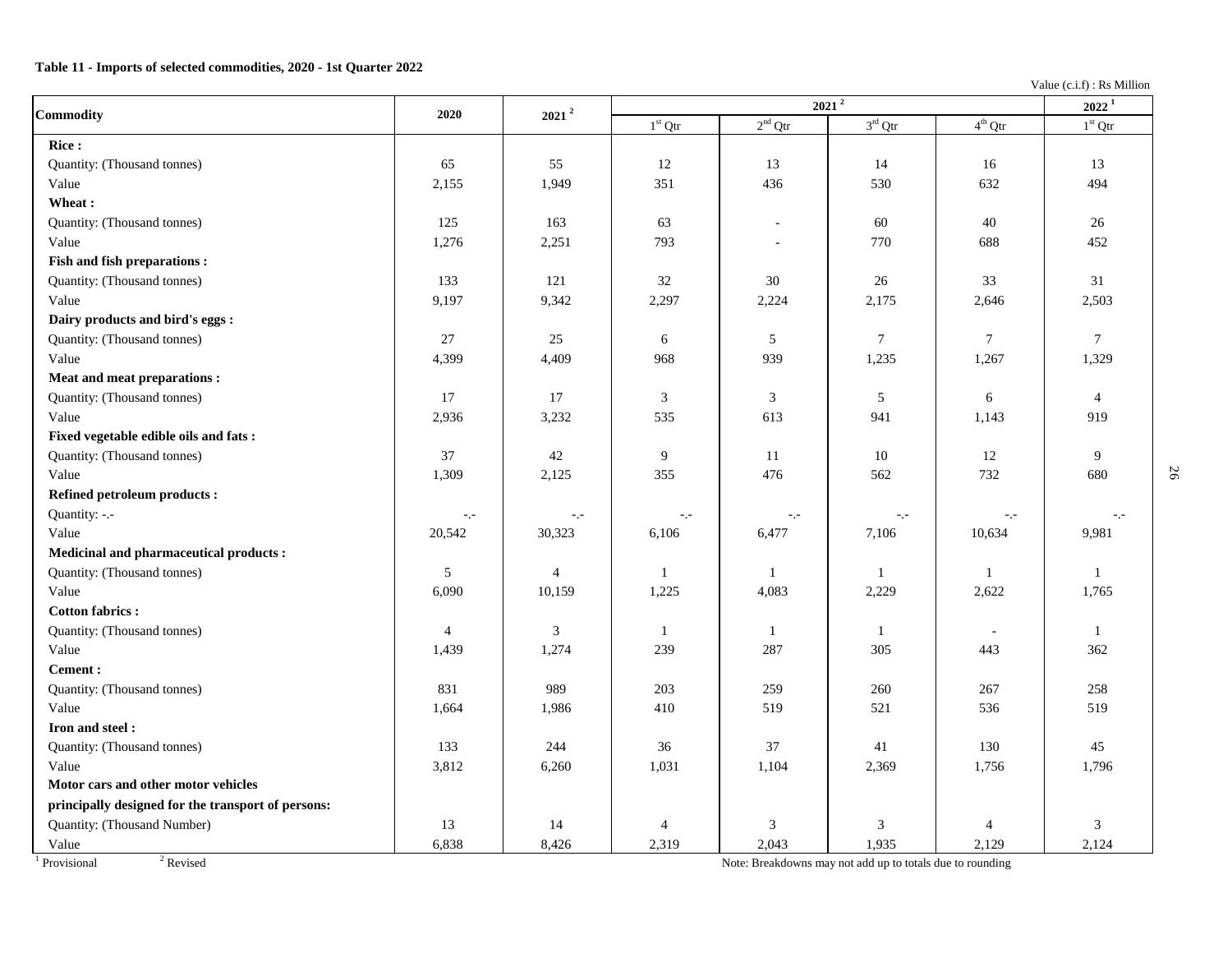## **Table 12 - Freeport imports of main commodities by section, 2020 - 1st Quarter 2022**

Value (c.i.f) : Rs Million

27

| S.I.T.C section/description                                                                | 2020   | $2021^2$       |              | $2022^1$     |                     |                     |           |
|--------------------------------------------------------------------------------------------|--------|----------------|--------------|--------------|---------------------|---------------------|-----------|
|                                                                                            |        |                | $1st$ Qtr    | $2nd$ Qtr    | $3^{\text{rd}}$ Qtr | $4^{\text{th}}$ Qtr | $1st$ Qtr |
| <b>Total freeport imports</b>                                                              | 6,889  | 13,471         | 2,429        | 5,321        | 3,042               | 2,679               | 3,267     |
| 0 - Food and live animals                                                                  | 2,285  | 1,909          | 306          | 583          | 452                 | 568                 | 452       |
| of which:                                                                                  |        |                |              |              |                     |                     |           |
| Fish and fish preparations                                                                 |        |                |              |              |                     |                     |           |
| Quantity: (Tonne)                                                                          | 40,548 | 25,062         | 5,023        | 7,783        | 6,882               | 5,374               | 6,454     |
| Value                                                                                      | 2,111  | 1,574          | 293          | 440          | 446                 | 395                 | 381       |
| 1 - Beverages and tobacco                                                                  | 217    | 286            | 85           | 91           | 32                  | 78                  | 115       |
| 2 - Crude materials, inedible, except fuels<br>3 - Mineral fuels, lubricants and related   | 515    | 572            | 87           | 136          | 177                 | 172                 | 126       |
| materials                                                                                  | 21     | $\overline{5}$ | $\mathbf{1}$ | $\mathbf{1}$ | $\mathbf{1}$        | $\overline{2}$      |           |
| 4 - Animals and vegetable oils, fats & waxes                                               | 34     | 82             | $\sim$       | 24           | 57                  | $\mathbf{1}$        | 19        |
| 5 - Chemicals and related products, n.e.s.<br>6 - Manufactured goods classified chiefly by | 1,274  | 5,099          | 391          | 2,930        | 1,116               | 662                 | 607       |
| material                                                                                   | 482    | 809            | 190          | 172          | 206                 | 241                 | 277       |
| of which:                                                                                  |        |                |              |              |                     |                     |           |
| Textile yarns, fabrics, and made up articles                                               | 114    | 258            | 73           | 64           | 54                  | 67                  | 79        |
| 7 - Machinery and transport equipment                                                      | 922    | 1,662          | 310          | 619          | 398                 | 335                 | 483       |
| of which:                                                                                  |        |                |              |              |                     |                     |           |
| Telecommunications equipment, n.e.s; &<br>parts, n.e.s, & accessories etc.                 | 170    | 315            | 48           | 53           | 127                 | 87                  | 36        |
| 8 - Miscellaneous manufactured articles                                                    | 1,139  | 3,047          | 1,059        | 765          | 603                 | 620                 | 1,188     |
| 9 - Commodities not elsewhere classified                                                   | $\sim$ |                |              | $\sim$       |                     |                     |           |

<sup>1</sup> Provisional <sup>2</sup>

<sup>2</sup> Revised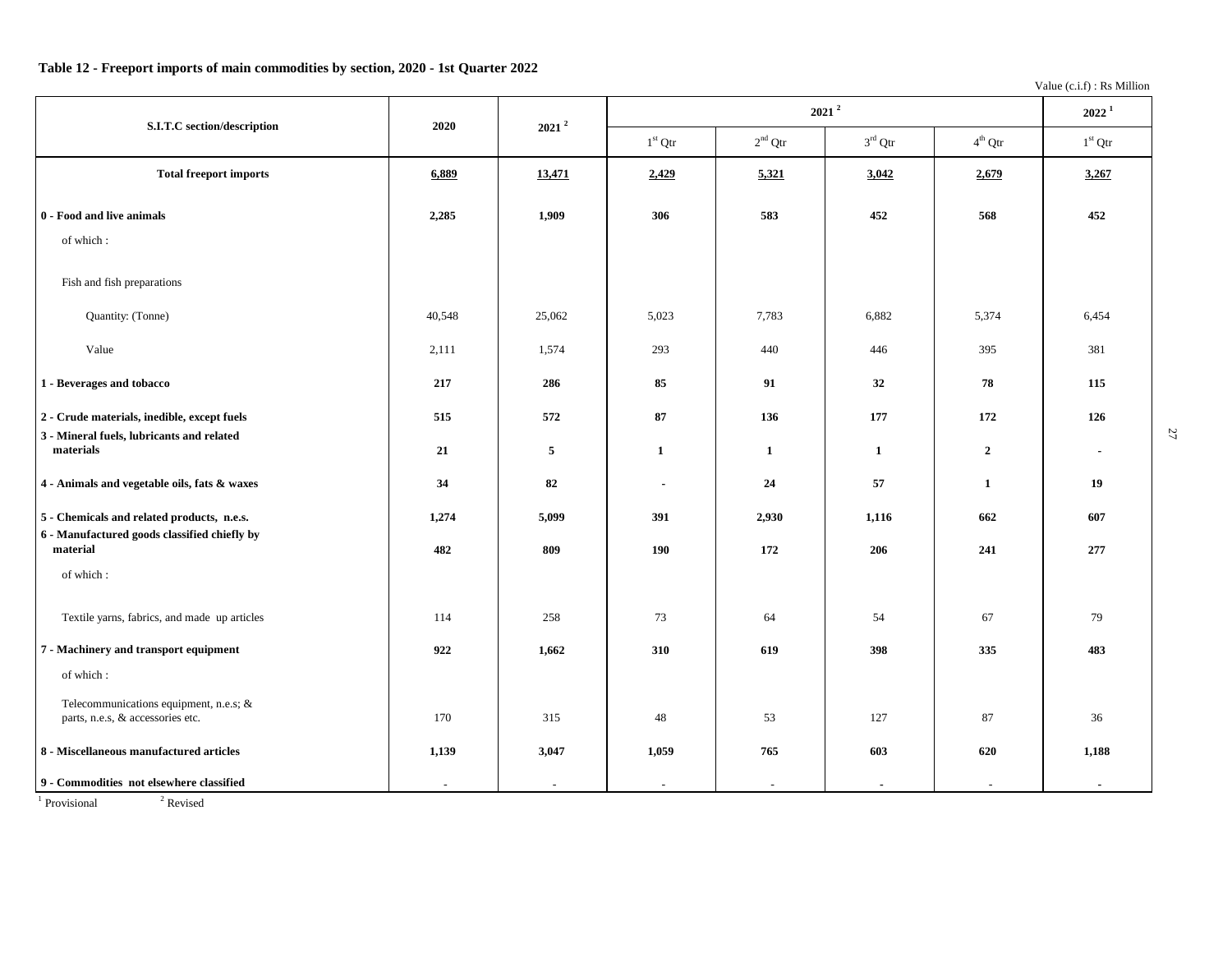### **Table 13 - Imports by country of origin, 2020 - 1st Quarter 2022**

Value (c.i.f) : Rs Million

| <b>Country of origin</b>  | 2020    | 2021 <sup>4</sup> |                |                | 2021 <sup>4</sup> |                | $2022^{\overline{1}}$ |
|---------------------------|---------|-------------------|----------------|----------------|-------------------|----------------|-----------------------|
|                           |         |                   | $1st$ Qtr      | $2nd$ Qtr      | $3rd$ Qtr         | $4^{th}$ Qtr   | $1st$ Qtr             |
| <b>All countries</b>      | 165,722 | 214,836           | 44,164         | 48,231         | 54,768            | 67,673         | 61,970                |
| <b>Europe</b>             | 44,028  | 51,499            | 11,214         | 11,251         | 13,490            | 15,544         | 13,490                |
| Austria                   | 364     | 623               | 116            | 107            | 183               | 217            | 156                   |
| Belgium                   | 2,834   | 4,372             | 612            | 1,025          | 1,365             | 1,370          | 1,579                 |
| Denmark                   | 436     | 353               | 72             | 79             | 110               | 92             | 112                   |
| Finland                   | 119     | 104               | $20\,$         | 16             | 34                | 34             | 18                    |
| France                    | 11,914  | 14,208            | 3,390          | 2,822          | 3,599             | 4,397          | 3,163                 |
| Germany                   | 5,377   | 5,820             | 1,392          | 1,348          | 1,476             | 1,604          | 1,461                 |
| Hungary                   | 325     | 486               | 95             | 86             | 186               | 119            | 83                    |
| Ireland                   | 515     | 505               | 104            | 117            | 150               | 134            | 151                   |
| Israel                    | 167     | 206               | 32             | 49             | 58                | 67             | 64                    |
| Italy                     | 4,017   | 4,834             | 933            | 1,341          | 1,160             | 1,400          | 1,341                 |
| Netherlands               | 1,122   | 1,258             | 332            | 236            | 337               | 353            | 288                   |
| Poland                    | 619     | 815               | 203            | 181            | 188               | 243            | 236                   |
| Portugal                  | 723     | 891               | 259            | 201            | 242               | 189            | 309                   |
| <b>Russian Federation</b> | 63      | 111               | 26             | 22             | 25                | 38             | 30                    |
| Spain                     | 5,798   | 4,543             | 1,219          | 1,000          | 991               | 1,333          | 1,171                 |
| Sweden                    | 276     | 365               | 71             | 105            | 82                | 107            | 76                    |
| Switzerland               | 1,081   | 1,492             | 277            | 367            | 398               | 450            | 406                   |
| Turkey                    | 3,101   | 5,146             | 822            | 815            | 1,623             | 1,886          | 1,107                 |
| United Kingdom            | 3,264   | 3,304             | 780            | 897            | 776               | 851            | 783                   |
| Other countries           | 1,913   | 2,063             | 459            | 437            | 507               | 660            | 956                   |
| Asia                      | 90,098  | 119,689           | 24,240         | 26,140         | 29,903            | 39,406         | 31,945                |
| China                     | 27,564  | 38,099            | 7,462          | 6,430          | 10,186            | 14,021         | 10,738                |
| Hong Kong $(S.A.R)^2$     | 1,124   | 754               | 162            | 164            | 207               | 221            | 261                   |
| India                     | 15,859  | 33,534            | 5,325          | 8,397          | 8,673             | 11,139         | 4,211                 |
| Indonesia                 | 3,594   | 4,022             | 838            | 830            | 1,148             | 1,206          | 1,101                 |
| Iran                      | $20\,$  | 13                | $\overline{4}$ | $\mathfrak{Z}$ | $\mathfrak{Z}$    | $\mathfrak{Z}$ | $\mathfrak{Z}$        |
| Japan                     | 4,897   | 5,202             | 1,422          | 1,173          | 1,210             | 1,397          | 1,168                 |
| Korea, Republic of        | 2,245   | 1,898             | 447            | 363            | 416               | 672            | 504                   |
| Malaysia                  | 4,314   | 3,757             | 742            | 830            | 917               | 1,268          | 1,083                 |
| Myanmar                   | 37      | 38                | $\sqrt{5}$     | 8              | 10                | 15             | $\,8\,$               |
| Pakistan                  | 646     | 915               | 165            | 179            | 209               | 362            | 261                   |
| Philippines               | 101     | 93                | 29             | 18             | 25                | 21             | 39                    |
| Saudi Arabia              | 255     | 283               | 50             | 46             | 73                | 114            | 109                   |

 $1$  Provisional

Note: Breakdowns may not add up to totals due to rounding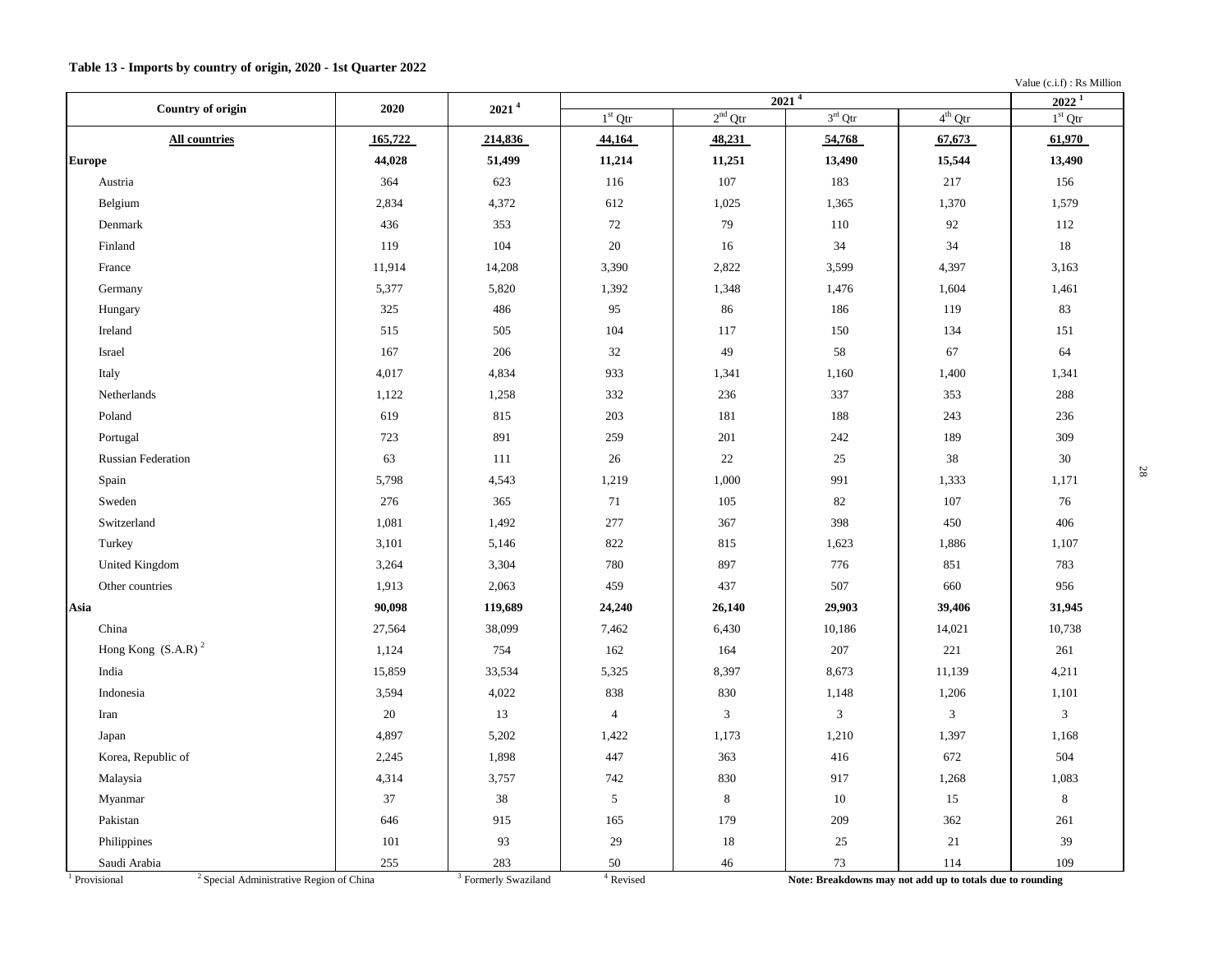## **Table 13 cont'd - Imports by country of origin, 2020 - 1st Quarter 2022**

Value (c.i.f) : Rs Million

| Country of origin                | 2020                                       | 2021 <sup>4</sup>                        |                |                | 2021 <sup>4</sup> |                                                           | $2022^1$       |
|----------------------------------|--------------------------------------------|------------------------------------------|----------------|----------------|-------------------|-----------------------------------------------------------|----------------|
|                                  |                                            |                                          | $1st$ Qtr      | $2nd$ Qtr      | $3rd$ Qtr         | $4^{th}$ Qtr                                              | $1st$ Qtr      |
| Asia (cont'd)                    |                                            |                                          |                |                |                   |                                                           |                |
| Singapore                        | 845                                        | 1,296                                    | 177            | 190            | 232               | 697                                                       | 244            |
| Thailand                         | 2,870                                      | 3,480                                    | 751            | 847            | 893               | 989                                                       | 1,065          |
| <b>United Arab Emirates</b>      | 20,041                                     | 18,994                                   | 4,971          | 4,922          | 3,918             | 5,183                                                     | 6,864          |
| Viet Nam                         | 1,564                                      | 2,222                                    | 552            | 479            | 583               | 608                                                       | 685            |
| Other countries                  | 4,122                                      | 5,089                                    | 1,138          | 1,261          | 1,200             | 1,490                                                     | 3,601          |
| Africa                           | 19,940                                     | 26,209                                   | 5,388          | 6,952          | 6,169             | 7,700                                                     | 10,460         |
| Cameroon                         | 68                                         | 127                                      | $\overline{4}$ | $78\,$         | $\,8\,$           | 37                                                        | $30\,$         |
| Congo                            | 12                                         | 5                                        | 2              | $\sim$         | $\sim$            | 3                                                         | $\overline{4}$ |
| Egypt                            | 1,196                                      | 1,366                                    | 275            | 359            | 269               | 463                                                       | 583            |
| Kenya                            | 1,417                                      | 1,834                                    | 301            | 531            | 418               | 584                                                       | 419            |
| Madagascar                       | 913                                        | 1,159                                    | 138            | 337            | 276               | 408                                                       | 310            |
| Mali                             | $\mathbf{1}$                               | 51                                       | $\sim$         | $\sim$         | $\sim$            | 51                                                        | $38\,$         |
| Morocco                          | 282                                        | 260                                      | 76             | 69             | 60                | 55                                                        | 73             |
| Mozambique                       | 347                                        | 214                                      | 66             | 42             | 38                | 68                                                        | 86             |
| Reunion                          | 143                                        | 110                                      | 38             | 27             | $22\,$            | 23                                                        | 23             |
| Seychelles                       | 1,966                                      | 2,731                                    | 798            | 631            | 685               | 617                                                       | 728            |
| South Africa                     | 12,741                                     | 17,173                                   | 3,435          | 4,602          | 4,181             | 4,955                                                     | 7,540          |
| Kingdom of Eswatini <sup>3</sup> | 45                                         | $24\,$                                   | $\mathfrak{Z}$ | $\overline{c}$ | 6                 | 13                                                        | 9              |
| Tanzania                         | 52                                         | 6                                        | $\mathbf{1}$   | $\sqrt{2}$     | $\mathbf{2}$      | $\mathbf{1}$                                              | 6              |
| Zambia                           | 111                                        | 154                                      | 61             | 40             | $\mathbf{1}$      | 52                                                        | 115            |
| Zimbabwe                         | $20\,$                                     | 209                                      | $22\,$         | 16             | 44                | 127                                                       | 301            |
| Other countries                  | 626                                        | 786                                      | 168            | 216            | 159               | 243                                                       | 195            |
| America                          | 7,024                                      | 12,260                                   | 2,207          | 2,858          | 3,783             | 3,412                                                     | 4,175          |
| Argentina                        | 2,100                                      | 2,834                                    | 376            | 926            | 781               | 751                                                       | 1,015          |
| <b>Brazil</b>                    | 1,079                                      | 2,809                                    | 559            | 866            | 1,095             | 289                                                       | 1,036          |
| Canada                           | 298                                        | 351                                      | 68             | $72\,$         | $80\,$            | 131                                                       | $73\,$         |
| Chile                            | 59                                         | 33                                       | $\mathbf{1}$   | 13             | 9                 | $10\,$                                                    | $12\,$         |
| Mexico                           | 228                                        | 283                                      | 72             | 60             | 54                | 97                                                        | 83             |
| <b>U.S.A.</b>                    | 2,724                                      | 4,938                                    | 949            | 763            | 1,545             | 1,681                                                     | 1,626          |
| Other countries                  | 536                                        | 1,012                                    | 182            | 158            | 219               | 453                                                       | 330            |
| Oceania                          | 4,632                                      | 5,179                                    | 1,115          | 1,030          | 1,423             | 1,611                                                     | 1,900          |
| Australia                        | 2,691                                      | 2,595                                    | 460            | 494            | 640               | 1,001                                                     | 1,136          |
| New Zealand                      | 1,940                                      | 2,580                                    | 654            | 533            | 783               | 610                                                       | 764            |
| Other countries                  | $\mathbf{1}$                               | 4                                        | $\mathbf{1}$   | $\mathfrak{Z}$ |                   |                                                           | $\sim$         |
| <sup>1</sup> Provisional         | $2$ Special Administrative Region of China | $\overline{\text{3}}$ Formerly Swaziland | $4$ Revised    |                |                   | Note: Breakdowns may not add up to totals due to rounding |                |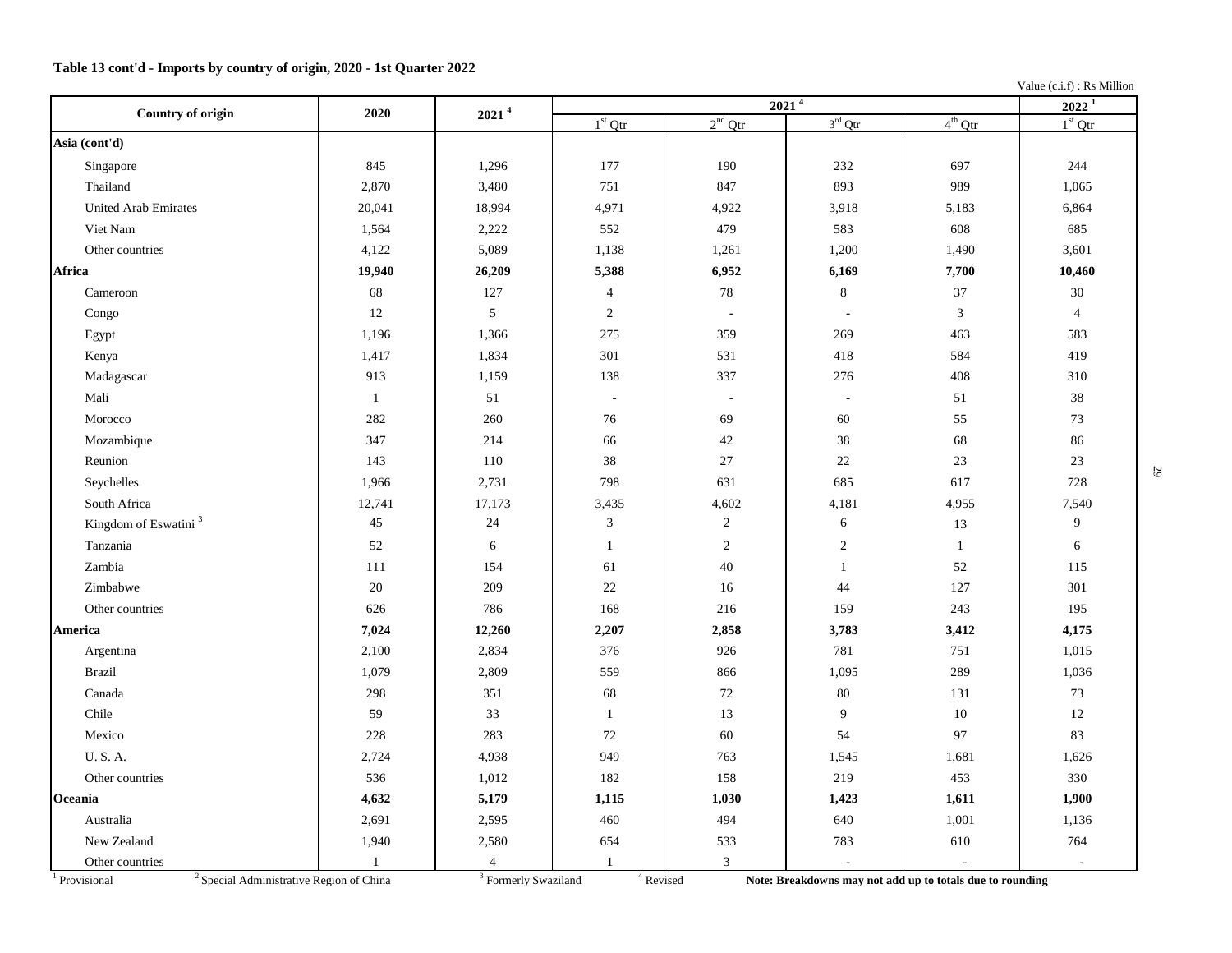### **Table 14 - Trade with African, Caribbean and Pacific (ACP) States, 2020 - 1st Quarter 2022**

30

| $2021$ <sup>4</sup><br>$2021$ <sup>4</sup><br>2020<br>$2nd$ Qtr<br>$1st$ Qtr |                           |                              |                           |                                      |                           |                                                     |                           | $2022^2$                                            |                           |                              |                           |                              |                           |                              |
|------------------------------------------------------------------------------|---------------------------|------------------------------|---------------------------|--------------------------------------|---------------------------|-----------------------------------------------------|---------------------------|-----------------------------------------------------|---------------------------|------------------------------|---------------------------|------------------------------|---------------------------|------------------------------|
| <b>ACP States</b>                                                            |                           |                              |                           |                                      |                           |                                                     |                           |                                                     | $3rd$ Qtr                 |                              |                           | $4^{th}$ Qtr                 |                           | $1st$ Qtr                    |
|                                                                              | Imports:<br>value(c.i.f.) | $Exports1$ :<br>value(f.o.b) | Imports:<br>value(c.i.f.) | $\mbox{Exports}^1$ :<br>value(f.o.b) | Imports:<br>value(c.i.f.) | $\ensuremath{\mathsf{Exports}}^1$ :<br>value(f.o.b) | Imports:<br>value(c.i.f.) | $\ensuremath{\mathsf{Exports}}^1$ :<br>value(f.o.b) | Imports:<br>value(c.i.f.) | $Exports1$ :<br>value(f.o.b) | Imports:<br>value(c.i.f.) | $Exports1$ :<br>value(f.o.b) | Imports:<br>value(c.i.f.) | $Exports1$ :<br>value(f.o.b) |
| <b>Total</b>                                                                 | 18,124,722                | 15,507,087                   | 24,211,522                | 20,098,861                           | 4,939,610                 | 4,071,807                                           | 6,420,217                 | 4,581,709                                           | 5,763,888                 | 5,677,444                    | 7,087,807                 | 5,767,901                    | 9,705,786                 | 5,449,252                    |
| Antigua and Barbuda                                                          | 11                        | 6                            | 11                        | $\overline{\phantom{a}}$             |                           | $\overline{\phantom{a}}$                            | 11                        | $\overline{\phantom{a}}$                            | $\overline{\phantom{a}}$  | $\overline{\phantom{a}}$     |                           | $\overline{\phantom{a}}$     | 1,204                     |                              |
| <b>Bahamas</b>                                                               | 17                        |                              | $\overline{\phantom{a}}$  | 17                                   |                           |                                                     |                           |                                                     |                           | 17                           |                           |                              | 37                        |                              |
| <b>Barbados</b>                                                              | 15                        | $\overline{\phantom{a}}$     | 11                        |                                      |                           |                                                     | 11                        |                                                     |                           |                              |                           | $\overline{\phantom{a}}$     | 301                       |                              |
| Belize                                                                       | 1,259                     | $\overline{\phantom{a}}$     | 549                       | $\overline{\phantom{a}}$             |                           | $\overline{\phantom{a}}$                            | $\overline{2}$            |                                                     |                           |                              | 547                       |                              |                           |                              |
| Benin                                                                        | $\overline{7}$            | 375                          | 241                       | 2,805                                | 131                       | $\overline{\phantom{a}}$                            | 8                         | 224                                                 | 101                       | $\sim$                       |                           | 2,581                        | 31,733                    |                              |
| <b>Botswana</b>                                                              | 4,931                     | 10,280                       | 826                       | 11,457                               | $\overline{\phantom{a}}$  | 1,174                                               | 61                        | 4,856                                               | $\overline{\phantom{a}}$  | 3,852                        | 765                       | 1,575                        | 765                       | 5,347                        |
| <b>Burkina Faso</b>                                                          | 14,402                    | $\overline{\phantom{a}}$     | 57,732                    | 8                                    | 18                        | $\overline{\phantom{a}}$                            |                           | 8                                                   | 24,404                    | $\omega$                     | 33,310                    | $\overline{\phantom{a}}$     | 22                        |                              |
| Burundi                                                                      |                           | 2,220                        | 14                        | 4,615                                |                           | 939                                                 | $\overline{\phantom{a}}$  | 1,522                                               | 14                        | 819                          | $\overline{\phantom{a}}$  | 1,335                        |                           |                              |
| Cameroon                                                                     | 67,672                    | 2,542                        | 126,843                   | 27,883                               | 4,187                     | 5                                                   | 78,409                    | 19,367                                              | 8,083                     | 7,599                        | 36,164                    | 912                          | 30,124                    | 12,727                       |
| Chad                                                                         | 21,917                    | $\overline{\phantom{a}}$     | 31,289                    | $\sim$                               | 21,224                    | $\overline{\phantom{a}}$                            | 9,946                     | $\overline{\phantom{a}}$                            | 5                         | $\sim$                       | 114                       | $\overline{\phantom{a}}$     |                           |                              |
| Comoros                                                                      | 19,887                    | 192,721                      | 6,375                     | 278,246                              | 6,373                     | 65,634                                              | $\overline{\phantom{a}}$  | 68,108                                              | $\overline{\phantom{a}}$  | 73,118                       | $\overline{2}$            | 71,386                       | 589                       | 49,428                       |
| Congo                                                                        | 12,218                    | 6,752                        | 5,160                     | 11,122                               | 1,943                     | 1,172                                               | 145                       | 2,901                                               | $\overline{\phantom{a}}$  | 3,660                        | 3,072                     | 3,389                        | 4,361                     | 1,465                        |
| Cook Islands                                                                 | 1,409                     | $\overline{\phantom{a}}$     | 1,443                     | $\overline{2}$                       | $\overline{\phantom{a}}$  | $\overline{c}$                                      | $\overline{\phantom{a}}$  | $\overline{\phantom{a}}$                            | 1,443                     | $\overline{\phantom{a}}$     | $\overline{\phantom{m}}$  | $\overline{\phantom{a}}$     |                           |                              |
| Côte D'Ivoire                                                                | 176,235                   | 51,217                       | 28,853                    | 17,595                               | 24,365                    | 2,174                                               | 1,533                     | 744                                                 | 2,188                     | 11,867                       | 767                       | 2,810                        | 529                       | 7,242                        |
| Cuba                                                                         | 8,979                     | $\overline{\phantom{a}}$     | 4,902                     | $\overline{\phantom{a}}$             | 2,165                     | $\overline{\phantom{a}}$                            | 12                        | $\overline{\phantom{a}}$                            | 1,942                     | $\overline{\phantom{a}}$     | 783                       | $\overline{\phantom{a}}$     | 1,001                     |                              |
| Ethiopia                                                                     | 6,653                     | 1,822                        | 3,330                     | 203                                  | 156                       | 200                                                 | 10                        | $\overline{\phantom{a}}$                            | 115                       |                              | 3,049                     |                              | 688                       | 129                          |
| Fiji                                                                         | 27                        | $\overline{\phantom{a}}$     | $\overline{\phantom{a}}$  | $\sim$                               |                           |                                                     |                           |                                                     |                           |                              |                           |                              |                           |                              |
| Gabon                                                                        | 5,175                     | 2,318                        | 1,547                     | 557                                  |                           | $\overline{\phantom{a}}$                            | 14                        | 409                                                 | 26                        | 102                          | 1,507                     | 46                           | 5,403                     |                              |
| Gambia                                                                       | 48                        | 3                            |                           | $\sim$                               |                           | $\overline{\phantom{a}}$                            |                           |                                                     |                           | $\overline{\phantom{a}}$     | $\overline{\phantom{a}}$  |                              |                           |                              |
| Ghana                                                                        | 8,082                     | 16,494                       | 808                       | 29,493                               | 254                       | 3,254                                               | 243                       | 17,419                                              | 120                       | 4,153                        | 191                       | 4,667                        | 8,261                     | 5,598                        |
| Guinea                                                                       | 1,066                     | 2,545                        | 2,992                     | $\sim$                               | 216                       | $\overline{\phantom{a}}$                            | 241                       | $\overline{\phantom{a}}$                            | 1,861                     |                              | 674                       | $\overline{\phantom{a}}$     | 251                       | 20                           |
| Kenya                                                                        | 1,416,700                 | 1,913,890                    | 1,834,085                 | 2,114,263                            | 300,508                   | 485,147                                             | 531,242                   | 405,268                                             | 417,716                   | 560,422                      | 584,619                   | 663,426                      | 418,672                   | 548,687                      |
| Lesotho                                                                      | 6,580                     | 51,116                       | 51,973                    | 60,623                               | 5,214                     | 11,753                                              | 64                        | 22,581                                              | 9,621                     | 26,252                       | 37,074                    | 37                           | 12,372                    | 13,192                       |
| Liberia                                                                      | 2,588                     | 39                           | 28,764                    | 5,444                                | 28,764                    | $\overline{\phantom{a}}$                            |                           |                                                     | $\overline{\phantom{a}}$  | 2,519                        | $\overline{\phantom{a}}$  | 2,925                        | 8,515                     | 1,019                        |
| Madagascar                                                                   | 913,048                   | 4,147,839                    | 1,159,383                 | 5,392,663                            | 137,856                   | 1,039,012                                           | 336,792                   | 1,248,618                                           | 276,221                   | 1,422,424                    | 408,514                   | 1,682,609                    | 309,505                   | 1,559,809                    |

<sup>2</sup> Provisional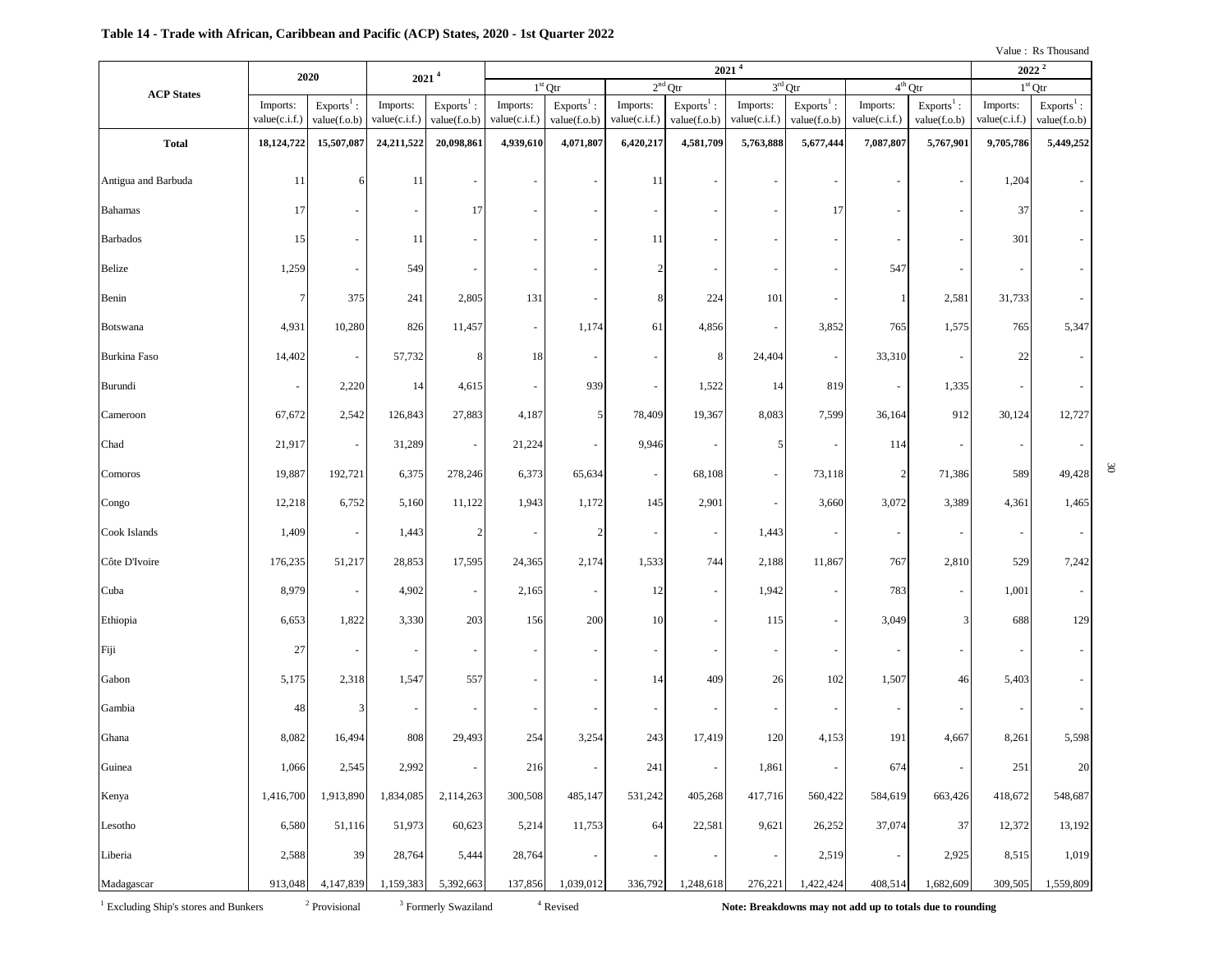|                                  |                           |                              |                           |                              | 1 apr 14 (Colit u) - 11auc with Afficali, Carlbbcall and 1 active (AC1 ) States, 2020 - 1st Quarter 2022<br>$2021^{4}$<br>2 <sup>nd</sup> Qtr<br>$3^{\rm rd}$ Otr<br>$4^{th}$ Qtr<br>$1st$ Qtr |                              |                           |                              |                           |                              |                           |                              |                           | Value: Rs Thousand<br>$2022^2$ |
|----------------------------------|---------------------------|------------------------------|---------------------------|------------------------------|------------------------------------------------------------------------------------------------------------------------------------------------------------------------------------------------|------------------------------|---------------------------|------------------------------|---------------------------|------------------------------|---------------------------|------------------------------|---------------------------|--------------------------------|
|                                  |                           | 2020                         | 2021 <sup>4</sup>         |                              |                                                                                                                                                                                                |                              |                           |                              |                           |                              |                           |                              |                           | $1st$ Otr                      |
| <b>ACP States</b>                | Imports:<br>value(c.i.f.) | $Exports1$ :<br>value(f.o.b) | Imports:<br>value(c.i.f.) | $Exports1$ :<br>value(f.o.b) | Imports:<br>value(c.i.f.)                                                                                                                                                                      | $Exports1$ :<br>value(f.o.b) | Imports:<br>value(c.i.f.) | $Exports1$ :<br>value(f.o.b) | Imports:<br>value(c.i.f.) | $Exports1$ :<br>value(f.o.b) | Imports:<br>value(c.i.f.) | $Exports1$ :<br>value(f.o.b) | Imports:<br>value(c.i.f.) | $Exports1$ :<br>value(f.o.b)   |
| Malawi                           | 24,795                    | 2,034                        | 36,248                    | 11,414                       | 1,048                                                                                                                                                                                          | 10,654                       | 1,534                     | 410                          | 415                       | 306                          | 33,251                    | 44                           | 1,298                     | 373                            |
| Mali                             | 817                       | 61                           | 51,481                    | 51                           |                                                                                                                                                                                                |                              | 43                        |                              |                           | 17                           | 51,438                    | 34                           | 37,918                    |                                |
| Micronesia                       |                           | $\overline{\phantom{a}}$     | 479                       | $\overline{\phantom{a}}$     |                                                                                                                                                                                                |                              | 232                       | $\overline{\phantom{a}}$     | 247                       |                              | $\overline{\phantom{a}}$  | ٠                            |                           |                                |
| Mozambique                       | 347,439                   | 118,679                      | 213,632                   | 163,639                      | 65,800                                                                                                                                                                                         | 37,001                       | 42,187                    | 14,996                       | 38,458                    | 36,707                       | 67,187                    | 74,935                       | 85,709                    | 43,523                         |
| Namibia                          | 43,332                    | 15,773                       | 32,300                    | 14,065                       | 3,442                                                                                                                                                                                          | 686                          | 4,997                     | 11,607                       | 12,258                    | 299                          | 11,603                    | 1,473                        | 6,624                     | 84,527                         |
| Nigeria                          | 1,621                     | 7,446                        | 1,426                     | 6,795                        | 1,053                                                                                                                                                                                          | 604                          |                           | ÷,                           | 56                        | 3,311                        | 317                       | 2,880                        | 439                       | 119                            |
| Niue                             | $\overline{a}$            | $\overline{\phantom{a}}$     | $\overline{\phantom{a}}$  | $\overline{\phantom{a}}$     |                                                                                                                                                                                                |                              |                           | $\overline{\phantom{a}}$     |                           |                              |                           |                              | 41                        |                                |
| Rwanda                           | 1,090                     | 5,123                        | 66                        | 87,174                       |                                                                                                                                                                                                |                              | 31                        | 239                          | 35                        | 7,655                        |                           | 79,280                       | 2,885                     | 3,504                          |
| Samoa                            |                           |                              | $\overline{\phantom{a}}$  | 38,033                       |                                                                                                                                                                                                |                              |                           |                              |                           |                              |                           | 38,033                       |                           |                                |
| Senegal                          | 1,039                     | 2,238                        | 488                       | 29                           | 134                                                                                                                                                                                            | 22                           | 216                       | $\tau$                       | 29                        |                              | 109                       |                              |                           | 6,354                          |
| Seychelles                       | 1,966,407                 | 927,427                      | 2,730,849                 | 983,955                      | 797,958                                                                                                                                                                                        | 223,734                      | 631,102                   | 245,980                      | 684,584                   | 231,378                      | 617,205                   | 282,863                      | 728,047                   | 301,892                        |
| Sierra Leone                     | 1,488                     |                              | 3,638                     | $\sim$                       | 1,631                                                                                                                                                                                          |                              | 302                       |                              | 1,388                     |                              | 317                       |                              | 728                       | 797                            |
| Solomon Islands                  | 4,677                     |                              | 5,430                     | $\overline{\phantom{a}}$     | 2,217                                                                                                                                                                                          |                              | 1,042                     |                              | 2,171                     |                              |                           |                              | 1,264                     |                                |
| South Africa                     | 12,740,977                | 7,187,537                    | 17,172,969                | 9,677,052                    | 3,435,138                                                                                                                                                                                      | 1,933,268                    | 4,602,005                 | 2,305,619                    | 4,181,837                 | 2,855,617                    | 4,953,989                 | 2,582,548                    | 7,540,481                 | 2,456,882                      |
| Sudan                            | $\overline{\phantom{a}}$  | 5,744                        | $\overline{\phantom{a}}$  | 9,787                        | $\overline{\phantom{a}}$                                                                                                                                                                       |                              | $\overline{\phantom{a}}$  | $\overline{\phantom{a}}$     | $\sim$                    | 9,787                        | $\overline{\phantom{a}}$  |                              |                           |                                |
| Kingdom of Eswatini <sup>3</sup> | 44,855                    | 203,077                      | 23,829                    | 203,895                      | 2,818                                                                                                                                                                                          | 56,781                       | 2,266                     | 38,449                       | 5,910                     | 37,980                       | 12,835                    | 70,685                       | 9,049                     | 47,164                         |
| Tanzania, United<br>Republic Of  | 52,110                    | 49,003                       | 5,787                     | 101,730                      | 667                                                                                                                                                                                            | 85,398                       | 2,311                     | 7,904                        | 1,746                     | 3,597                        | 1,063                     | 4,831                        | 6,052                     | 78,717                         |
| Togo                             | 83                        | 66                           | 30,015                    | 843                          |                                                                                                                                                                                                |                              |                           | 130                          | 29,973                    |                              | 42                        | 713                          |                           |                                |
| Trinidad & Tobago                | 856                       | $\overline{\phantom{a}}$     | 242                       | $\overline{\phantom{a}}$     |                                                                                                                                                                                                | ٠                            | 242                       | $\overline{\phantom{a}}$     | $\overline{\phantom{a}}$  |                              | $\overline{\phantom{a}}$  |                              |                           |                                |
| Uganda                           | 22,003                    | 21,576                       | 124,865                   | 16,705                       | 61                                                                                                                                                                                             | 2,537                        | 103,987                   | 4,108                        | 2,316                     | 7,048                        | 18,501                    | 3,012                        | 19,930                    | 58,163                         |
| Vanuatu                          |                           | 424                          | $\overline{\phantom{a}}$  | 572                          |                                                                                                                                                                                                | 71                           |                           |                              | $\overline{a}$            | 309                          | $\overline{\phantom{a}}$  | 192                          |                           | 168                            |
| Zambia                           | 110,745                   | 13,247                       | 154,166                   | 680                          | 60,895                                                                                                                                                                                         | 356                          | 39,625                    | 5                            | 1,156                     | 131                          | 52,490                    | 188                          | 114,635                   | 1,117                          |
| Zimbabwe                         | 20,414                    | 147,037                      | 209,057                   | 98,527                       | 22,289                                                                                                                                                                                         | 24,988                       | 16,395                    | 22,641                       | 44,480                    | 23,802                       | 125,893                   | 27,096                       | 300,629                   | 31,030                         |
| Other                            | 51,048                    | 398,416                      | 67,424                    | 726,919                      | 11,085                                                                                                                                                                                         | 85,241                       | 12,956                    | 137,589                      | 12,969                    | 342,696                      | 30,414                    | 161,393                      | 15,724                    | 130,259                        |

### **Table 14 (cont'd) - Trade with African, Caribbean and Pacific (ACP) States, 2020 - 1st Quarter 2022**

<sup>1</sup> Excluding Ship's stores and Bunkers <sup>2</sup>

 $^{\rm 2}$  Provisional

Note: Breakdowns may not add up to totals due to rounding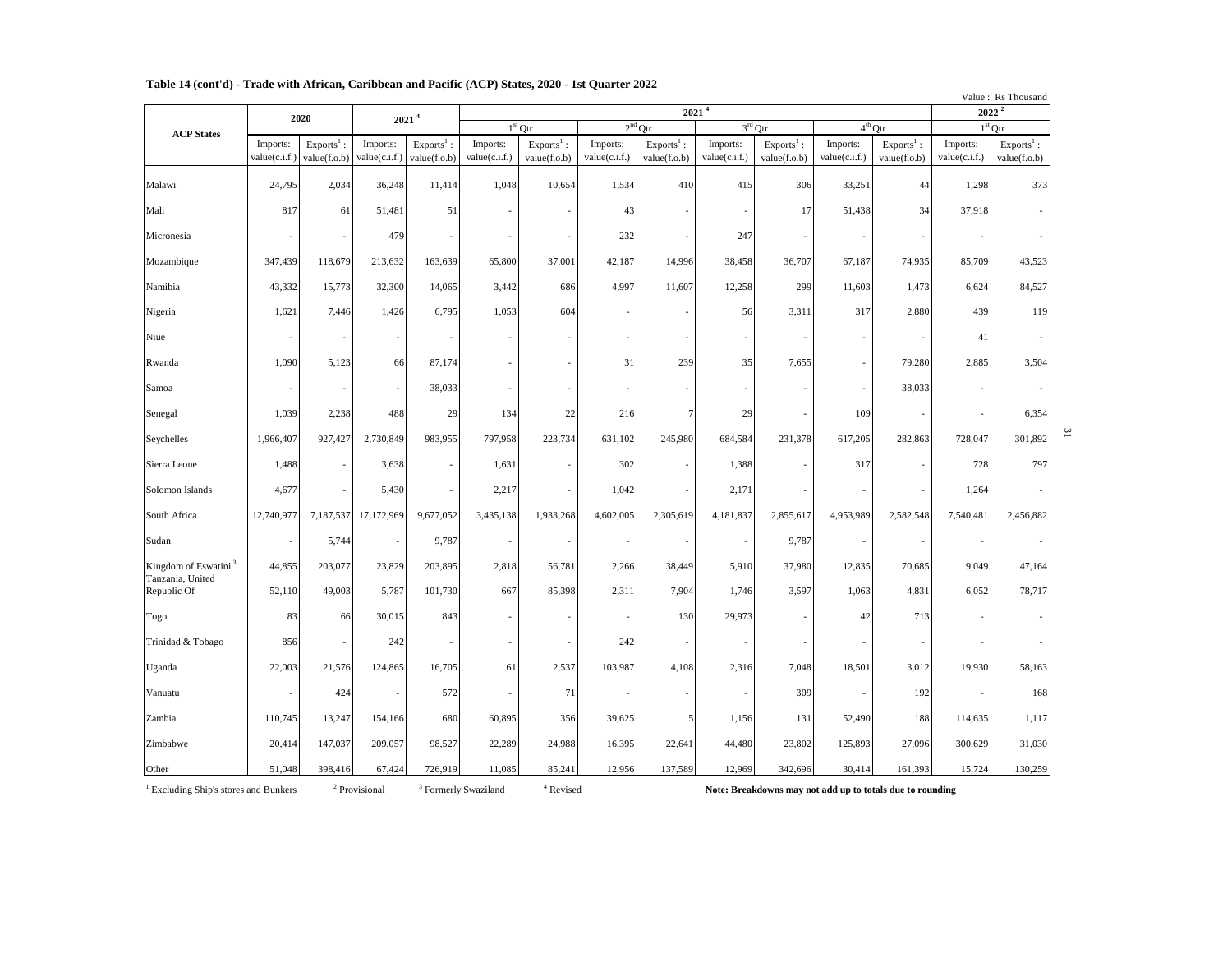### **Table 15 - Trade with COMESA States, 2020 - 1st Quarter 2022**

| Value: Rs Thousand |
|--------------------|
|                    |

|                                     | 2020                      |                              | 2021 <sup>4</sup>         |                              | 2021 <sup>4</sup>         |                              |                           |                              |                           |                              |                           |                              |                           | $2022^2$                     |  |
|-------------------------------------|---------------------------|------------------------------|---------------------------|------------------------------|---------------------------|------------------------------|---------------------------|------------------------------|---------------------------|------------------------------|---------------------------|------------------------------|---------------------------|------------------------------|--|
| <b>COMESA States</b>                |                           |                              |                           |                              |                           | $1st$ Qtr                    |                           | $2nd$ Qtr                    | $3rd$ Qtr                 |                              | $4^{th}$ Qtr              |                              |                           | $1st$ Qtr                    |  |
|                                     | Imports:<br>value(c.i.f.) | $Exports1$ :<br>value(f.o.b) | Imports:<br>value(c.i.f.) | $Exports1$ :<br>value(f.o.b) | Imports:<br>value(c.i.f.) | $Exports1$ :<br>value(f.o.b) | Imports:<br>value(c.i.f.) | $Exports1$ :<br>value(f.o.b) | Imports:<br>value(c.i.f.) | $Exports1$ :<br>value(f.o.b) | Imports:<br>value(c.i.f.) | $Exports1$ :<br>value(f.o.b) | Imports:<br>value(c.i.f.) | $Exports1$ :<br>value(f.o.b) |  |
| <b>Total</b>                        | 5,744,084                 | 7,593,541                    | 7,648,555                 | 9,219,326                    | 1,604,783                 | 1,910,101                    | 2,022,221                 | 2,043,783                    | 1,702,449                 | 2,378,206                    | 2,319,102                 | 2,887,236                    | 2,488,910                 | 2,610,304                    |  |
|                                     |                           |                              |                           |                              |                           |                              |                           |                              |                           |                              |                           |                              |                           |                              |  |
| Burundi                             |                           | 2,220                        | 14                        | 4,615                        | $\overline{\phantom{a}}$  | 939                          |                           | 1,522                        | 14                        | 819                          |                           | 1,335                        |                           |                              |  |
| Comoros                             | 19,887                    | 192,721                      | 6,375                     | 278,246                      | 6,373                     | 65,634                       | $\overline{\phantom{a}}$  | 68,108                       | $\sim$                    | 73,118                       | $\overline{c}$            | 71,386                       | 589                       | 49,428                       |  |
| Djibouti                            | 1,491                     | 4,081                        | ÷,                        | 10,229                       |                           |                              |                           | 3,005                        | $\sim$                    | 2,384                        |                           | 4,840                        | 6                         | 5,439                        |  |
| D. R. Congo                         |                           | $\,8\,$                      |                           | $\boldsymbol{7}$             |                           | ÷,                           |                           |                              |                           | $\overline{\phantom{a}}$     |                           | $7\phantom{.0}$              |                           | $\overline{2}$               |  |
| Egypt                               | 1,195,996                 | 5,695                        | 1,366,287                 | 6,963                        | 274,820                   | 121                          | 359,238                   | 5,431                        | 269,488                   | 951                          | 462,741                   | 460                          | 582,977                   | 3,567                        |  |
| Eritrea                             |                           | $\overline{\phantom{a}}$     |                           | $\overline{\phantom{a}}$     | ÷,                        | ä,                           |                           |                              |                           | $\overline{\phantom{a}}$     |                           |                              |                           |                              |  |
| Ethiopia                            | 6,653                     | 1,822                        | 3,330                     | 203                          | 156                       | 200                          | 10                        |                              | 115                       | $\overline{\phantom{a}}$     | 3,049                     | 3                            | 688                       | 129                          |  |
| Kenya                               | 1,416,700                 | 1,913,890                    | 1,834,085                 | 2,114,263                    | 300,508                   | 485,147                      | 531,242                   | 405,268                      | 417,716                   | 560,422                      | 584,619                   | 663,426                      | 418,672                   | 548,687                      |  |
| Libyan Arab<br>Jamahiriya           |                           |                              | $\overline{\phantom{a}}$  | $\overline{\phantom{a}}$     | $\overline{\phantom{a}}$  |                              | $\overline{\phantom{a}}$  |                              |                           | $\overline{\phantom{a}}$     |                           |                              |                           |                              |  |
| Madagascar                          | 913,048                   | 4,147,839                    | 1,159,383                 | 5,392,663                    | 137,856                   | 1,039,012                    | 336,792                   | 1,248,618                    | 276,221                   | 1,422,424                    | 408,514                   | 1,682,609                    | 309,505                   | 1,559,809                    |  |
| Malawi                              | 24,795                    | 2,034                        | 36,248                    | 11,414                       | 1,048                     | 10,654                       | 1,534                     | 410                          | 415                       | 306                          | 33,251                    | 44                           | 1,298                     | 373                          |  |
| Rwanda                              | 1,090                     | 5,123                        | 66                        | 87,174                       | $\overline{\phantom{a}}$  | ÷,                           | 31                        | 239                          | 35                        | 7,655                        | $\sim$                    | 79,280                       | 2,885                     | 3,504                        |  |
| Seychelles                          | 1,966,407                 | 927,427                      | 2,730,849                 | 983,955                      | 797,958                   | 223,734                      | 631,102                   | 245,980                      | 684,584                   | 231,378                      | 617,205                   | 282,863                      | 728,047                   | 301,892                      |  |
| Sudan                               |                           | 5,744                        | ÷,                        | 9,787                        | $\overline{\phantom{a}}$  |                              | ÷,                        |                              | $\sim$                    | 9,787                        | $\sim$                    | ÷.                           |                           |                              |  |
| Kingdom of<br>Eswatini <sup>3</sup> | 44,855                    | 203,077                      | 23,829                    | 203,895                      | 2,818                     | 56,781                       | 2,266                     | 38,449                       | 5,910                     | 37,980                       | 12,835                    | 70,685                       | 9,049                     | 47,164                       |  |
| Uganda                              | 22,003                    | 21,576                       | 124,865                   | 16,705                       | 61                        | 2,537                        | 103,987                   | 4,108                        | 2,316                     | 7,048                        | 18,501                    | 3,012                        | 19,930                    | 58,164                       |  |
| Zambia                              | 110,745                   | 13,247                       | 154,166                   | 680                          | 60,895                    | 356                          | 39,625                    | 5                            | 1,156                     | 131                          | 52,490                    | 188                          | 114,635                   | 1,117                        |  |
| Zimbabwe                            | 20,414                    | 147,037                      | 209,057                   | 98,527                       | 22,289                    | 24,988                       | 16,395                    | 22,641                       | 44,480                    | 23,802                       | 125,893                   | 27,096                       | 300,629                   | 31,030                       |  |

 $1$  Excluding Ship's stores and Bunkers  $2$ 

Note: Breakdowns may not add up to totals due to rounding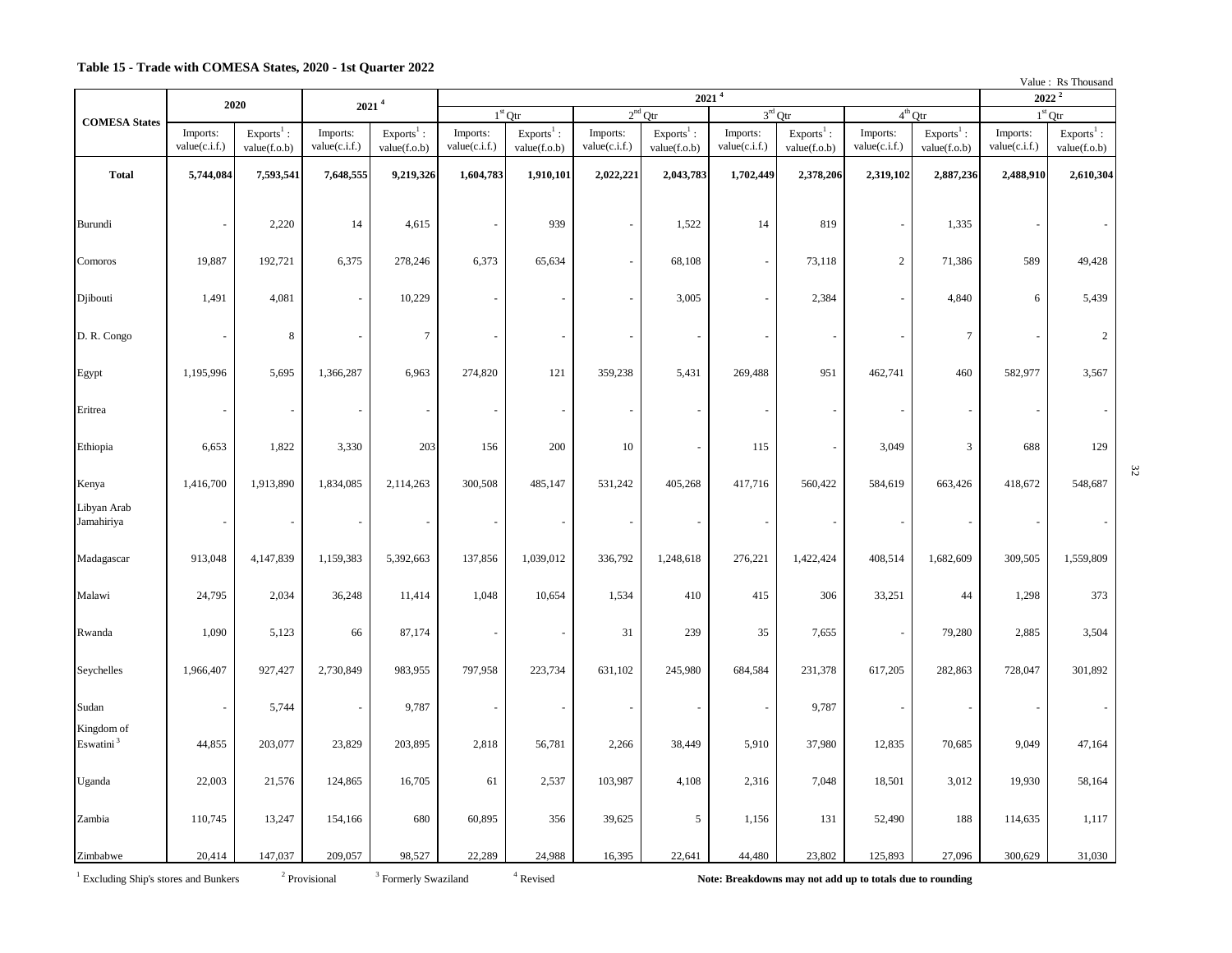Value : Rs Thousand

33

|                                                              | 2020                      |                                     |                           | 2021 <sup>4</sup>                         |                           | $2022^2$                     |                           |                              |                           |                              |                                                                      |                              |                           |                              |
|--------------------------------------------------------------|---------------------------|-------------------------------------|---------------------------|-------------------------------------------|---------------------------|------------------------------|---------------------------|------------------------------|---------------------------|------------------------------|----------------------------------------------------------------------|------------------------------|---------------------------|------------------------------|
| <b>SADC</b> States                                           |                           |                                     |                           |                                           |                           | $1st$ Qtr                    |                           | $2nd$ Qtr                    |                           | $3rd$ Otr                    | $4^{\rm th}\, \text{Qtr}$                                            |                              |                           | $1st$ Otr                    |
|                                                              | Imports:<br>value(c.i.f.) | $Exports1$ :<br>value(f.o.b)        | Imports:<br>value(c.i.f.) | $Exports1$ :<br>value(f.o.b)              | Imports:<br>value(c.i.f.) | $Exports1$ :<br>value(f.o.b) | Imports:<br>value(c.i.f.) | $Exports1$ :<br>value(f.o.b) | Imports:<br>value(c.i.f.) | $Exports1$ :<br>value(f.o.b) | Imports:<br>value(c.i.f.)                                            | $Exports1$ :<br>value(f.o.b) | Imports:<br>value(c.i.f.) | $Exports1$ :<br>value(f.o.b) |
| <b>Total</b>                                                 | 16,280,736                | 12,961,589                          | 21,801,751                | 16,777,936                                | 4,533,126                 | 3,428,872                    | 5,683,257                 | 3,939,697                    | 5,260,198                 | 4,659,613                    | 6,325,170                                                            | 4,749,753                    | 9,117,570                 | 4,625,257                    |
|                                                              |                           |                                     |                           |                                           |                           |                              |                           |                              |                           |                              |                                                                      |                              |                           |                              |
| Angola                                                       | 5,101                     | 88,531                              | 10,731                    | 58,228                                    |                           | 4,068                        | 3,918                     | 16,030                       | 3,512                     | 17,268                       | 3,302                                                                | 20,862                       | 2,405                     | 1,680                        |
| Botswana                                                     | 4,931                     | 10,280                              | 826                       | 11,457                                    | ä,                        | 1,174                        | 61                        | 4,856                        | ÷.                        | 3,852                        | 765                                                                  | 1,576                        | 765                       | 5,347                        |
|                                                              |                           |                                     |                           |                                           |                           |                              |                           |                              |                           |                              |                                                                      |                              |                           |                              |
| D.R Congo                                                    | ÷,                        | $\,8\,$                             |                           | $\tau$                                    |                           |                              |                           |                              |                           |                              | ÷,                                                                   | $\tau$                       |                           | $\sqrt{2}$                   |
| Lesotho                                                      | 6,580                     | 51,116                              | 51,973                    | 60,623                                    | 5,214                     | 11,753                       | 64                        | 22,581                       | 9,621                     | 26,252                       | 37,075                                                               | 37                           | 12,372                    | 13,192                       |
| Madagascar                                                   | 913,048                   | 4,147,839                           | 1,159,383                 | 5,392,663                                 | 137,856                   | 1,039,012                    | 336,792                   | 1,248,618                    | 276,221                   | 1,422,424                    | 408,514                                                              | 1,682,610                    | 309,505                   | 1,559,809                    |
|                                                              |                           |                                     |                           |                                           |                           |                              |                           |                              |                           |                              |                                                                      |                              |                           |                              |
| Malawi                                                       | 24,795                    | 2,034                               | 36,248                    | 11,414                                    | 1,048                     | 10,654                       | 1,534                     | 410                          | 415                       | 306                          | 33,251                                                               | 43                           | 1,298                     | 373                          |
| Mozambique                                                   | 347,439                   | 118,679                             | 213,632                   | 163,639                                   | 65,800                    | 37,001                       | 42,187                    | 14,996                       | 38,458                    | 36,707                       | 67,187                                                               | 74,934                       | 85,709                    | 43,523                       |
|                                                              |                           |                                     |                           |                                           |                           |                              |                           |                              |                           |                              |                                                                      |                              |                           |                              |
| Namibia                                                      | 43,332                    | 15,773                              | 32,300                    | 14,065                                    | 3,442                     | 686                          | 4,997                     | 11,607                       | 12,258                    | 299                          | 11,603                                                               | 1,474                        | 6,624                     | 84,527                       |
| Seychelles                                                   | 1,966,407                 | 927,427                             | 2,730,849                 | 983,955                                   | 797,958                   | 223,734                      | 631,102                   | 245,980                      | 684,584                   | 231,378                      | 617,206                                                              | 282,863                      | 728,047                   | 301,892                      |
| South Africa                                                 | 12,740,978                | 7,187,537                           | 17,172,969                | 9,677,052                                 | 3,435,138                 | 1,933,268                    | 4,602,006                 | 2,305,619                    | 4,181,837                 | 2,855,617                    | 4,953,988                                                            | 2,582,547                    | 7,540,481                 | 2,456,882                    |
|                                                              |                           |                                     |                           |                                           |                           |                              |                           |                              |                           |                              |                                                                      |                              |                           |                              |
| Kingdom of Eswatini <sup>3</sup>                             | 44,855                    | 203,078                             | 23,829                    | 203,895                                   | 2,818                     | 56,781                       | 2,266                     | 38,449                       | 5,910                     | 37,980                       | 12,835                                                               | 70,686                       | 9,049                     | 47,164                       |
| Tanzania, United<br>Republic Of                              | 52,110                    | 49,003                              | 5,787                     | 101,730                                   | 667                       | 85,398                       | 2,311                     | 7,904                        | 1,746                     | 3,597                        | 1,063                                                                | 4,831                        | 6,052                     | 78,717                       |
| Zambia                                                       | 110,746                   | 13,247                              | 154,166                   | 680                                       | 60,895                    | 356                          | 39,625                    | 5                            | 1,156                     | 131                          | 52,490                                                               | 188                          | 114,635                   | 1,117                        |
|                                                              |                           |                                     |                           |                                           |                           |                              |                           |                              |                           |                              |                                                                      |                              |                           |                              |
| Zimbabwe<br><sup>1</sup> Excluding Ship's stores and Bunkers | 20,414                    | 147,037<br><sup>2</sup> Provisional | 209,057                   | 98,527<br><sup>3</sup> Formerly Swaziland | 22,289                    | 24,988<br>$4$ Revised        | 16,395                    | 22,641                       | 44,480                    | 23,802                       | 125,893<br>Note: Breakdowns may not add up to totals due to rounding | 27,097                       | 300,629                   | 31,030                       |

 $1$  Excluding Ship's stores and Bunkers  $2$ 

 $3$  Formerly Swaziland  $4$  Revised

Note: Breakdowns may not add up to totals due to rounding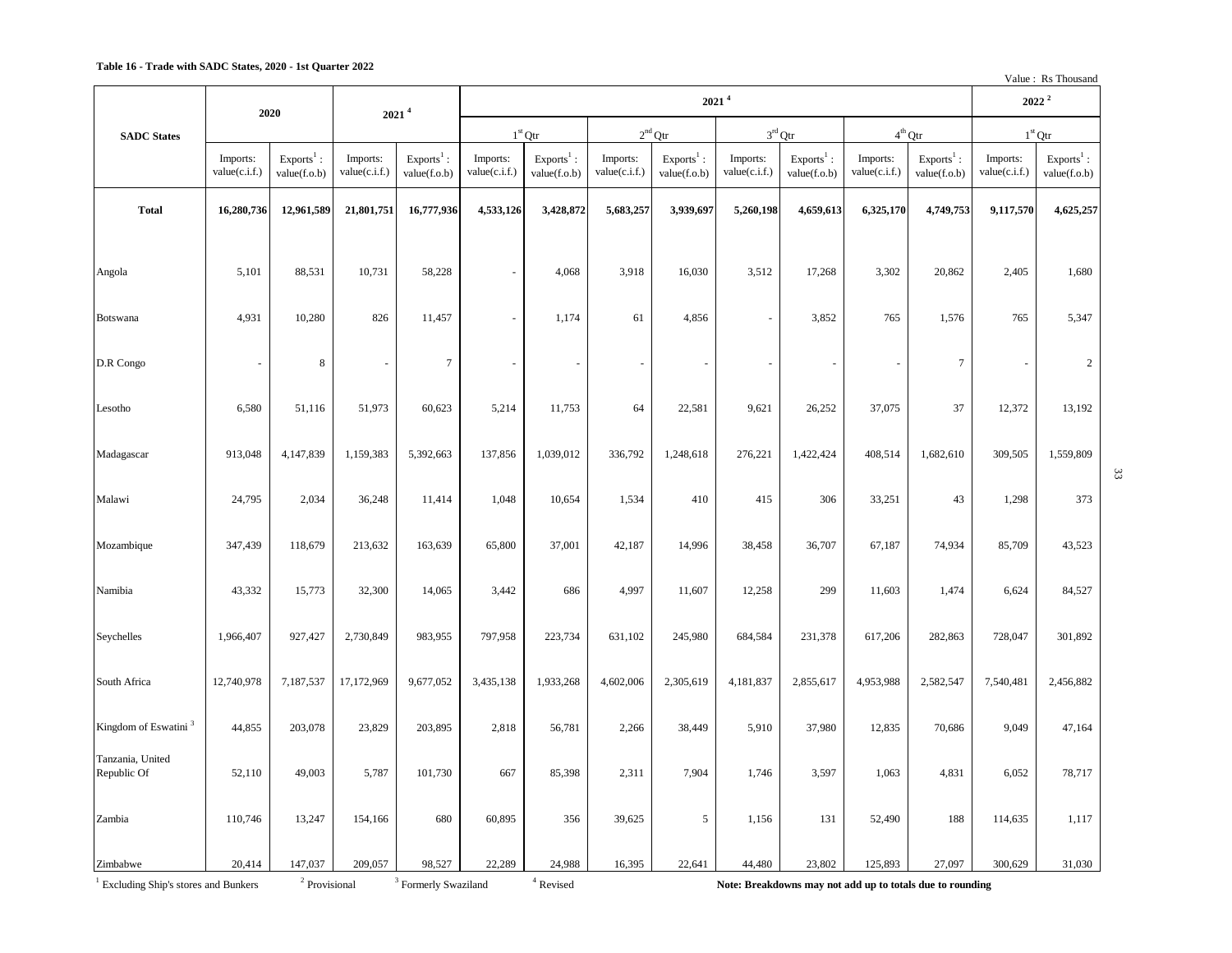### **Table 17 - Exports (excluding ship's stores and bunkers) by currency, 2020 - 1st Quarter 2022**

Value (f.o.b): Rs Thousand

|                   | 2020                 |           | $2021^2$   |           |              |           |              |           | $2021^2$                                                  |               |            |                 | 2022       |         |
|-------------------|----------------------|-----------|------------|-----------|--------------|-----------|--------------|-----------|-----------------------------------------------------------|---------------|------------|-----------------|------------|---------|
| Currency          | Year                 |           | Year       |           | $1st$ Otr    |           | $2nd$ Qtr    |           | $3rd$ Otr                                                 |               | $4th$ Qtr  |                 | $1st$ Otr  |         |
|                   | Value                | $%$ share | Value      | $%$ share | <b>Value</b> | $%$ share | <b>Value</b> | $%$ share | Value                                                     | % share       | Value      | $%$ share       | Value      | % share |
| <b>US Dollar</b>  | 34,452,121           | 57.0      | 41,822,610 | 59.8      | 8,401,788    | 56.4      | 9,650,785    | 57.9      | 11,634,321                                                | 61.6          | 12,135,716 | 62.4            | 11,047,427 | 62.5    |
| Euro              | 22,017,331           | 36.4      | 23,625,147 | 33.8      | 5,538,480    | 37.2      | 5,972,647    | 35.8      | 6,047,120                                                 | 32.0          | 6,066,900  | $\mathsf{S}1.2$ | 5,588,769  | 31.6    |
| Rand              | 1,644,305            | 2.7       | 1,832,282  | 2.6       | 475,006      | 3.2       | 439,669      | 2.6       | 420,289                                                   | 2.2           | 497,318    | 2.6             | 513,130    | 2.9     |
| Pound Sterling    | 1,460,289            | 2.4       | 1,826,587  | 2.6       | 326,143      | 2.2       | 423,795      | Z.5       | 533,941                                                   | 2.8           | 542,708    | 2.8             | 318,474    | 1.8     |
| Swiss Franc       | 468,415              | 0.8       | 689,021    | 1.0       | 125,332      | 0.8       | 165,924      | 1.0       | 200,847                                                   | $\cdot$ 10    | 196,918    | 1.0             | 183271     | 1.0     |
| Seychelles Rupee  | 25,197               | 0.0       | 19         | 0.0       | 19           | 0.0       |              | 0.0       |                                                           | 0.0           |            | 0.0             | 10,012     | 0.1     |
| Australian Dollar | 27,036               | 0.0       | 21,181     | 0.0       | 3,334        | 0.0       | 6,016        | 0.0       | 6,670                                                     | $\bullet$ 0.0 | 5,161      | 0.0             | 8,378      | 0.0     |
| Other currencies  | 331,987              | 0.5       | 63,152     | 0.1       | 17,135       | 0.1       | 7,206        | 0.0       | 30,520                                                    | 0.2           | 8,292      | 0 <sub>0</sub>  | 8,650      | 0.0     |
| <b>Total</b>      | 60,426,681           | 100.0     | 69,879,999 | 100.0     | 14,887,237   | XOO.O     | 16,666,042   | 100.0     | 18,873,708                                                | 100.0         | 19,453,013 | 100.0           | 17,678,111 | 100.0   |
| Provisional       | <sup>2</sup> Revised |           |            |           |              |           |              |           | Note: Breakdowns may not add up to totals due to rounding |               |            |                 |            |         |

 $\blacktriangleright$ 

### **Table 18 - Total Imports by currency, 2020 - 1st Quarter 2022**

|                          | 2020              |                | $2021^2$                                                  |                       |                    |                      |              |               | $2021^2$     |         |              |         | value (C.I.I). KS 1110usand<br>2022 <sup>1</sup> |           |
|--------------------------|-------------------|----------------|-----------------------------------------------------------|-----------------------|--------------------|----------------------|--------------|---------------|--------------|---------|--------------|---------|--------------------------------------------------|-----------|
| Currency                 | Year              |                | Year                                                      |                       | $1st$ Otr          |                      | $2nd$ Otr    |               | 3rd Otr      |         | 4th Otr      |         | $1st$ Otr                                        |           |
|                          | <b>Value</b>      | $%$ share      | <b>Value</b>                                              | % share               | <b>Value</b>       | % share              | <b>Value</b> | % share       | <b>Value</b> | %/share | <b>Value</b> | % share | Value                                            | $%$ share |
| <b>US Dollar</b>         | ###########       | 65.6           | 153,308,224                                               | 71.4                  | 30,088,237         | 68.1                 | 33,646,450   | 69.8          | 39,632,468   | 72.4    | 49,941,069   | 73.8    | 45,231,117                                       | 73.0      |
| Euro                     | 40,725,789        | 24.6           | 43,293,989                                                | 20.2                  | 10,090,189         | 22.8                 | 9,950,380    | 20.6          | 10.778.457   | 19.7    | 12,474,963   | 18.4    | 11,909,131                                       | 19.2      |
| Rand                     | 6,210,417         | 3.7            | ,669,934                                                  | 3.6                   | 1,437,052          | $\blacktriangle$ 3.3 | 2,257,328    | 4.7           | 1,752,777    | 3.2     | 2,222,777    | 3.3     | 1,968,007                                        | 3.2       |
| Yen                      | 3,811,880         | 2.3            | 4,167,045                                                 | 1.9                   | 1,146,987          | 2.6                  | 989,894      | $\mathcal{U}$ | 930,193      | 1.7     | 1,099,971    | 1.6     | 1,004,432                                        | 1.6       |
| Pound Sterling           | 2,016,153         | 1.2            | 2,285,679                                                 | 1.1                   | 568.911            | 1.3                  | 542,921      | 1.1           | 585,310      | 1.1     | 588,537      | 0.9     | 562,031                                          | 0.9       |
| Australian Dollar        | 1,222,455         | 0.7            | 288,417                                                   | $0\blacktriangleleft$ | 66,540             | 0.2                  | 62,251       | 0.1           | 70,992       | 0.1     | 88,634       | 0.1     | 323,674                                          | 0.5       |
| <b>Swiss Franc</b>       | 625,093           | 0.4            | 1,173,104                                                 | 0.5                   | 246,527            | 0.6                  | 236,702      | 0.5           | 287,291      | 0.5     | 402,584      | 0.6     | 296,304                                          | 0.5       |
| Singapore Dollar         | 852,952           | 0.5            | 737,184                                                   | 0.3                   | 130,017            | 0.3 <sup>′</sup>     | 164,165      | 0.3           | 193,874      | 0.4     | 249,128      | 0.4     | 232,796                                          | 0.4       |
| Yuan Renminbi            | 382,373           | 0.2            | 598,568                                                   | 0.3                   | 145,600            | 0.3                  | 109,385      | 0.2           | 160,750      | 0.3     | 182,833      | 0.3     | 150,597                                          | 0.2       |
| <b>Indian Rupee</b>      | 340,761           | Q <sub>2</sub> | 456,362                                                   | 0.2                   | 67,901             | 0.2                  | 87,774       | 0.2           | 149,689      | 0.3     | 150,998      | 0.2     | 71,639                                           | 0.1       |
| <b>UAE</b> Dirham        | 165,385           | 0.1            | 187,395                                                   | 0.1                   | 41,804             | 0.1                  | 26,889       | 0.1           | 38,798       | 0.1     | 79,904       | 0.1     | 61,574                                           | 0.1       |
| Other currencies         | 660,097           | 0.4            | 670,268                                                   | 0.3/                  | 134,365            | 0.3                  | 157,255      | 0.3           | 187,335      | 0.3     | 191,313      | 0.3     | 158,527                                          | 0.3       |
| <b>Total</b>             | 165,722,141 100.0 |                | $214,836,169$ $100.0$                                     |                       | 44,164,130 ####### |                      | 48,231,394   | 100.0         | 54,767,934   | 100.0   | 67,672,711   | 100.0   | 61,969,829 #######                               |           |
| <sup>1</sup> Provisional | $2$ Revised       |                | Note: Breakdowns may not add up to totals due to rounding |                       |                    |                      |              |               |              |         |              |         |                                                  |           |

Value  $(c, i, f)$ : Re Thousand